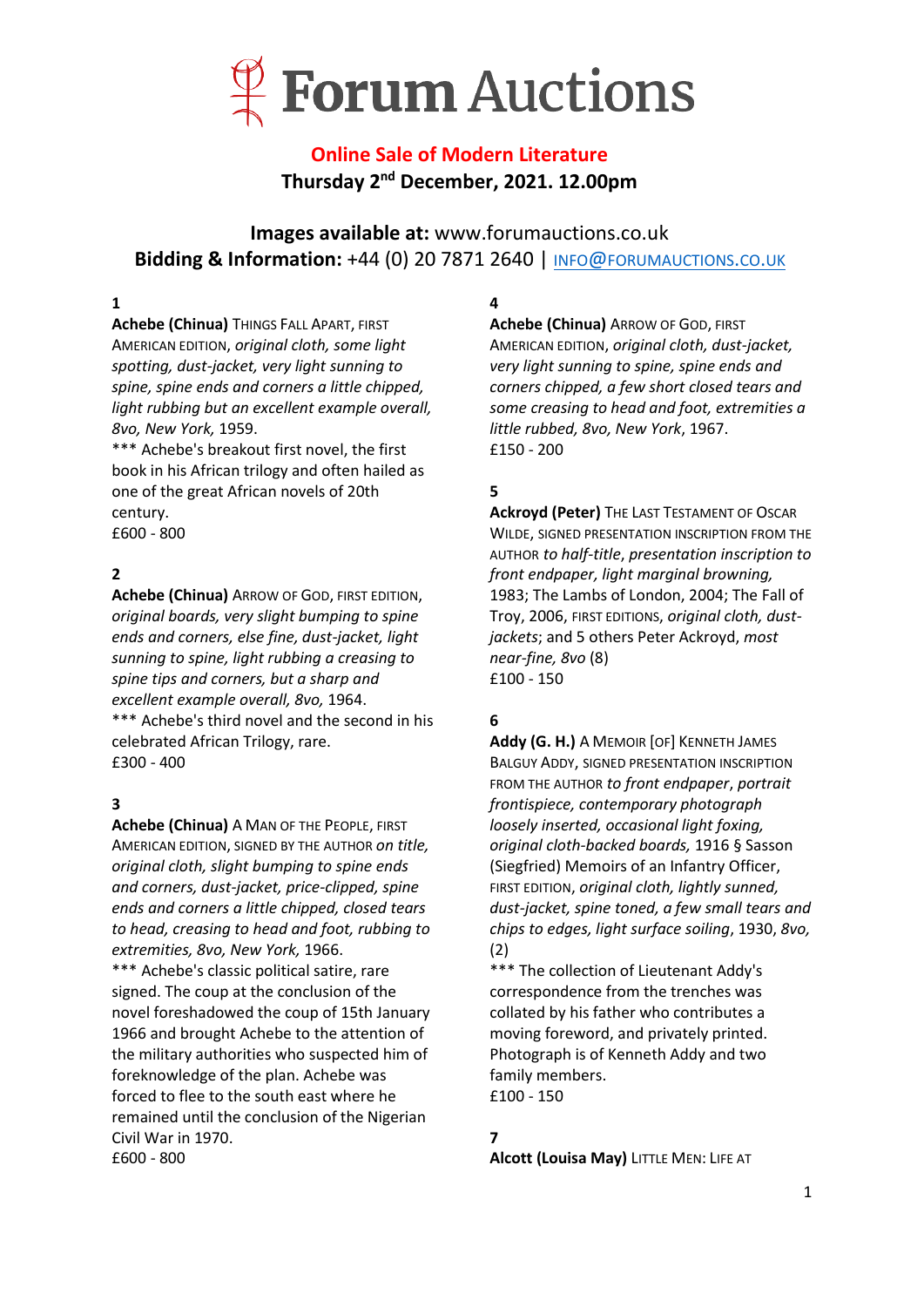

PLUMFIELD WITH JO'S BOYS, FIRST EDITION, *title and frontispiece preceded by 4pp. advertisements, plates, occasional spotting, chocolate brown endpapers, original terracotta cloth, gilt, spine ends chipped, corners and joints rubbed, 8vo, Boston, Roberts Brothers,* 1871.

\*\*\* The sequel to Little Women, in which adult Jo opens a school after inheriting an estate from her aunt. £150 - 200

## **8**

**Allingham (Margery)** HIDE MY EYES, FIRST

EDITION, *slight browning to endpapers, original boards, dust-jacket with tear to head of spine and a little rubbed and soiled,* 1958 § Hill (Reginald) A Clubbable Woman, FIRST EDITION, 1970; A Pinch of Snuff, FIRST EDITION, 1978, *both signed by Warren Clarke (D.Supt Andy Dalziel) on front free endpaper, original boards, dust-jackets, 8vo* (3) £200 - 300

## **9**

**Alverdes (Paul)** THE WHISTLER'S ROOM,1929; Changed Men, *very occasional spotting,* 1929, FIRST EDITIONS, *original cloth, the first with spine lightly sunned, dust-jackets, some toning, mainly to spine and edges, the first with small tear at spine head upper joint, a few small chips to extremities, 8vo* (2) £150 - 200

### **10**

**Ambler (Eric)** A COFFIN FOR DIMITRIOS, FIRST AMERICAN EDITION, AUTHOR'S CUT SIGNATURE PASTED IN, *original cloth, dust-jacket rubbed and frayed, spine ends chipped, tape repairs to verso reattaching front flap, rear flap just hanging on, small stain to spine and lower panel, 8vo, New York*, 1939.

\*\*\* Published in the UK as The Mask of Dimitrios. Despite its condition, the dustjacket is scarce. £200 - 300

### **11**

**Amis (Kingsley)** LUCKY JIM, FIRST EDITION, *very occasional light foxing, mainly opening pages,* 

*original cloth, spine foot discoloured, dustjacket, spine ends chipped, foot with two chips and a tear along joints, two other small tears to lower panel, spine toned, 8vo,* 1953. £400 - 600

## **12**

**Armah (Ayi Kwei)** THE BEAUTYFUL ONES ARE NOT YET BORN, FIRST EDITION, *original boards, dustjacket, 2 short closed tears with creasing to head, light rubbing to extremities, excellent otherwise, 8vo, Boston,* 1968.

\*\*\* An excellent example of the Ghanaian Armah's rare breakout first novel that brought him to immediate international attention. £500 - 700

## **13**

**Arnaud (Georges)** THE WAGES OF FEAR, FIRST ENGLISH EDITION, *bookplate to front pastedown, endpapers and pastedowns slightly browned, original cloth, dust-jacket, extremities with a few small chips and tears, 8vo,* 1952. £150 - 200

## **14**

**Asimov (Isaac)** FOUNDATION, FIRST EDITION, *original cloth, dust-jacket, light surface soiling, a few small tears and chips at spine ends, corners and edges, tape repair to verso at spine head, 8vo,* 1953. £200 - 300

## **15**

**Baldwin (James)** THE PRICE OF THE TICKET. COLLECTED NON-FICTION 1948-1985, NUMBER 71 OF 150 COPIES SIGNED BY THE AUTHOR, *original blind-stamped cloth, light mark to head of upper joint, else fine, slip-case (extremities rubbed), 8vo, New York, St. Martin's/ Marek,*  1985. £300 - 400

## **16**

**Bates (H.E.)** THE TWO SISTERS, *light browning to endpaper, jacket price-clipped, light browning to spine, minor chipping to spine ends and corners with neat repair to head to spine verso,* 1926; Charlotte's Row, *light spotting,*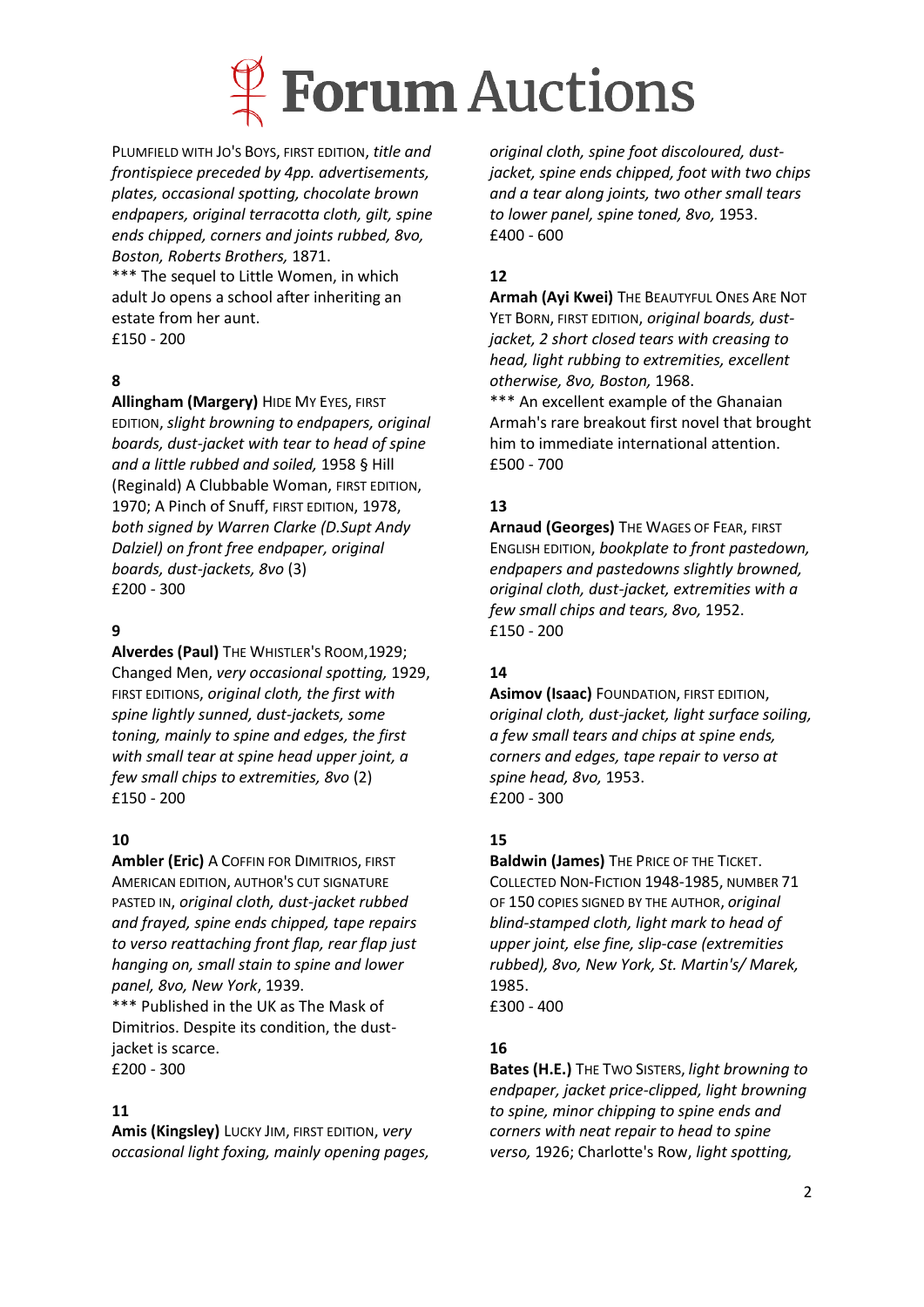

*jacket with light browning to spine, chipping and creasing to head and foot,* 1931; The Darling Buds of May, *light sunning to spine, jacket price-clipped, spine ends and corners chipped, extremities rubbed,* 1958, FIRST EDITIONS, *original cloth, dust-jackets*; and 20 others, novels by the same, *8vo* (23) £120 - 180

## **17**

**Bates (H.E.)** THE SEEKERS, SIGNED BY THE AUTHOR *on half-title, glacine dust-jacket, lightly browned with loss to head of spine, John and Edward Bumpus*, 1926; The Hessian Prisoner, ONE OF 550 COPIES SIGNED BY THE AUTHOR, *frontispiece by John Austen, light sunning to spine, glacine dust-jacket, chipping and creasing to head and foot,* 1930; Seven Tales and Alexander, *spotting and browning to endpapers, rubbing to spine ends and corners, dust-jacket, spine browned, light foxing and marking to covers, chipping and creasing to head,* 1929; and 37 others, short stories by the same, *8vo* (40) £150 - 200

### **18**

**Bates (H.E.)** A THRESHING DAY, ONE OF 300 COPIES SIGNED BY THE AUTHOR, *slight shelf-lean, spine and covers faded,* 1931; The Tinkers of Elstow, one of 300 copies signed by the author and artist, *illustrations by Randolph Schwabe, wear to head of spine, scuffed and scratched*, [1945]; Sea Days and Sea Flowers, number 2 of 25 copies, *illustrations by Gerald Woods*, 1984 § Bates (H. E.), Graham Greene, V. S. Pritchett, Seán Ó Faoláin and others. The English Novelists. A Survey of the Novel by Contemporary Novelists. Edited by Derek Verschoyle, *dust-jacket, closed tear to foot of lower panel, some light soiling, near-fine otherwise,* 1936; and c.20 others, by or with contributions by Bates, *v.s.* (c.25) £120 - 180

### **19**

**Beckett (Samuel)** WAITING FOR GODOT, FIRST ENGLISH EDITION, *programme for the 1955 English-language premier (including notes,*  *possibly for review) loosely inserted, tipped in publisher's note, browning to endpapers, original cloth, dust-jacket, very light toning to spine, slight rubbing and chipping to spine ends and corners, light rubbing to panels, 8vo,* 1956.

£200 - 300

### **20**

**Bedford (Sybille)** THE SUDDEN VIEW, *"File Copy" ink stamp to pastedown, jacket spine ends and corners chipped, damp-staining to lower panel with chip to foot, faint "File Copy" ink stamp to upper panel,* 1953; A Legacy, *ownership inscription of John Osborne's wife to endpaper, Hurst bookplate to pastedown, slight shelf-lean, light fading, jacket spine ends and corners chipped, light toning to jacket spine, extremities rubbed,* 1956; The Faces of Justice, *jacket price-clipped, spine sunned, rubbing to spine ends and corners,*  1961, FIRST EDITIONS, *original boards, dustjackets, light surface soiling*; and 7 others by or about the same including 2 signed, *8vo* (10) £150 - 200

### **21**

**Betjeman (John)** MOUNT ZION, OR IN TOUCH WITH THE INFINITE, FIRST EDITION, *text, decorations and decorative borders printed in brown on pale green paper, 8 full-page illustrations by Cronin Hastings and others printed in blue on pink paper, original decorated boards, pictorial title label to upper cover, yellow patterned endpapers, slightly rubbed to extremities, [Peterson A1a], 8vo, The James Press,* [1931].

\*\*\* An unusually good copy of Betjeman's first book, a collection of 21 poems, which is notoriously fragile. Peterson describes this as the special issue binding (his A1b), but this copy, and others seen, are not signed. £600 - 800

## **22**

BLACK MASK, a broken run from 1939 to 1953, 50 vol., *black and white illustrations, adverts, some uniform browning, very occasional spotting, original pictorial wrappers (1 lacking*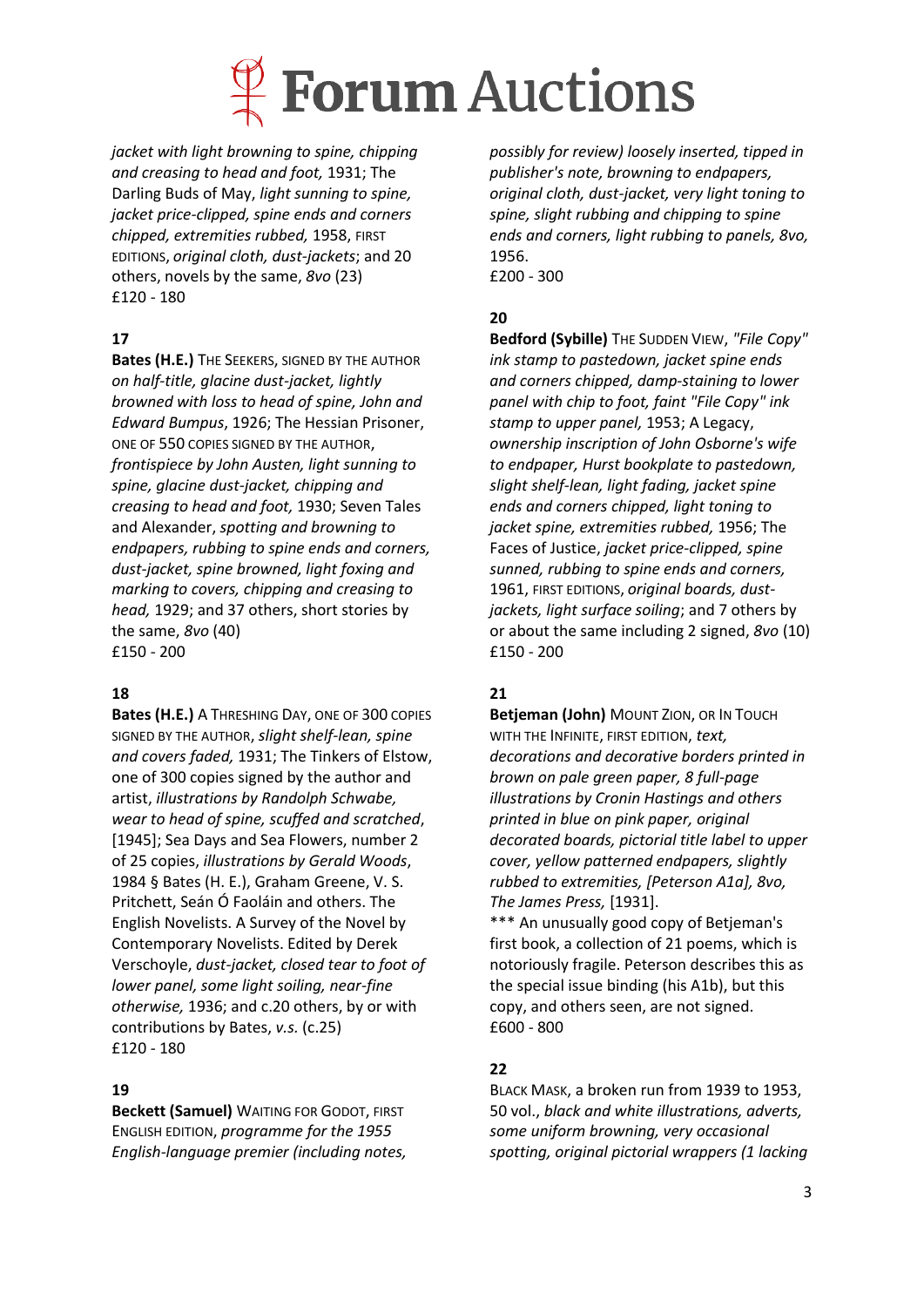

*wrappers, 1 reinforced with tape), small amounts of chipping or creasing to extremities, 4to,* 1939-59.

\*\*\* Black Mask was a pulp magazine first published in April 1920 published by journalist H.L. Mencken and drama critic G.J. Nathan. The magazine was one of several ventures supporting the prestigious literary magazine, The Smart Set, which operated at a loss. Black Mask was not exclusively crime fiction, but rather compiled the 'best' stories available of adventure, the best mystery and detective stories, the best romances, the best love stories, and the best stories of the occult. The magazine's first editor was Florence Osborne (credited as F. M. Osborne). £300 - 400

### **23**

**Blackwood (Algernon)** THE TALES OF ALGERNON BLACKWOOD, FIRST EDITION, SIGNED BY THE AUTHOR *on frontispiece*, *endpapers browned,original cloth, dust-jacket, spine sunned, surface soiling, a few small water stains to spine and joints stained, tear lower panel fold, a few other small chips and tears, tape repairs to verso, [Tymn 3-38], 8vo,* 1938. \*\*\* Scarce in dust-jacket. Marshall B Tymn, Horror Literature (1981) lists the same title [3-

38] with publication year 1939. £200 - 300

## **24**

### **[Blake (Wilfred Theodore)] "Wing Adjutant".**

THE ROYAL FLYING CORPS IN THE WAR, *contemporary ink ownership inscription to half-title, some light uniform browning, very occasional light foxing,* 1918 § Hillary (Richard) The Last Enemy, *bookplate to front pastedown, title and endpapers lightly foxed,* 1942 § Hyde (H. Montgomery) and G.R. Falkiner Nuttall. Air Defence and the Civil Population, *black and white plates,* 1937, FIRST EDITIONS, *original cloth, dust-jackets, a few small stains, some toning and surface soiling, slightly chipped at extremities;* and another R.A.F, *8vo* (4)

\*\*\* Three accounts of life and fighting in the Royal Air Force during the First and Second

World War. The last mentioned is an important work on Civil Defence in preparation for the threat of aerial bombing and gas attacks. £100 - 150

## **25**

**Blish (James)** A CASE OF CONSCIENCE, FIRST EDITION, *original boards, dust-jacket, 8vo,*  1959.

\*\*\* A fine copy of this Hugo Award-winning novel about a Jesuit priest on the planet Lithia.

£300 - 400

## **26**

**Blish (James)** DOCTOR MIRABILIS, FIRST EDITION, 1964; A Case of Conscience, FIRST EDITION, 1959, *both in original boards, dust-jackets*; and another first edition by Blish, *8vo* (3) £350 - 450

## **27**

**Blixen (Karen)** DEN AFRIKANSKE FARM, FIRST DANISH EDITION, *faint abrasion mark inside upper cover where label removed, original pictorial wrappers, slight chipping and tiny loss to lower edge of upper cover, lightly browned spine, small loss to spine foot, slight chipping to spine extremities, lightly rubbed, 8vo, Copenhagen*, 1937.

\*\*\* Overall a very good copy of the fragile First Danish edition. This was published after the first English edition, but before the first American edition.

£750 - 1,000

## **28**

**Blyton (Enid)** THE FOLK OF THE FARAWAY TREE, FIRST EDITION, CUT SIGNATURE OF THE AUTHOR *to title, illustrations by Dorothy M. Wheeler, light foxing and ink gift inscription to endpapers, original cloth, light fading and some surface wear to spine, slight bowing to upper cover, dust-jacket, price-clipped, spine ends and corners a little chipped, small hole to upper joint, neat tape repairs to spine ends and corners verso, 8vo*, 1945.

\*\*\* The third title in Blyton's Faraway Tree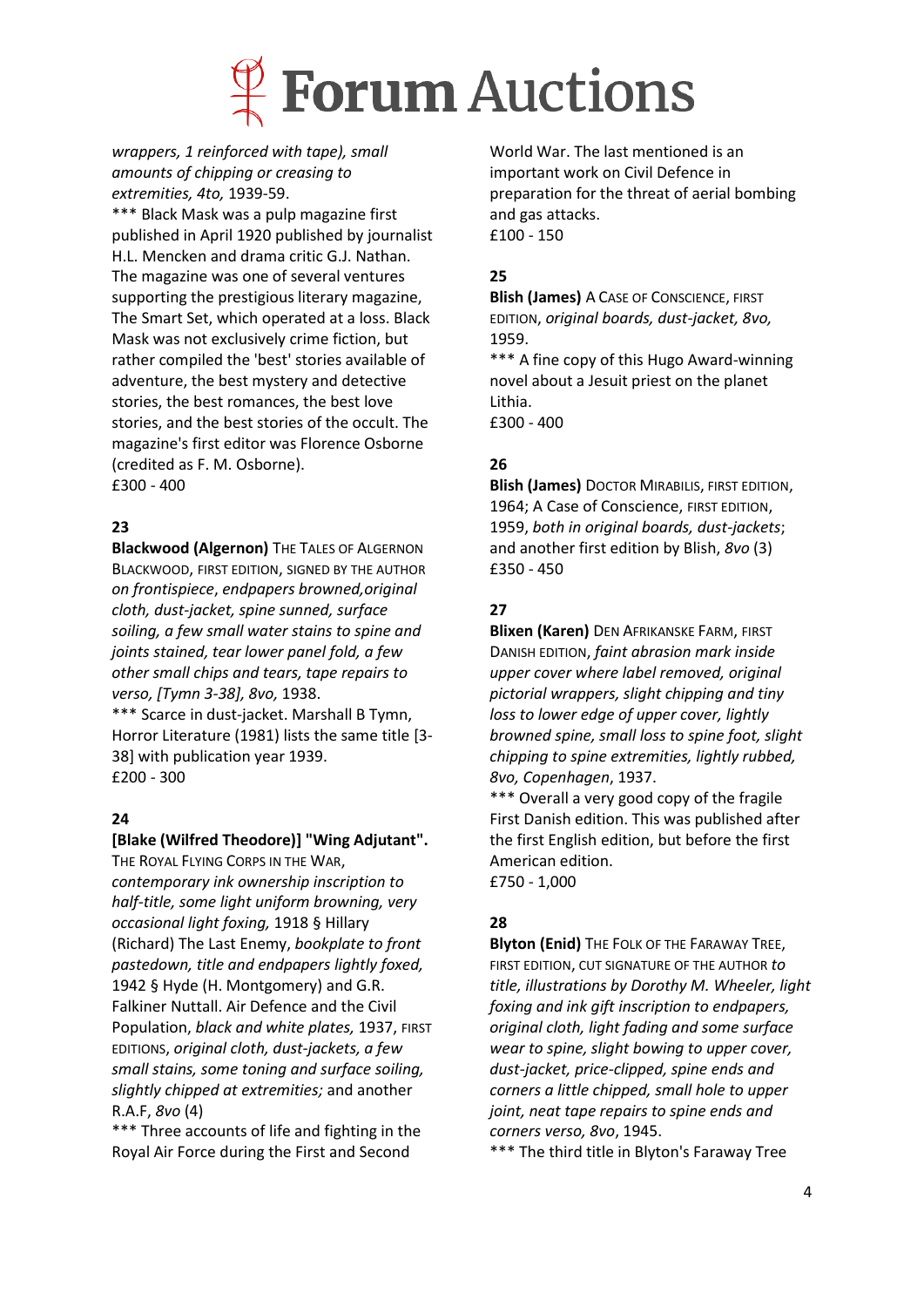

series, scarce. £500 - 700

#### **29**

#### **Boileau (Pierre) and Thomas Narcejac.** THE

WOMAN WHO WAS, FIRST UK EDITION, *slight spotting to endpapers, original cloth, dustjacket, spine very lightly sunned, some light surface soiling, 3 small tears and small amounts of chipping to extremities, folds and joints slight scuffed, 8vo*, 1954. £200 - 300

#### **30**

**Bonfiglioli (Kyril)** SOMETHING NASTY IN THE WOODSHED, FIRST EDITION, PRESENTATION COPY SIGNED BY THE AUTHOR ON FRONT FREE ENDPAPER, *pages browned as usual, original boards, dustjacket price-clipped, 8vo,* 1976. \*\*\* The second in the Mordecai series, this set in Jersey. Inscribed copies are quite scarce. The inscription reads "For Donald - a new friend. If you believe my tales you'll believe anything! Kyril Bonfiglioli."

£180 - 220

#### **31**

**Bowen (Marjorie)** DARK ANN, FIRST EDITION, *4pp. advertisements, light spotting to title and halftitle, ink ownership inscription to endpaper, dust-jacket upper panel laid onto front pastedown, original cloth, light sunning to spine and upper cover, spine ends and corners a little bumped, 8vo,* 1927.

\*\*\* Rare collection of short stories, including a number of supernatural tales, with a focus on women trapped in damaging relationships. The title story "Dark Ann" is regarded as on of the author's best ghost stories. £300 - 400

#### **32**

**Bowen (Marjorie)** SHEEPS HEAD AND BABYLON, FIRST EDITION, *light browning to half-title, original cloth, sunning to spine but a sharp and excellent copy otherwise, 8vo,* 1929. \*\*\* An excellent example of this rare collection of supernatural short stories. £300 - 400

#### **33**

**Brittain (Vera)** TESTAMENT OF YOUTH, *ninth impression*, SIGNED BY THE AUTHOR AND DATED DEC. 8TH, 1936 *on title, spotting to title and half-title, ink ownership inscription, original cloth, fading to spine, fraying to spine ends and corners, 8vo,* 1935. £200 - 300

#### **34**

**Bröger (Karl)** PILLBOX 17. THE STORY OF A COMRADESHIP-IN-ARMS, FIRST ENGLISH EDITION, *translated by Oakley Williams, small paper repair to half-title, original cloth-backed boards,* 1930 § Farrar-Hockley (A. H.) The Somme, SIGNED PRESENTATION INSCRIPTION FROM THE AUTHOR *to title*, *bookplate to front pastedown, photographic illustrations and maps, original cloth, dust-jacket, spine lightly sunned,* 1964 § Benstead (Charles R.) Retreat. A Story of 1918, *original cloth, dust-jacket, spine sunned, a few very small tears,* 1930; and 3 others, First and Second World Wars, *8vo* (7)

\*\*\* The presentation inscription from Farrar-Hockley in The Somme reads, 'For: Richard Adams, a famous author and sometime comrade-in-arms'. This book comes from Adams' library, his bookplate alluding to his famous work, Watership Down (1972). £100 - 150

### **35**

**Brown (Dee)** BURY MY HEART AT WOUNDED KNEE, *dust-jacket, price excised upper panel flap, small tear spine head upper cover,* 1970 § Scott King (Coretta) My Life with Martin Luther King, Jr., 1970 § Francis (Dick) Lester. The Official Biography, PRESENTATION INSCRIPTION FROM THE AUTHOR *to half-title,* 1986, FIRST EDITIONS, the second, FIRST ENGLISH EDITION, *black and white photographic illustrations, original cloth, dust-jackets, the first two with extremities lightly scuffed*; and 12 others similar, biography, *8vo* (15) £100 - 150

#### **36**

**Bruce (Talbot Baines)** "MISSING", FIRST EDITION,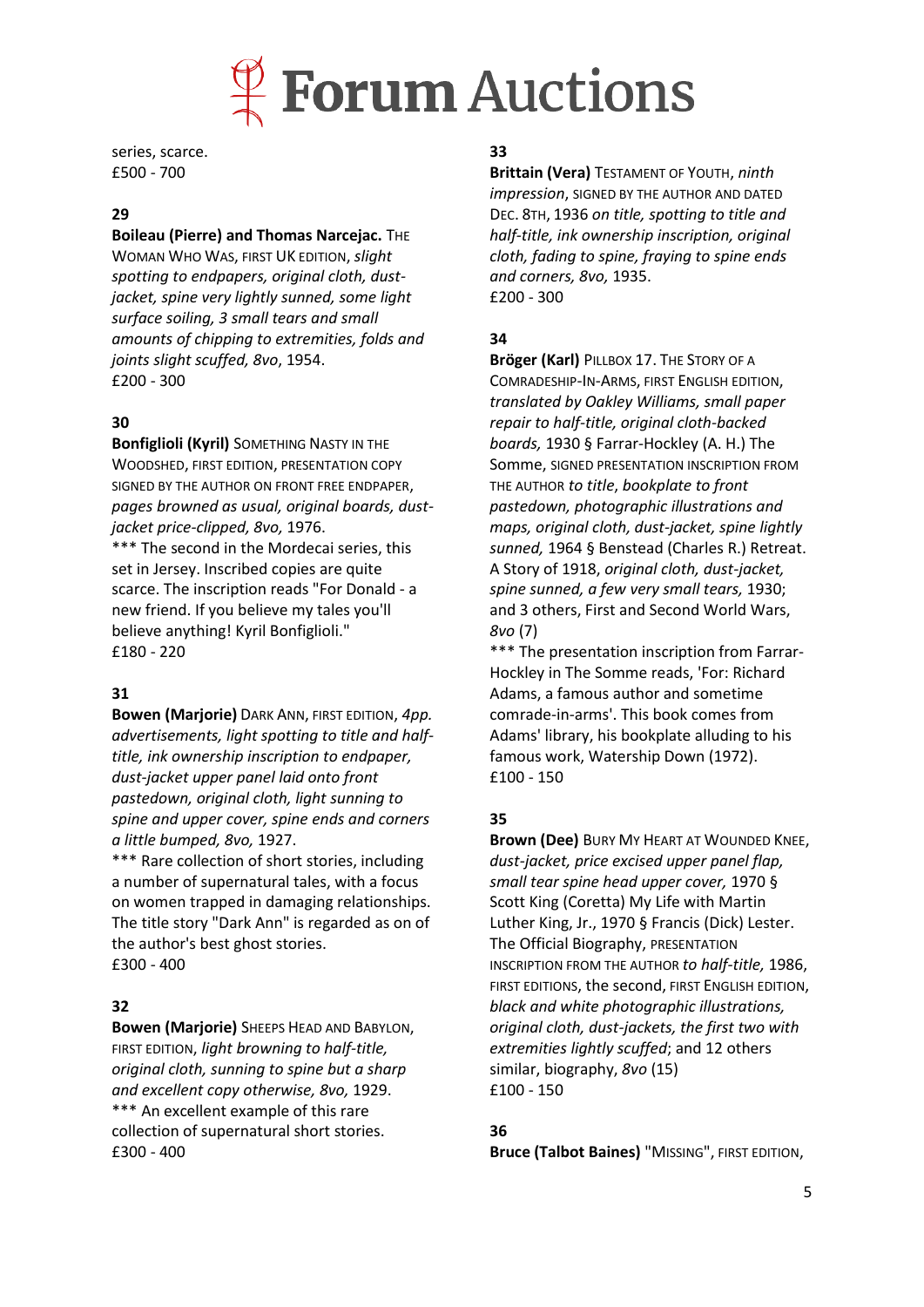

*portrait frontispiece, ink ownership inscription to front pastedown, very occasional light foxing, original cloth, dust-jacket, toning to spine and folds, small tear at upper joint spine head, upper edge very slightly creased, 8vo,*  1930.

£100 - 150

## **37**

**Burroughs (Edgar Rice)** THE WARLORD OF MARS. FIRST EDITION, *half-title partially browned, marginal spotting, endpapers renewed, contemporary advert card loosely inserted (slightly creased and stained), original cloth, dust-jacket, surface soiling and some toning, some creasing, chipping and some small tears, tape repairs to verso, 8vo,* 1920. \*\*\* Scarce in dust-jacket. Contemporary advert card for this title and the early Tarzan series up to 1920. £400 - 600

**38**

#### **Burton (Richard) and others.- Shakespeare**

**(William)** THE WORKS, 40 vol., *(including a commentary by R. Ridley, lacking 'A Lover's Complaint' and 'Funeral Eulogy'), c.15 vol. signed by actors including Richard Burton, Michael Redgrave and others (see below), a few with ink ownership inscriptions, original cloth, gilt, 'Hamlet' spine head slightly chipped, some spines slightly sunned, a few small marks to covers, 12mo,* 1934-50. \*\*\* Signatures include Tony Britton, Richard Burton, John Gielgud, Robert Hardy (Twelfth Night), Tony Britton, Donald Pleasance, Michael Redgrave, Paul Scofield, Robert Shaw, Anthony Quale and many others; over 60 in total. In some cases a manuscript ink note of the production is also present. £300 - 400

### **39**

**Byatt (A.S.)** PASSIONS OF THE MIND, SIGNED BY THE AUTHOR *on title, dust-jacket with some very light surface soiling,* 1991 § Coetzee (J.M.) Summertime. Scenes from a Provincial Life, 2009 § Rushdie (Salman) The Moor's Last Sigh, 1995, FIRST EDITIONS, *original cloth, dust-* *jackets*, *overall near-fine*; and 13 others Booker Prize authors, *8vo* (16) £100 - 150

### **40**

**Camberton (Roland)** RAIN ON THE PAVEMENTS, FIRST EDITION, SIGNED PRESENTATION INSCRIPTION FROM THE AUTHOR "TO GORDON AND JOYCE. WITH VERY BEST WISHES AND WITH MUCH GRATITUDE FOR THE USE OF GORDON'S TYPEWRITER, UPON WHICH "SCAMP" WAS WRITTEN - FROM 'ROLAND CAMBERTON' - NOVEMBER 1951" *to endpaper, light browning to half-title, original cloth, sunning to spine and head of panels, dustjacket by John Minton, light browning to spine and panel margins, spine ends and corners chipped, chipping to head of upper panel, creasing to head and foot, extremities a little rubbed, 8vo,* 1951.

\*\*\* A GOOD ASSOCIATION COPY OF THIS SECOND NOVEL BY THE HACKNEY WRITER CAMBERTON. Camberton (real name Henry Cohen) wrote only two novels (this and his poorly-reviewed debut Scamp)before disappearing into obscurity. His work has since been subject to critical re-assessment and he is now regarded as a significant literary figure. £500 - 700

## **41**

**Camus (Albert)** THE OUTSIDER, translated by Stuart Gilbert, Introduction by Cyril Connolly, FIRST ENGLISH EDITION, *faint ink ownership inscription to endpaper, original cloth, light sunning to spine, dust-jacket by Edward Bawden, very light toning to spine, some minor chipping to spine ends and corners, a few very short nicks to head, but an excellent example overall, 8vo,* 1946. £300 - 400

## **42**

**Čapek (Karel)** VALKA S MLOKY [WAR WITH THE NEWTS], FIRST EDITION, *original cloth, 8vo, Prague,* 1936. £300 - 400

## **43**

**Carlson (P. M.)** RENOWNED BE THEY GRAVE, 1998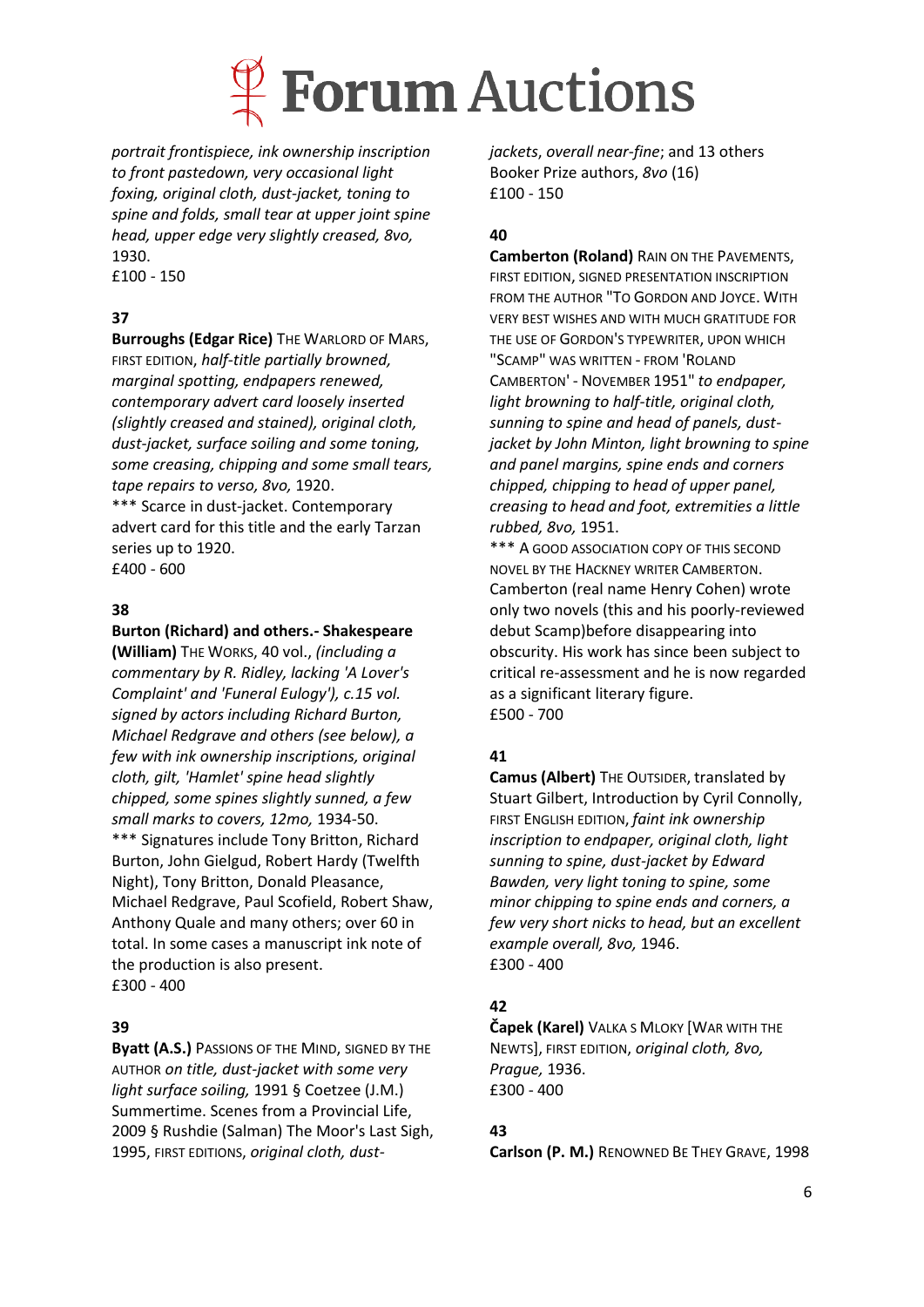

§ Robinson (Peter) Not Safe After Dark, 1998 § Lewin (Michael Z.) The Reluctant Detective, 2001 § Collins (Max Allan) Kisses of Death, 2001, FIRST EDITIONS, each one of 250 copies SIGNED AND NUMBERED BY THE AUTHOR, *original cloth, dust-jackets, the last with some light creasing at spine head, otherwise fine copies, Norfolk (VA), Crippen and Landru*; and 16 others, first editions, 7 signed and numbered by the author, *all fine copies, 8vo* (19) \*\*\* Crippen and Landru are a North American specialist publisher of crime fiction, concentrating on publishing volumes of short stories not previously available in book form. They publish predominantly American authors, with a few British exceptions, for example Peter Robinson (British-Canadian) several of whose works have also been adapted for television. Each copy of the limited editions also includes a page from the author's original typed manuscript. £200 - 300

#### **44**

**Chandler (Raymond)** THE LITTLE SISTER, FIRST EDITION, *faint abrasion mark to front free endpaper, original cloth, fractional bumping and fading to spine extremities, dust-jacket, small loss to spine extremities and corners, very slight creasing to edges, else a very good copy, 8vo,* 1949. £300 - 400

### **45**

**Chevalier (Tracy)** GIRL WITH A PEARL EARRING, FIRST EDITION, CUT SIGNATURE OF THE AUTHOR *on title, original boards, first issue jacket with "earing" to lower panel, light fading to spine, 8vo*, 1999. £80 - 120

#### **46**

**Christie (Agatha)** THE BIG FOUR, FIRST EDITION, *scattered foxing, partially erased ink ownership inscription to endpaper, original cloth, light sunning to spine, spine ends and corners a little rubbed and bumped, light soiling to upper cover, a very good, bright copy, 8vo,* 1927.

\*\*\* The fourth Hercule Poirot novel, *The Big Four* also includes a number of elements of the spy fiction genre. £400 - 600

## **47**

**Christie (Agatha)** THE MURDER AT THE VICARAGE, 1930; Destination Unknown, *dust-jacket toned and marked, spine ends chipped and frayed,* 1954; The Murder of Roger Ackroyd, *fore-edge spotted, dust-jacket worn with loss,*  1936; Three Act Tragedy, *paper remains to rear pastedown,* 1935, *half-titles, endpapers browned, original cloth, spines faded,* and 24 others by Christie, *4to* (28) £150 - 200

## **48**

**Christie (Agatha)** The Murder at the Vicarage, 1930; The Murder on the Orient Express, 1934; The Sittaford Mystery, 1931, first editions, some occasional light foxing, original cloth, rather rubbed and worn, stained, spine ends frayed; and 5 others by Christie, 8vo (8) £150 - 200

## **49**

**Christie (Agatha)** DEATH ON THE NILE, 1937; The Seven Dials Mystery, 1929; Hercule Poirot's Christmas, 1939, FIRST EDITIONS, *occasional spotting, heavier to first, along with some soiling, uniform modern orange cloth, for The Crime Club*; and 3 others by the same, first editions, *8vo* (6)

\*\*\* In some cases the binding is ill-fitting, depending on varying size of text block, to ensure uniformity of size on the shelf. £600 - 800

## **50**

**Christie (Agatha)** Hickory Dickory Dock, *dust-*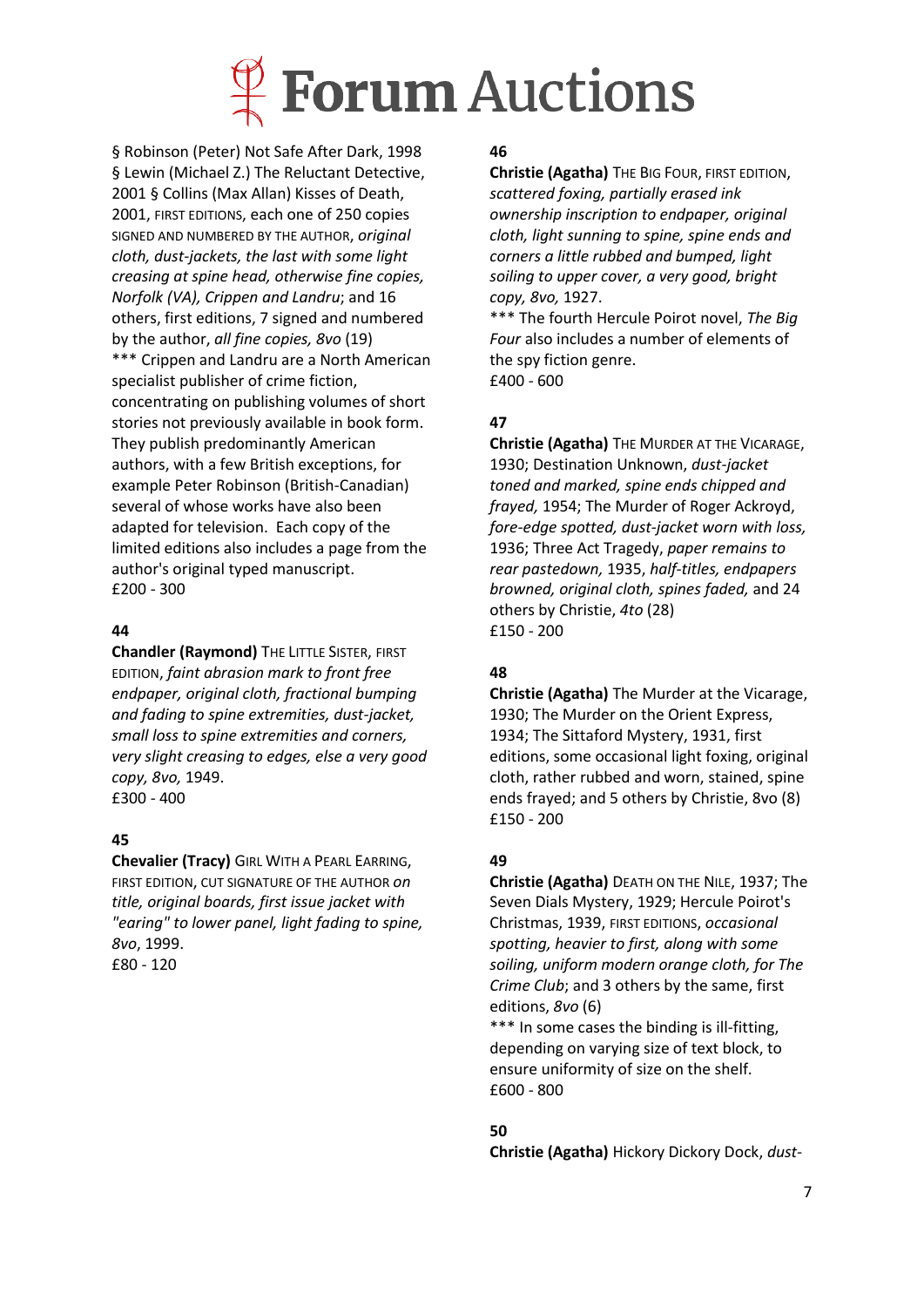

*jacket spine sunned, lower panel slightly soiled*, 1955; Dead Man's Folly, *dust-jacket upper cover with two small tears at edge and joint,* 1956; By the Pricking of my Thumbs, *ink ownership inscription and presentation to front endpaper, dust-jacket some light surface wear,* 1968, FIRST EDITIONS, *original cloth, dustjackets, a few small tape reinforcements to versos, small amounts of chipping at corners and extremities*; and 15 others Christie, several first editions, *8vo* (18) £200 - 300

## **51**

**Churchill (***Sir* **Winston Spencer)** A SPEECH BY THE PRIME MINISTER... IN THE HOUSE OF COMMONS, AUGUST 20TH, 1940, FIRST EDITION, *on watermarked paper, light marking and creasing to margins, original grey-blue printed wrappers, rusting to staples, light creasing and damp-staining to extremities, [Woods A60(a)], 8vo, [The Baynard Press],* 1940. \*\*\* "...Never in the field of human conflict was so much owed by so many to so few..." Churchill's tribute to the RAF at the height of the Battle of Britain. £200 - 300

## **52**

**Churchill (***Sir* **Winston Spencer)** VICTORY IN EUROPE. BROADCAST SPEECHES BY HIS MAJESTY KING GEORGE VI ON MAY 8TH, 1945 AND BY THE RIGHT HON. WINSTON S. CHURCHILL ON MAY 8TH AND MAY 13TH, 1945, FIRST EDITION, *original wrappers, some light creasing, [Woods D(b)63], 8vo, Berne, British Legation Press Department,* 1945.

\*\*\* Rare pamphlet with two speeches by Churchill including his 13th May "A Timely Deliverance" speech with its famous closing passage "Forward, unflinching, unswerving, indomitable, till the whole task is done and the whole world is safe and clean." We can trace no other examples at auction or online. £200 - 300

## **53**

**Clark (J. P.)** AMERICA, THEIR AMERICA, FIRST EDITION, *light browning to endpapers, original*  *boards, spine ends and corners a little bumped, dust-jacket, price-clipped, a few short closed tears with creasing to head, 8vo,*  1964.

\*\*\* The Nigerian author Clark's travelogue, covering his time in America. Clark's evisceration of much of American culture generated sizable controversy at the time but has since become a key work of Nigerian literature.

£150 - 200

## **54**

**Conrad (Joseph)** THE SECRET AGENT, FIRST AMERICAN EDITION, *gutter slightly cracked at p.144, hinges reinforced, original pictorial cloth, spine lightly toned, head and foot a little rubbed, 8vo,* 1907. £200 - 300

## **55**

**Conrad (Joseph)** THE SECRET AGENT, NUMBER 13 OF 1000 COPIES SIGNED BY AUTHOR, *portrait frontispiece, bookplate, previous owner's ink signature, original parchment-backed boards, scattered faint spotting, slight bumping to spine extremities, dust-jacket, 2 short tears to edges, lightly browned spine, slight chipping to spine extremities,* 1923; Typhoon and other stories, FIRST EDITION, *original cloth, gilt, a little rubbed, slight bumping to spine extremities,* 1903; *8vo* (2). £100 - 150

## **56**

**Creasey (John)** THE TOFF ON ICE, *dust-jacket pen mark to lower panel, upper flap corner torn away, spine ends slightly chipped*, 1946; Toff and the Runaway Bridge, *ink inscription to front endpaper*, 1959; Call the Toff, 1963, FIRST EDITIONS, original cloth, dust-jackets; and 3 others Creasey, *8vo* (6) £100 - 150

## **57**

**Crozier (***Brig. Gen.* **F. P.)** A BRASS HAT IN NO MAN'S LAND, FIRST EDITION, *portrait frontispiece, small ink stamp to front endpaper, original cloth, dust-jacket, two small tape*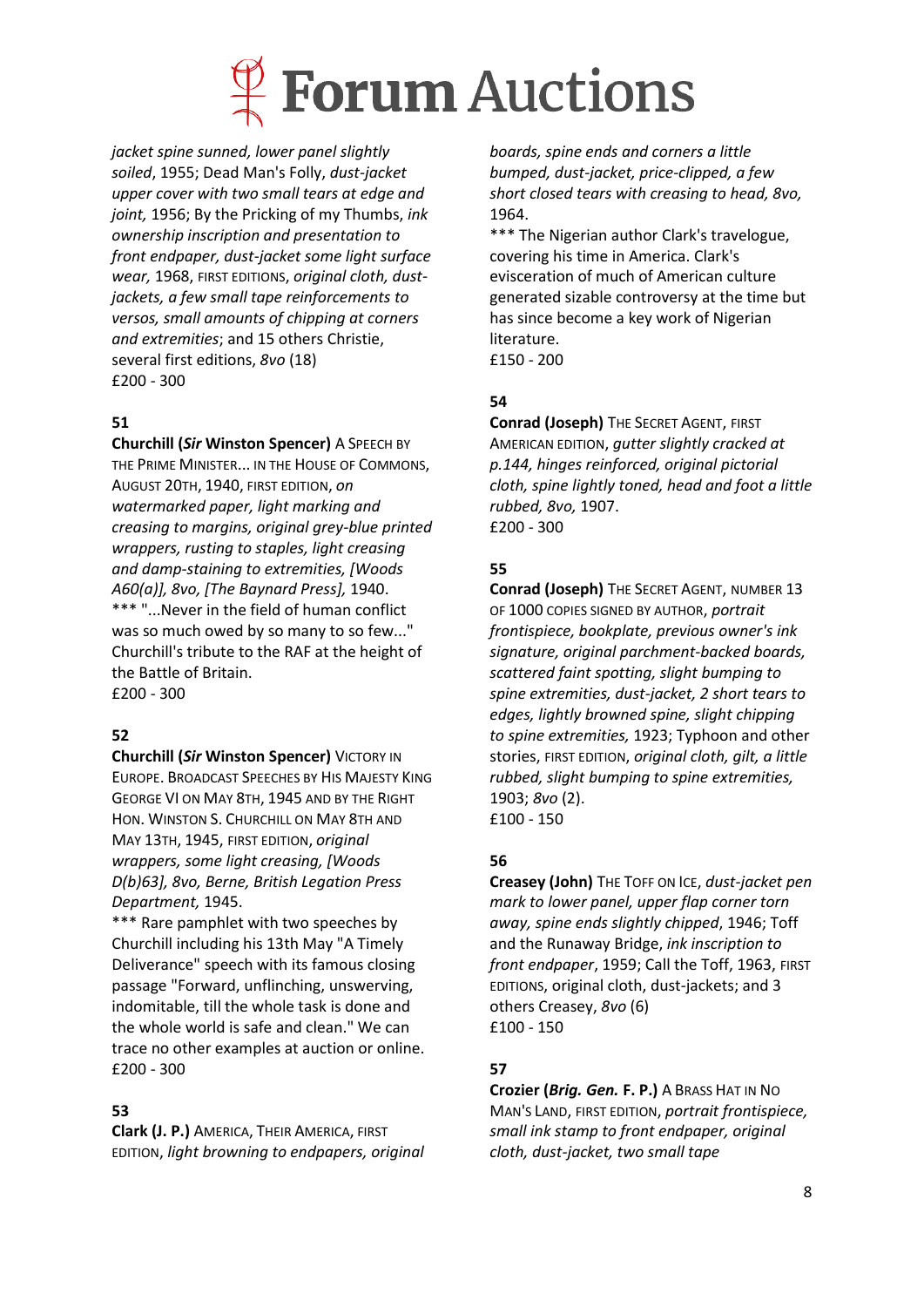

#### *reinforcements to verso, corners of flaps clipped, 8vo,* 1930.

\*\*\* A biography from the commander of the 36th Ulster Division, who saw action at Thiepval on the first day of the battle of the Somme.

£100 - 150

## **58**

**Dahl (Roald)** THE GREMLINS, FIRST ENGLISH EDITION, *colour and plain illustrations, light scattered foxing, original cloth-backed pictorial boards, corners a little bumped, rubbed, a very good copy, 4to*, 1944. £200 - 300

## **59**

**Dahl (Roald)** DANNY THE CHAMPION OF THE WORLD, FIRST EDITION, CUT SIGNATURE OF THE AUTHOR *to title, illustrations by Jill Bennett, original boards, dust-jacket, sunning to spine, some spotting to flaps, 8vo,* 1975. £200 - 300

## **60**

**Dahl (Roald)** GEORGE'S MARVELLOUS MEDICINE, FIRST EDITION, BOOKPLATE SIGNED BY THE AUTHOR AND CUT SIGNATURE OF THE ILLUSTRATOR *to title, illustrations by Quentin Blake, original boards, light bumping to spine ends and corners, light sunning to lower edge, dust-jacket, short tear to head of lower pane, spine ends and corners a little chipped and creased, 8vo*, 1981. £250 - 350

### **61**

**Dahl (Roald)** THE BFG, FIRST EDITION, CUT SIGNATURE OF THE AUTHOR AND ILLUSTRATOR *to title, illustrations by Quentin Blake, light toning, original boards, spine ends and corners a little bumped, dust-jacket, creasing to head and foot, 8vo*, 1982. £250 - 350

### **62**

**Dahl (Roald)** THE WITCHES, UNCORRECTED PROOF COPY, BOOKPLATE SIGNED BY THE AUTHOR *to title, illustrations by Quentin Blake, original printed wrappers, light rubbing and creasing, 8vo*,

1983. \*\*\* A rare proof. £250 - 350

## **63**

**Dahl (Roald)** MATILDA, CUT SIGNATURES OF THE AUTHOR AND ILLUSTRATOR *to title, illustrations by Quentin Blake, very light toning to endpapers, original boards, dust-jacket, light creasing to spine tips and corners, near-fine otherwise, 8vo*, 1988. £200 - 300

### **64**

**Day (Jeffery)** POEMS AND RHYMES, *portrait frontispiece, original cloth, dust-jacket, toning to spine and upper panel,* 1919 § Bowman (Archibald Allan) Sonnets from a Prison Camp, *small marginal tear to p.19, original clothbacked boards, dust-jacket, some toning to spine and folds, a few very small chips at spine head and folds,* 1919 § Herbert (A. P.) The Bomber Gipsy and Other Poems, *endpapers browned, original cloth, dust-jacket, very light surface soiling,* 1919; and 5 others similar in original wrappers, poetry, *8vo* (8) \*\*\* Collections of poems from some of the most celebrated poets of their sections of the Armed Forces; e.g. Day was recognised as the most famous poet in the Royal Naval Air Service during the First World War. £150 - 200

## **65**

**Dexter (Colin)** LAST BUS TO WOODSTOCK, FIRST EDITION, SIGNED BY THE AUTHOR ON TITLE, *leaves browned as usual, original boards, slightly sunned to edges, dust-jacket with neat internal repairs to head of backstrip and lower panel, upper panel slightly faded along top edge and margin, but overall a very good example, 8vo,* 1975.

\*\*\* The first appearance of Inspector Morse. £400 - 600

## **66**

**Dexter (Colin)** LAST SEEN WEARING, FIRST EDITION, *pages toned as usual, mostly to margins, ink inscription to front endpaper, original boards,*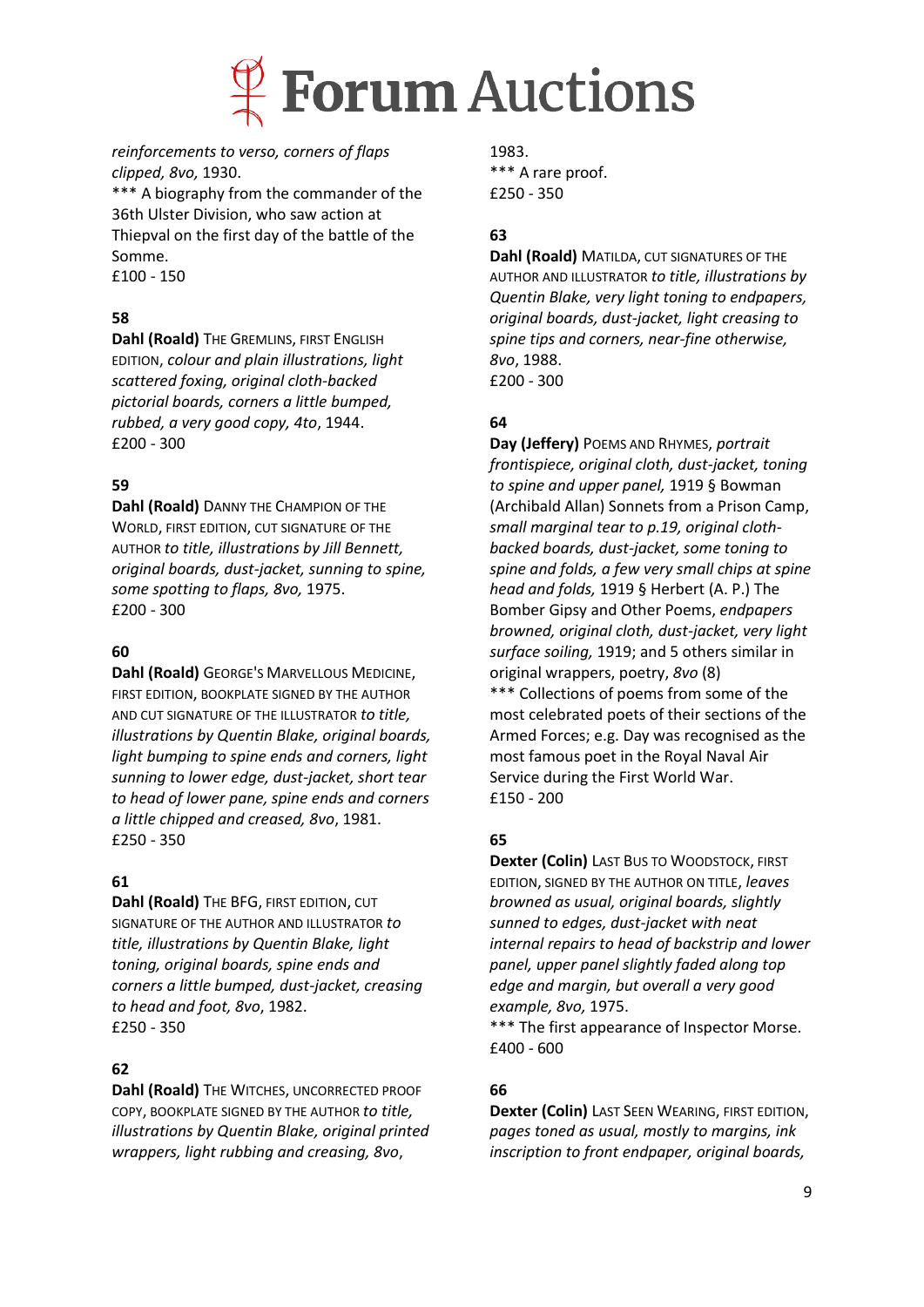

*spine a little faded, edges of covers slightly sunned, dust-jacket, tiny nicks at head of spine, slight foxing to flaps, overall an excellent copy, 8vo,* 1976. £200 - 300

## **67**

**Disch (Thomas M.)** THE GENOCIDES, FIRST

ENGLISH EDITION, SIGNED PRESENTATION INSCRIPTION FROM THE AUTHOR, *original boards, dust-jacket, 8vo,* 1967.

\*\*\* An excellent, inscribed copy of the author's first book. The inscription reads "For Richard - Thanking you and the CUSSFF for everything. Tom Disch". £200 - 300

## **68**

**Disch (Thomas M.)** CAMP CONCENTRATION*, jacket with light rubbing and creasing to head and foot,* 1968; Black Alice, SIGNED PRESENTATION INSCRIPTION FROM THE AUTHOR *to title, publisher's printed review slip loosely inserted, New York,* 1968; Echo Round his Bones, *ink ownership inscription to endpaper,*  1969; Fun With Your New Head, SIGNED BY THE AUTHOR, *jacket with very light toning to spine, New York,* 1971; Clara Reeve, SIGNED PRESENTATION INSCRIPTION FROM THE AUTHOR TO CHIP DELANY, OCCASIONAL ANNOTATIONS BY DELANY TO MARGINS, *jacket with light sunning to spine, minor chipping to head of spine, New York,*  1975, FIRST OR FIRST ENGLISH EDITIONS, *original boards, dust-jackets, excellent or near-fine copies overall*; and c.100 others, Disch, *8vo*  (c.100)

\*\*\* A superb, almost comprehensive group of Disch's work including a number of inscribed copies.

£400 - 600

## **69**

**Disch (Thomas M.)** TORTURING MR. AMBERWELL, NUMBER 28 OF 75 COPIES SIGNED BY THE AUTHOR AND ARTIST, *illustrations by Judy King-Rieniets, original morocco-backed boards, original slipcase, Cheap Street,* 1985; Yes, Lets, LETTER "E" OF 10 LETTERED COPIES SIGNED BY THE AUTHOR AND ARTIST AND SPECIALLY-BOUND, *from an edition* 

*limited to 40 copies, original morocco, gilt, Ultramarine Publishing,* 1989; and 8 others, limited editions including 2 framed broadsides, *v.s.* (10) £200 - 300

## **70**

**Disney (Walt).-** A COLLECTION OF SIX LE JOURNAL DE MICKEY MAGAZINES, "nouvelle série", including nos. 215, 250, 334, 368, 380 and 428, *all with* PRESENTATION INSCRIPTIONS FROM WALT DISNEY TO SACHA KAMENKA *on front wrappers, original wrappers, some with light toning, spines brittle but colours still remarkably bright overall, tall 8vo, Paris*, 1956-60.

\*\*\* A remarkable collection of French children's Mickey Mouse magazines all signed by Walt Disney. Sacha Kamenka (1910-1970) was a Russian film producer, known for *Hiroshima Mon Amour* (1959) and *The Girl of a Motocycle* (1968). In 1962 Walt Disney produced *Bon Voyage!,* on which Kamenka was production supervisor and where they presumably met - the inscription on no.215 "To Sacha Kamenka - Bon Voyage! - Walt Disney".

£1,500 - 2,000

## **71**

**Doyle (Sir Arthur Conan)** THE HOUND OF THE BASKERVILLES, FIRST EDITION, *with "you" for "your" on p.13 line 3, 16 plates by Sidney Paget, endpapers lightly browned, ownership stamps to first few pages, very occasional finger-soiling marks, original red pictorial cloth, stamped in gilt and black, light staining to spine, extremities bumped but an unusually bright and sharp copy overall, [Green & Gibson A26; Haycraft-Queen Cornerstone], 8vo,* 1902.

\*\*\* Sherlock Holmes' most famous adventure and one of the most celebrated crime novels of all time, rare in present condition. £300 - 400

## **72**

**Doyle (***Sir* **Arthur Conan)** THE LOST WORLD, FIRST EDITION IN BOOK FORM, *frontispiece ad 7 plates*,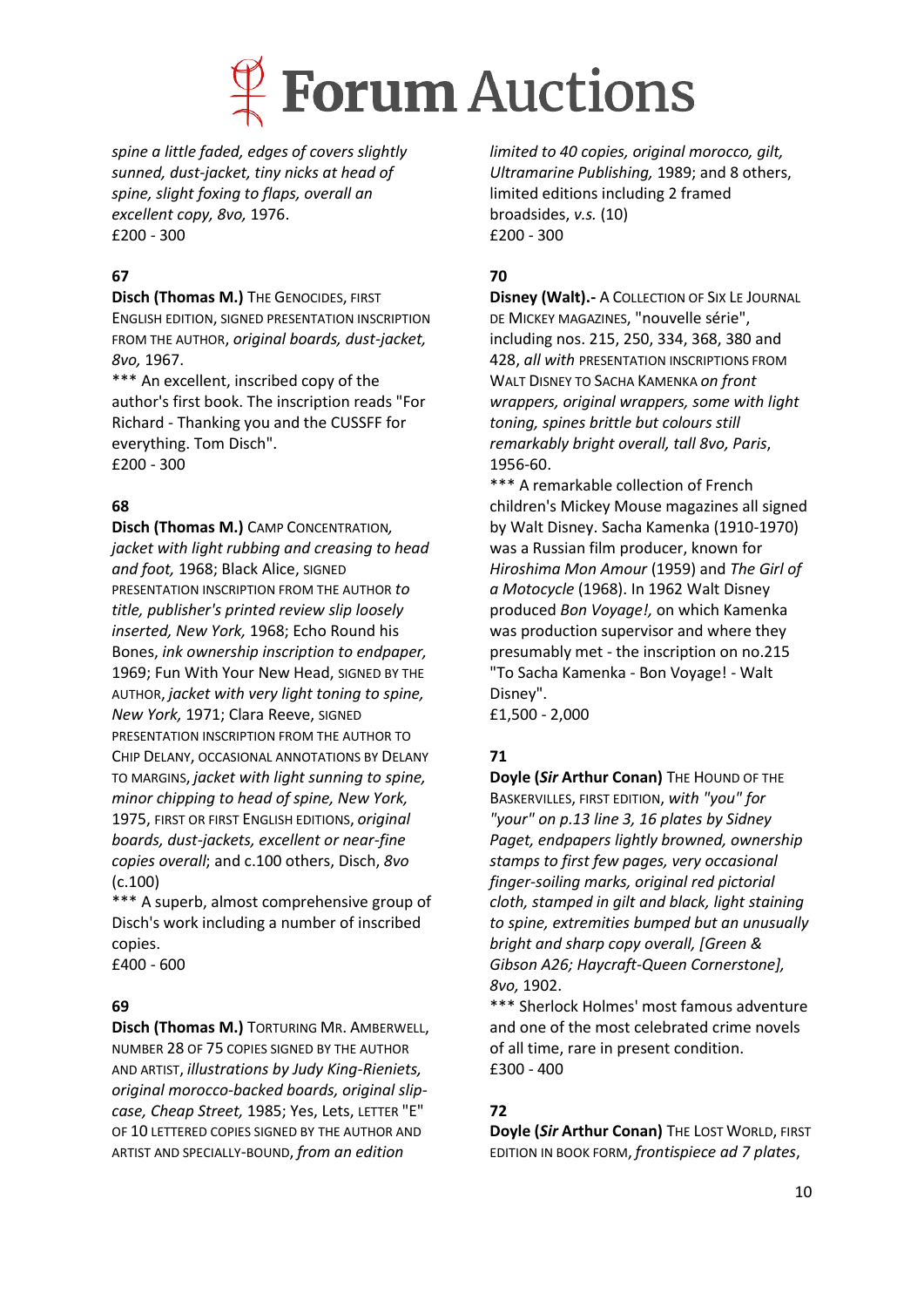

1912; The Land of Mist, FIRST EDITION, *24pp. advertisements at end,* 1926; The Sign of Four, *pirate edition*, [c.1900], *occasional foxing or toning, original cloth, lightly bumped and rubbed*; and 6 others by Doyle, *8vo* (9) £150 - 200

## **73**

**Doyle (***Sir* **Arthur Conan)** THE POISON BELT, FIRST AMERICAN EDITION, *faint foxing to endpapers, original cloth, light rubbing to spine tips and corners, dust-jacket priced at \$1.20, very slight darkening to spine, spine ends and corners chipped affecting publisher's imprint at foot and just touching title at head, chip to upper fore-edge, extremities rubbed, light creasing to head and foot, but a very good copy overall of a rare jacket, [Green and Gibson A38c], 8vo, New York,* 1913. \*\*\* A RARE DUST-JACKET NOT RECORDED BY GREEN AND GIBSON. WE CAN TRACE ONLY ONE OTHER EXAMPLE AT AUCTION IN THE LAST 50 YEARS. *The Poison Belt* features Doyle's science fiction counterpart to Holmes, Professor Challenger. £800 - 1,200

### **74**

#### **Dunsany (Edward Plunkett,** *Lord***)** THE

CHRONICLES OF RODRIQUEZ, *one of 500 copies, photogravure frontispiece by Sidney H. Sime signed by the artist in lower margin, some foxing, original vellum-backed cloth, t.e.g., others uncut, a little soiled, 4to, London & New York,* 1922. £150 - 200

## **75**

**Faulks (Sebastian)** A TRICK OF THE LIGHT,

UNCORRECTED PROOF COPY, CUT SIGNATURE OF THE AUTHOR *to title, original printed wrappers, very slight sunning to spine, the odd spot, 8vo*, 1984.

\*\*\* The author's debut novel, a rare proof. £150 - 200

## **76**

**Faulks (Sebastian)** BIRDSONG, FIRST EDITION, BOOKPLATE SIGNED BY THE AUTHOR *to title, original boards, slight bumping to spine ends and* 

*corners, dust-jacket, light creasing to tips of spine and corners, else fine, 8vo,* 1993. £100 - 150

## **77**

**Ferrari (Enzo)** MES JOIES TERRIBLES, ÉDITION SPÉCIALE IMPRIMÉE POUR NOS CLIENTS ET AMIS, SIGNED PRESENTATION INSCRIPTION FROM THE AUTHOR *to half-title dated June 1964, photographic illustrations, some marginal browning, original red cloth, decorated and lettered in yellow and black, a fine copy, 8vo, Paris*, 1964.

\*\*\* An inscribed copy of Enzo Ferrari's memoirs, rare. Inscribed to John Loudon (1905-1996), CEO of Royal Dutch Shell, President of the WWF and noted art collector. £400 - 600

## **78**

**Fleming (Ian)** Dr No, 1958; Goldfinger, 1959; On Her Majesty's Secret Service, 1963; You Only Live Twice, 1964, FIRST EDITIONS, *first mentioned with ink inscriptions on front pastedown, all in original boards but none with dust-jacket, 8vo* (4) £100 - 150

## **79**

**Fleming (Ian)** FOR YOUR EYES ONLY, FIRST EDITION, *original boards, light vertical crease to spine, dust-jacket, usual sunning and vertical crease to spine, spine ends and corners a little chipped, light marking to lower panel, light creasing to head and foot, a very good copy, 8vo,* 1960. £150 - 200

## **80**

**Fleming (Ian)** THUNDERBALL, FIRST EDITION, *very light spotting to endpapers, original cloth, dust-jacket, extremities rubbed, cellophane layer peeling away, corners bumped*, 1961; and another copy of the same, second impression, *8vo* (2) £100 - 150

## **81**

**Fleming (Ian)** THUNDERBALL, FIRST EDITION,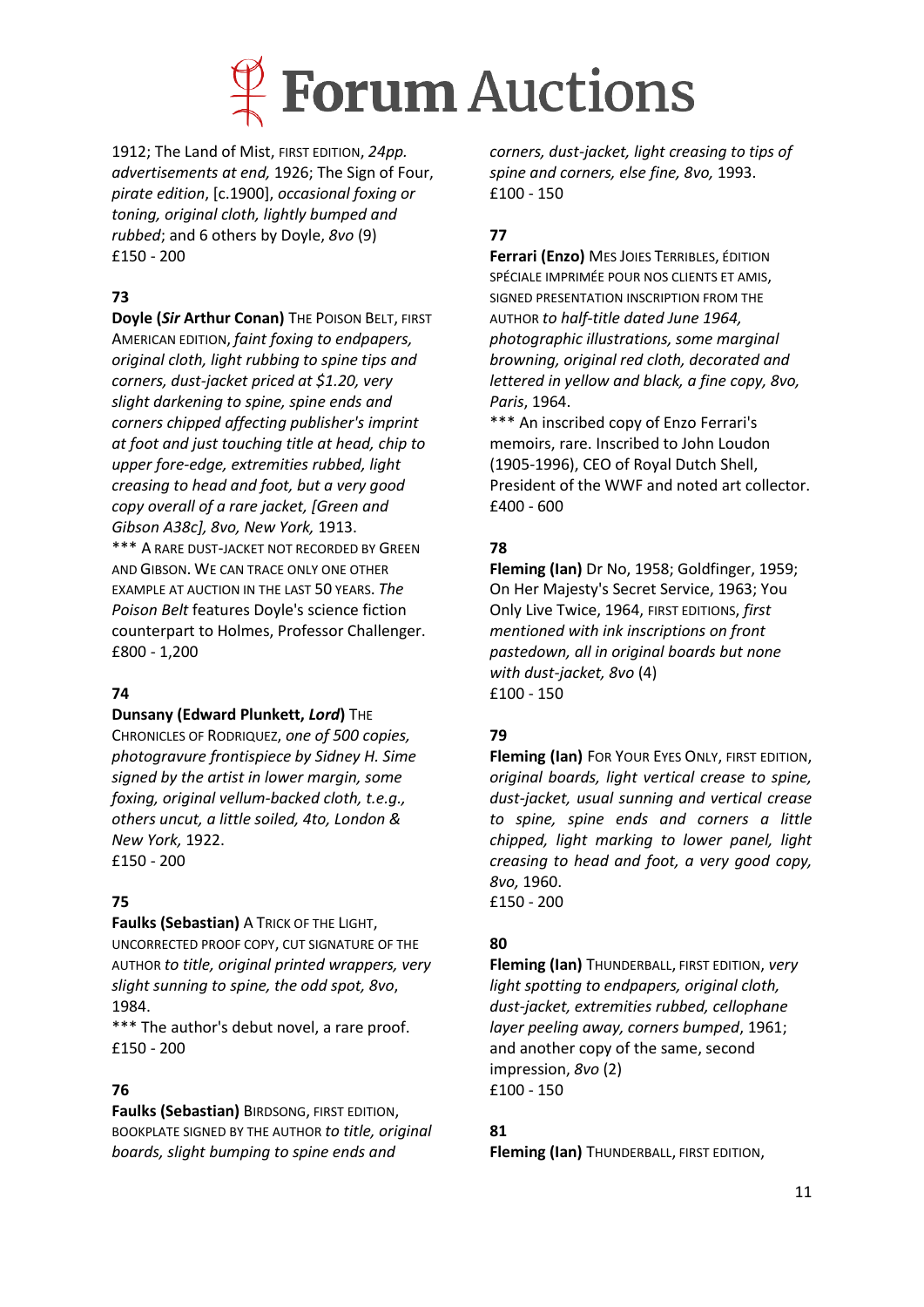

*original boards, dust-jacket, light toning and some creasing to spine, rubbing and minor chipping to spine ends and corners, a few short nicks or closed tears to head with creasing, a very good, sharp copy, 8vo,* 1961. £150 - 200

## **82**

**Fleming (Ian)** THE SPY WHO LOVED ME, FIRST EDITION, VARIANT ISSUE *with printer's quad mark to title, original boards, dust-jacket, spine a little dulled, spine ends and corners a little chipped, light foxing to lower panel, upper panel with light abrasion and short tear to upper corner, 8vo,* 1962. £150 - 200

## **83**

**Fleming (Ian)** ON HER MAJESTY'S SECRET SERVICE, *jacket with light toning to spine, chip to head of upper joint, light creasing to spine ends, light finger-soiling to lower panel,* 1963; You Only Live Twice, *first state, slight shelf-lean, jacket with light toning to spine, spine ends and corners a little chipped, light creasing to head, faint marking to lower panel,* 1964; The Man with the Golden Gun, *second state boards, jacket with light toning to spine, nearfine otherwise,* 1965, FIRST EDITIONS, *original boards, dust-jackets*; and a copy of The Spy Who Came in from the Cold, *8vo* (4) £200 - 300

## **84**

**Fleming (Ian)** YOU ONLY LIVE TWICE, *first state, light spotting, ink ownership inscription to endpaper, jacket price-clipped, light browning to spine, light surface soiling,* 1964; The Man with the Golden Gun, *jacket with light browning to spine, spine ends and corners a little chipped, extremities rubbed,* 1965, FIRST EDITIONS, *original boards, dust-jackets*; and a first edition of Octopussy and the Living Daylights, *8vo* (3) £150 - 200

### **85**

**Fleming (Ian).- Benson (Raymond)** JAMES

BOND...IN ZERO MINUS TEN, FIRST EDITION, *original* 

*boards, dust-jacket*, 1997; and 7 others by the same, one proof copy, the others first editions in dust-jackets, one signed, *8vo* (8) £100 - 150

## **86**

**Fleming (Ian).- Gardner (John)** LICENCE RENEWED, *ink ownership inscription front* 

*endpaper, some very light marginal browning, dust-jacket, small stain upper panel top edge, lower flap edges slightly soiled, spine head a little bumped,* 1981; Icebreaker, *dust-jacket, 3 small marginal tears (1 upper panel, also creased), joints and extremities a little rubbed*, 1983; No Deals Mr Bond, *dust-jacket*, 1987, FIRST EDITIONS, *original cloth*; and 6 others by the same, *8vo,* (9) . £100 - 150

## **87**

**Fleming (Ian).- Moyle (Alan)** NATURE CURE EXPLAINED, FIRST EDITION, *original cloth, slight bumping to spine extremities, dust-jacket, small loss to spine head, light surface soiling to lower panel, slight creasing to extremities, 8vo,* 1950.

\*\*\* A relatively scarce source book mentioned in Ian Fleming's 'Thunderball.' James Bond is sent to a health clinic "Shrublands", where the provided bedside reading is this medical text. £300 - 400

## **88**

**Ford (Ford Madox)** A MIRROR TO FRANCE, *colour frontispiece, some light foxing (including to title), endpapers browned, original cloth, extremities discoloured, dust-jacket, tears at upper edge panel folds, two other small tears to panels, spine ends chipped, some surface soiling,* 1926; It was the Nightingale, *original cloth, dust-jacket, very slightly chipped at upper edge,* 1934, FIRST EDITIONS, *8vo* (2) £300 - 400

## **89**

**Ford (Ford Madox)** A MIRROR TO FRANCE, FIRST EDITION, *previous owner's note loosely inserted, original cloth, slight bumping to*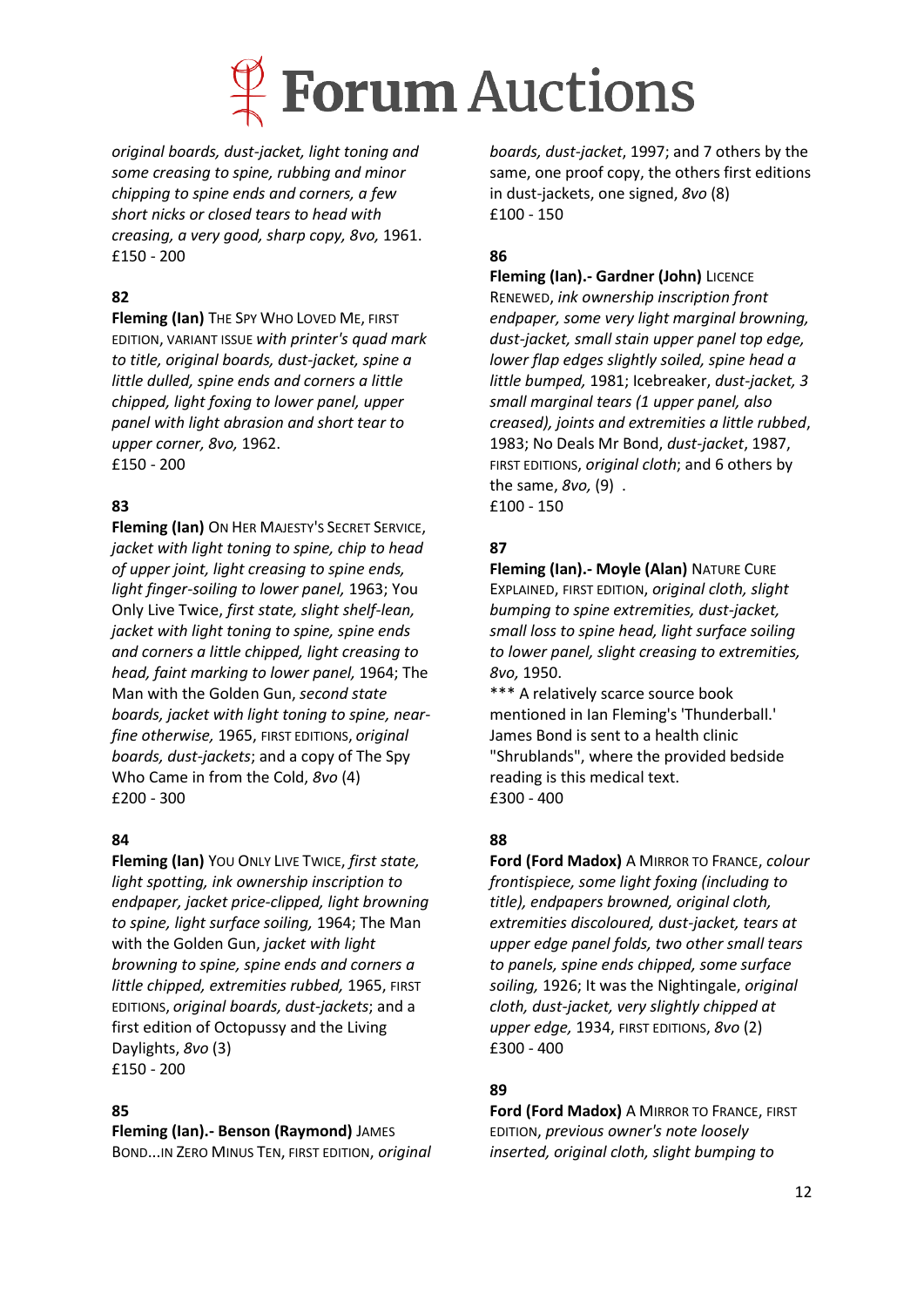

*spine extremities, dust-jacket, small pricelabel to spine, 2 tears to spine head and lower flap, chipping and small loss to spine extremities, a little rubbed, 8vo,* 1926. \*\*\* Scarce in dust-jacket. £500 - 700

## **90**

**Forester (C.S.)** A PAWN AMONG KINGS, FIRST EDITION, PRESENTATION COPY SIGNED BY THE AUTHOR, *endpapers lightly browned, original cloth, spine a little faded, upper panel of dustjacket loosely inserted, 8vo*, 1924. \*\*\* The author's first book. Presentation inscription on front pastedown reads: "To Ella Renard with very real affection and gratitude, C.S. Forester." £400 - 600

**91**

**Forster (Joseph)** STUDIES IN RED AND BLACK, *light marginal browning, spotting to endpapers, original pictorial cloth,* 1896 § Clouston (J. Storer) Carrington's Cases, *staining to contents page and pp. 1-9, gutter cracked at p. 9,* 1920 § Leblanc (Maurice) The Hollow Needle, *ink ownership inscription front endpaper, foxing to initial and last pages, original cloth with mounted colour illustration, spine ends, joints and corners a little rubbed,*  1911 § Pain (Barry) The Memoirs of Constantine Dix, *small ink stamps to endpapers, occasional spotting, original pictorial cloth*, 1905, FIRST EDITIONS; and 8 others similar, crime and detective, *8vo* (11) £100 - 150

### **92**

**Forster (E.M.)** THE STORY OF THE SIREN, ONE OF 500 COPIES, FIRST EDITION, FIRST STATE, *unopened, original marbled paper wrappers, slight fading at spine, label to upper cover in first state, 2 tiny tears and faint creasing to top edge, else an excellent copy, [Kirkpatrick A6], 8vo, Richmond, Hogarth Press,* 1920. £600 - 800

### **93**

**Fowler Wright (Sydney)** THE NEW GODS LEAD,

FIRST EDITION, *original cloth, fractional bumping to spine extremities, dust-jacket, small abrasion mark to spine where label removed, short tears to spine extremities, creasing to edges, a little rubbed, 8vo,* 1932. \*\*\* Scarce in dust-jacket.

Wright began writing science-fiction in the 1920s. He was critical of modern industrial civilization, using several of the stories in this collection as a way to attack trends that he disagreed with. £750 - 1,000

## **94**

**Fowles (John)** THE COLLECTOR, FIRST EDITION, *original early variant black cloth binding and no top-edge stain, price-clipped dust-jacket, tiny tear to spine extremities, small inkmarking to lower cover, lightly browned, overall a very good copy, 8vo,* 1963. \*\*\* This copy is in the very scarce variant black cloth binding. It is more usually found in rust-brown boards. £400 - 600

## **95**

**Gershwin (George)** RHAPSODY IN BLUE, FIRST CZECH EDITION, *one of 2500 copies, original printed wrappers by Jiri Rathousky, 4to, Prague,* 1966; another edition, *one of 2500 copies, original pictorial wrappers, Moscow, State Music Publishers*, 1956, *4to* (2) \*\*\* Two rare survivals from the Eastern Bloc in lovely condition. Jiri Rathousky (1924-2003) was an important Czech designer. £300 - 400

## **96**

#### **Gibbons (Stella Dorothea,** *novelist,* **1902-89)**

5 AUTOGRAPH LETTERS SIGNED (2 TO LLOYD JONES AND 3 TO GRAHAM ?GREENE), *8vo & folio, together 12pp.,* 1981, 1985 & 86, on a variety of matters, "Two darling little boys arrived last night, asking for 'any jobs to do - Dad told us to go out and get jobs and earn some money'. Rather shocked by this Dickensian announcement, I put them onto the belated washing up... after half an hour, I paid them off (£1 each!...) the elder one leapt up and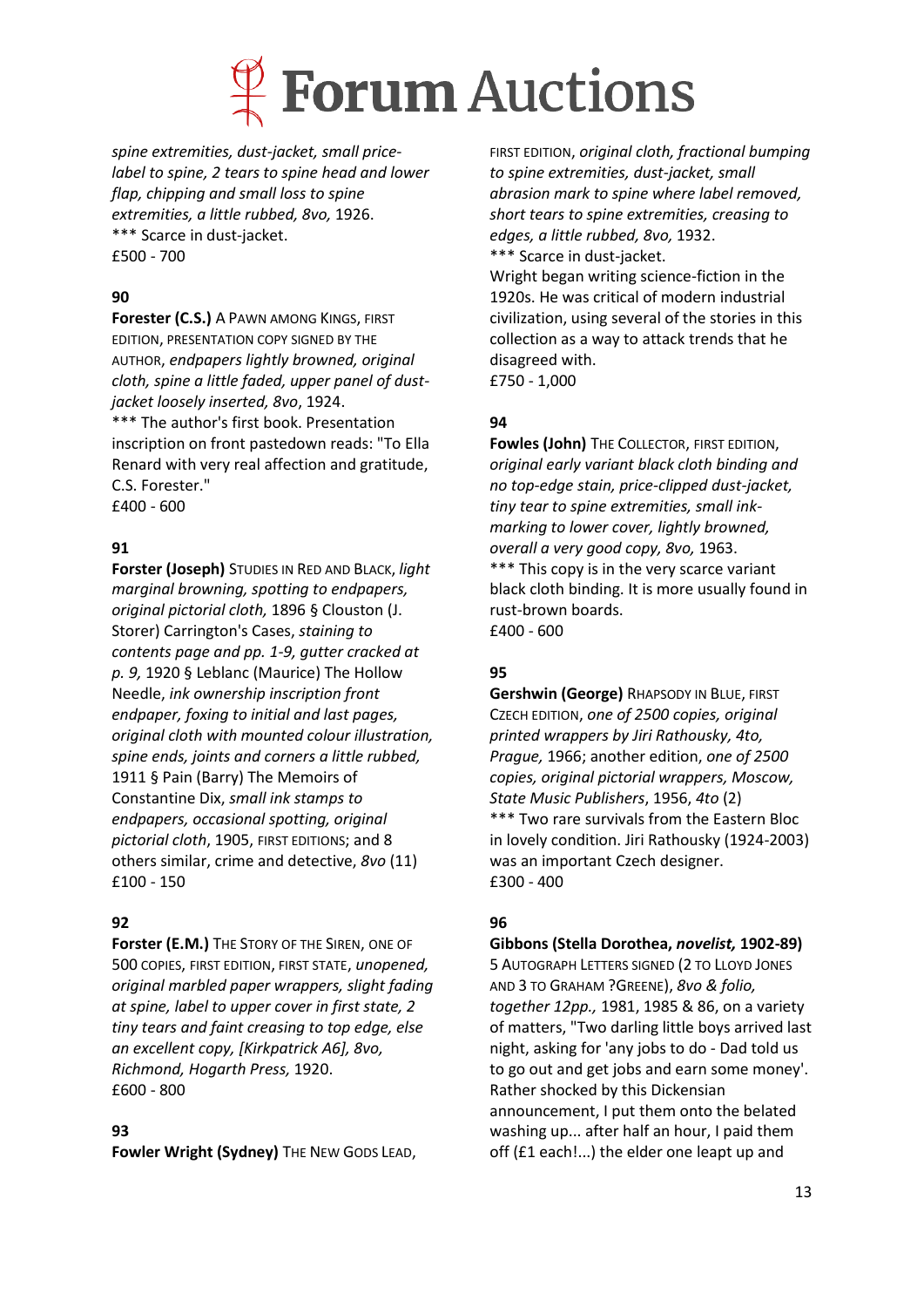

bestowed a smacking kiss, directing the younger - 'Go on, kiss her.' 'Her' was much moved and pleased by this tribute, and sent them off beaming into the icy black night," *folds.*

£100 - 150

## **97**

**Golding (William)** LORD OF THE FLIES, FIRST EDITION, *very light spotting to endpapers, original cloth, fractional fading to spine extremities, first state dust-jacket without reviews, short tear and small loss to spine foot, scattered spotting, lightly browned spine, slight creasing to extremities, else a very good copy, 8vo,* 1954. £3,000 - 4,000

## **98**

**Golding (William)** LORD OF THE FLIES, FIRST EDITION, SIGNED BOOKPLATE BY AUTHOR PASTED IN, *Frank Kermode review from 'The Spectator' loosely inserted, original cloth, lightly faded spine, fractional bumping to spine extremities, else a very good copy, 8vo,* 1954. £600 - 800

### **99**

**Golding (William)** TO THE ENDS OF THE EARTH, ONE OF 400 COPIES SPECIALLY BOUND AND SIGNED BY THE AUTHOR, *cloth-backed boards, t.e.g., slipcase,* 1991; The Inheritors, *cut out signature of the author stuck down to front endpaper, light spotting to endpapers,* 1955; Pincher Martin, 1956; Free Fall, *ink ownership inscription and book labels to front endpaper,* 1959, last three FIRST EDITIONS, *original cloth, dust-jackets, some toning to spines and extremities, particularly the last, small amounts of chipping to corners and spine ends*; and 24 others, *v.s*. (28) £200 - 300

### **100**

**Got (Ambroise)** THE CASE OF MISS CAVELL. FROM THE UNPUBLISHED DOCUMENTS OF THE TRIAL, FIRST EDITION, *occasional spotting, some browning to endpapers, hinges beginning to crack but firm, 3 items loosely inserted; a review slip,* 

*commemorative postcard and a prayer card, original cloth, dust-jacket, slight chipping at extremities, uniform discolouration, 8vo,* [1919].

\*\*\* Scarce in dust-jacket. Edith Cavell was a British nurse who helped around 200 Allied soldiers escape from German-occupied Belgium during the First World War, was arrested by German forces, accused of treason, found guilty by a court-martial and sentenced to death. Despite international pressure for mercy, she was shot by a German firing squad. Her execution received worldwide condemnation and extensive press coverage at the time. Commemorative postcard from 1915 depicts her execution. The prayer card is from Cavell's memorial service at Westminster Abbey May 15th 1919, and contains an image of Cavell. £100 - 150

## **101**

**Grahame (Kenneth)** THE WIND IN THE WILLOWS, FIRST EDITION, *half-title, frontispiece by Graham Robertson, some foxing, modern blue half calf, t.e.g., others uncut, 8vo,* 1908. \*\*\* A handsomely rebound copy of the children's classic. £750 - 1,000

### **102**

**Grahame (Kenneth)** THE WIND IN THE WILLOWS, *mounted colour plates by Arthur Rackham,*  NUMBER 207 COPIES SIGNED BY THE DESIGNER BRUCE ROGERS*, from an edition of 2020 copies, previous owner's presentation inscription to front free endpaper, original buckram-backed boards, t.e.g., others uncut, spine faded and lightly spotted, original slip-case (partially broken and rubbed), tall 8vo, New York, The Limited Editions Club,* 1940. \*\*\* The last book illustrated by Rackham

before his death in 1939. £150 - 200

### **103**

GRANTA. THE MAGAZINE OF NEW WRITING, 84 vol., SIGNED BY VARIOUS CONTRIBUTORS*, black and white photographic illustrations, adverts,*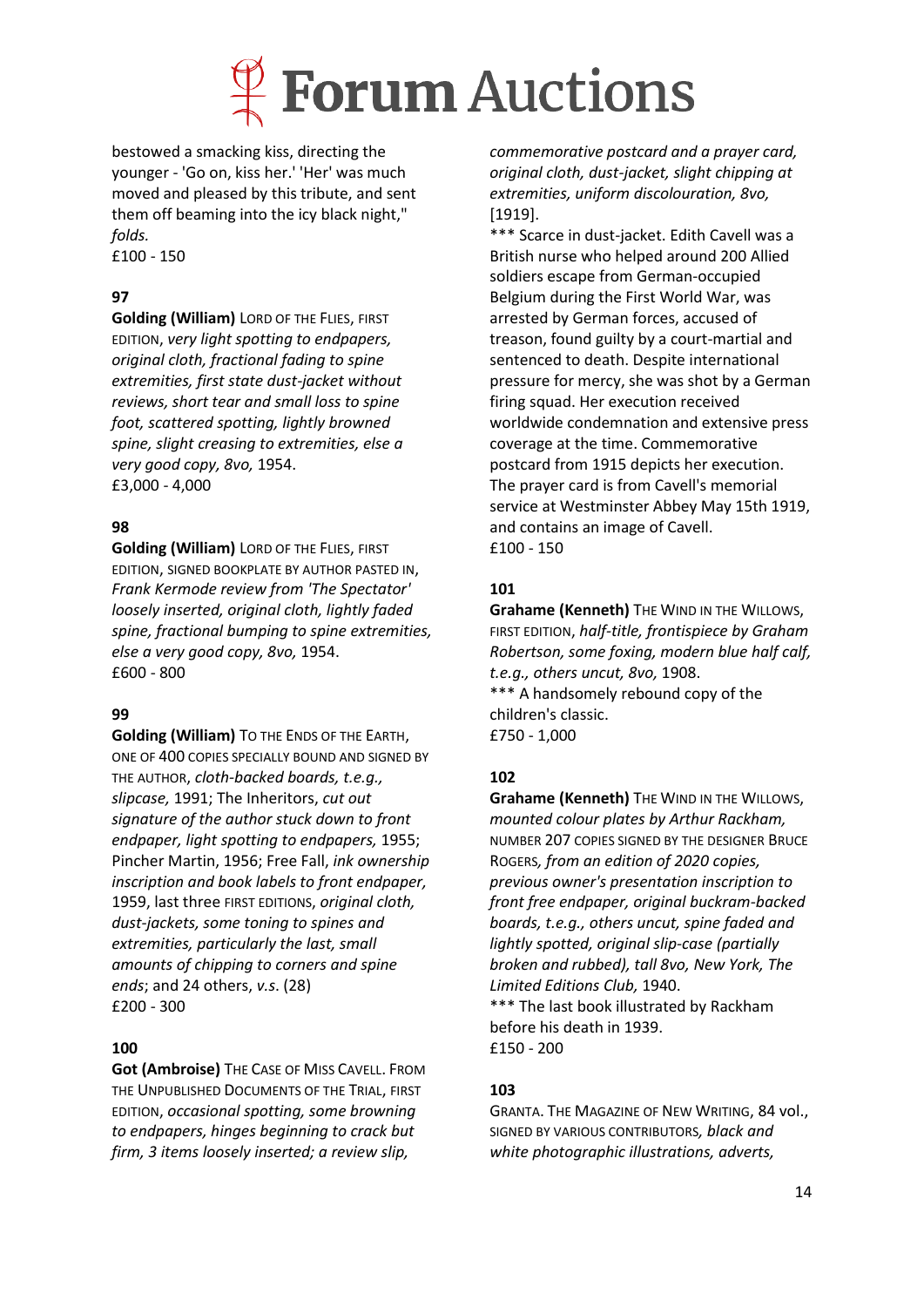

*original pictorial wrappers, 8vo,* c.1979 c.2007.

\*\*\* A broken run of the first 100 volumes. Most are signed by multiple contributors on the titles of their chapters and stories. Among many others, some of the authors' signatures present include; Martin Amis, Paul Auster, Nadine Gordimer, Kazuo Ishiguro, Hilary Mantel, Salman Rushdie, Graham Swift and Paul Theroux. £200 - 300

#### **104**

**Greene (Graham)** STAMBOUL TRAIN, FIRST EDITION, SECOND ISSUE WITH "QUIN SAVORY", *original cloth, gilt, minor faint spotting to spine and fore-edge of upper board, dustjacket, vertical crease to spine, tears to spine with neat tape repairs to verso, short tear to top edge, neat tape repair to verso, loss to folds and small loss to spine extremities, expertly restored, slight creasing to edges, else a very good copy, 8vo,* 1932. £1,200 - 1,800

#### **105**

**Greene (Graham)** STAMBOUL TRAIN, 1932; The Heart of the Matter, 1948; The Quiet American, *ownership stamp to front free endpaper*, 1956, *second or third issues, original cloth, lightly marked, last two with dust-jackets, discoloured, lightly frayed and bumped to extremities*; and 14 others, Greene, *8vo* (17) £100 - 150

#### **106**

**[Greene (Graham)]** THE LITTLE TRAIN, FIRST EDITION, *colour illustrations by Dorothy Craigie, pictorial endpapers, some light scattered spotting, rust marking from staples to gutter of endpapers (as often), original pictorial cloth, spine ends and corners a little bumped, light surface soiling, second issue dust-jacket with reviews to front flap, price-clipped, spine ends and corners a little chipped, short split to head of lower joint, light rubbing and creasing to extremities, an excellent example overall, [Wobbe A19a], oblong 8vo,* [1946].

\*\*\* Greene's first children's book, published anonymously and illustrated by his then-lover Dorothy Glover. £300 - 400

#### **107**

**Greene (Graham)** THE LOST CHILDHOOD, 1951; Travels with my Aunt, 1969; A Burnt-Out Case, 1961, FIRST ENGLISH EDITIONS, *first with very light foxing to half-title and fore-edge, original boards or cloth, first spine tail discoloured, last with ring mark to lower cover, dustjackets, first with light creasing and chipping to extremities and spine ends a little frayed, others in excellent condition*; and 16 others by Greene, *8vo* (19) £200 - 300

#### **108**

**Greene (Graham)** T.L.S TO GILBERT MILLER, *headed notepaper, Nov. 18, letter to Gilbert Miller, reading in part "I feel it would be well worth considering Patrick Hamilton as a dramatist for Brighton Rock. You remember Rope and Gas Light? He can put real horror into a play ..." horizontal fold to centre, small received ink-stamp with date in pencil, small pinhole to bottom left corner, overall in excellent condition, c.190 x 125mm.,* 1939. \*\*\* Gilbert Miller (1884-1969) was an American theatrical producer who served as director of the League of New York Theatres, as well as an officer of the Actors Fund. He also managed the St James's Theatre in London.

Patrick Hamilton (1904-1962) was an English playwright and novelist whose most successful plays were 'Rope' and 'Gas Light' which were made into films, the first by Alfred Hitchcock in 1948. £750 - 1,000

#### **109**

**Greene (Graham,** *author,* **1904-91)** 3 TYPED LETTERS SIGNED TO SUSAN HILL, MR ROBSON & THE BOOKSELLER ANTHONY WILSON, *together 3pp., 8vo, Albany [Piccadilly] and Antibes, 7th July*  1960, *9th May* 1963 *& 16th April* 1973, (1) to Susan Hill, on the subject of the Catholic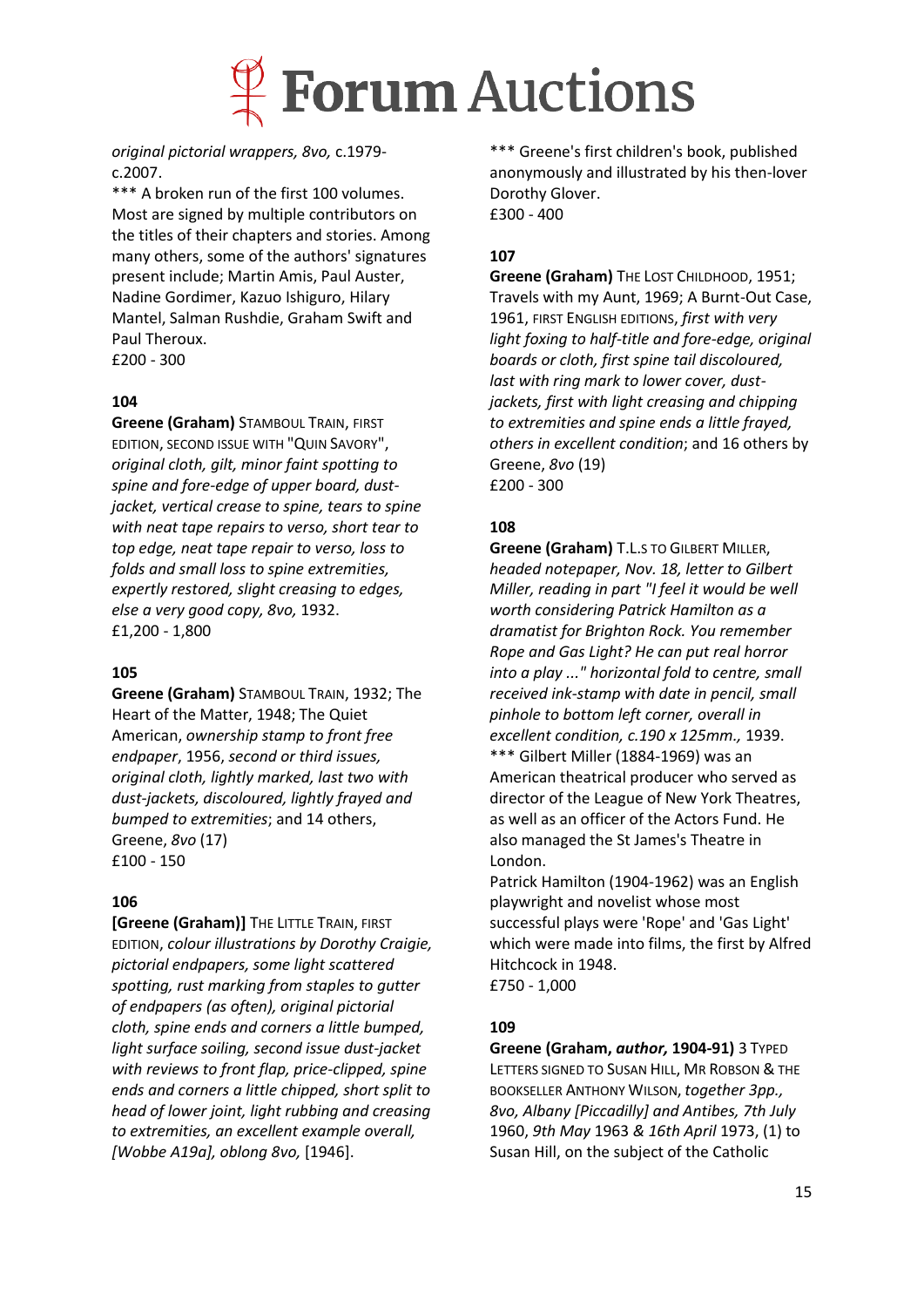

Churches index of prohibited books, "I think there are very few Catholics nowadays who pay any attention to the Index - indeed there is a theory that as it is not published in England it is not meant to apply here. Certainly I would never allow myself to be worried by the anxieties of a parish priest or fail to write anything which was not written for reasons of sensationalism and which didn't worry my own conscience", (2) to Mr Robson, "I was amused by your quotation from Elizabeth Bowen in connection with Virginia Woolf's *Orlando*, where Mrs. Woolf made the historical howler putting a dome on St. Paul's before the Great Fire" (3) to Anthony Wilson, "If you had not sent me the copy of the review of *The Flashing Stream* I would have denied all knowledge of it!", first letter small tear at head, folds; and related correspondence and the memorial service booklet for Greene, 1991, *v.s., v.d.* (sm. qty). £300 - 400

## **110**

**Guthrie (Ramon)** PARACHUTE, FIRST ENGLISH EDITION, *original cloth, dust-jacket, spine head slightly creased, 8vo,* [1927].

\*\*\* A scarce title from the American author, about a small town of Berkenmeer that has two US airforcemen arrive and hide out. £100 - 150

## **111**

**Haddon (Mark)** THE CURIOUS INCIDENT OF THE DOG IN THE NIGHT-TIME, FIRST EDITION, *black and white illustrations, with a publisher's concertina advert flyer loosely inserted, original cloth, dust-jacket, lightly creased at extremities, with proof dust-jacket as well as another,* 2003; and a signed first edition copy of the children's edition, *8vo* (2) \*\*\*The scarce proof dust-jacket shows a very different design on a white background of a boy holding a dog on his lap. £150 - 200

### **112**

**Hammett (Dashiell)** THE MALTESE FALCON, *early issue dust-jacket,* 1930 § Chandler (Raymond)

Playback, 1958; The Lady in the Lake, *early reprint*, 1948, *first two* FIRST EDITIONS, *occasional light browning or spotting, original cloth, dust-jackets, lightly chipped and rubbed*; and c.100 others, thriller and detective fiction, *8vo* (c.105) £150 - 200

## **113**

**Hamsun (Knut)** VAGABONDS, FIRST ENGLISH EDITION, SIGNED AND INSCRIBED BY AUTHOR, *faint browning to spine extremities and lower corner of upper board, lower joint of spine covering beginning to split but holding firm, dust-jacket, tear to upper joint, small loss to corners and spine extremities, one or two small holes to folds, lightly sunned spine, light surface soiling to lower panel,* 1931. £1,500 - 2,000

### **114**

**Heaney (Seamus) & Barry Flanagan.** THE NAMES OF THE HARE, NUMBER 196 OF 250 SIGNED BY ARTIST AND POET, *offset lithograph on thin card, minor creasing, sheet 560 x 430 mm (22 x 17 in), unframed,* [1989]. £150 - 200

## **115**

**Heller (Joseph)** CATCH-22, FIRST ENGLISH EDITION, *original cloth, fractional bumping to spine head, second state dust-jacket (with five reviews on lower panel), 2 tiny tears and faint creasing to top edge, overall a very good copy, 8vo,* 1962. £200 - 300

## **116**

**Hemingway (Ernest)** THE SUN ALSO RISES, FIRST EDITION, *second issue, original cloth, gilt labels to spine and upper cover, spine label chipped and darkened, slight shelf-lean, bumping to spine ends, light fraying to spine tips and corners, [Hanneman 6A], 8vo, New York*, 1926. £150 - 200

### **117**

**Herlihy (James Leo)** MIDNIGHT COWBOY, FIRST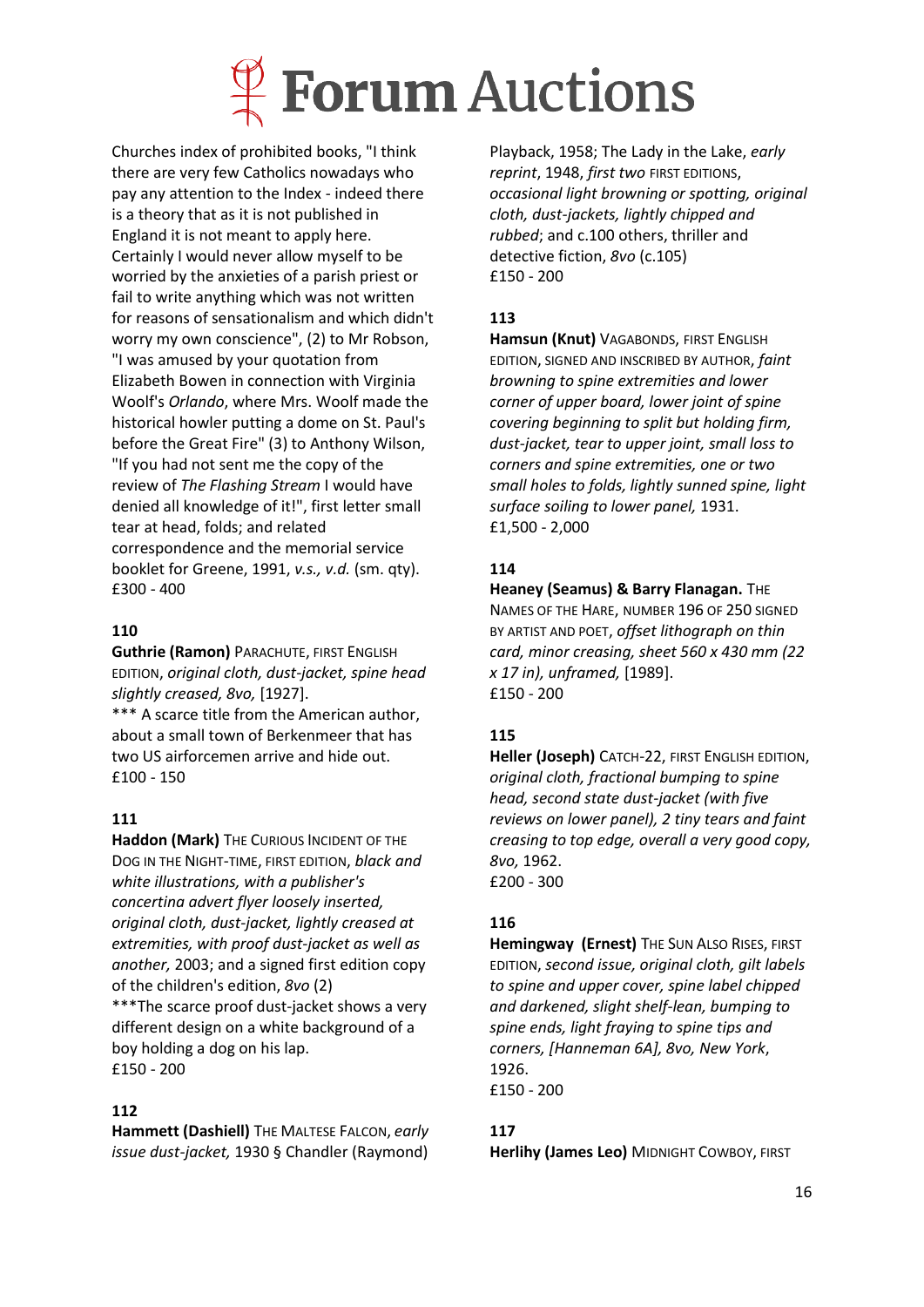

EDITION, FIRST PRINTING, SIGNED BY THE AUTHOR *to front free endpaper, original cloth, spine ends lightly bumped, dust-jacket, very minor chips to spine head but a near-fine copy overall, 8vo, New York,* 1965. £150 - 200

## **118**

**Highsmith (Patricia)** THE BLUNDERER, FIRST ENGLISH EDITION*, ink ownership stamp to endpaper and first page of text, light dampstain to top edge, original boards, dust-jacket, very light toning to spine, spine ends and corners a little chipped, a few small nicks to head and foot of upper panel, light soiling to lower panel, a very good copy overall, 8vo*, 1956.

\*\*\* Highsmith's scarce first novel, a psychological thriller. £200 - 300

## **119**

**Hill (Susan)** THE MAN IN THE CAGE, A PLAY, *duplicated typescript signed by the author, title and 25pp., manuscript corrections and cuts for original production in another hand, folds, slightly browned, unbound,* 1961; and 3 others, drafts of Plomer Revisited, (1 autograph, 2 duplicated typescripts), 1970, *4to* (4). £100 - 150

### **120**

**Hill (Susan)** THE ENCLOSURE, FIRST EDITION, SIGNED BY THE AUTHOR *on title, light toning to endpapers, original boards, minor chipping and creasing to spine tips and corners, a nearfine copy, 8vo,* 1961.

\*\*\* The author's scarce first novel, especially so signed; written when she was 15 and published when she was 19. £150 - 200

### **121**

**Hill (Susan)** THE WOMAN IN BLACK, FIRST EDITION, SIGNED BY THE AUTHOR *on title, illustrations by John Lawrence, original boards, fading to upper and lower edge, dust-jacket, light rubbing to corner tips, a near-fine example,* 

*8vo,* 1983.

\*\*\* A modern horror classic. Rare signed. £150 - 200

## **122**

**Hilton (James)** GOODBYE MR. CHIPS, *early reprint, signed by author, very faint spotting to endpapers, original cloth, fractional bumping to spine extremities, dust-jacket, lightly rubbed, slight chipping and tiny loss to spine head and top edge,* 1936 § Bigland (Eileen) The Lake of the Royal Crocodiles, FIRST EDITION, SIGNED BY AUTHOR, *original cloth, fractional staining to spine, dust-jacket, slight creasing to spine head, slight spotting to spine,* 1939; Laughing Odyssey, SIGNED BY AUTHOR, *original cloth, slight bumping to spine extremities, dust-jacket, slight chipping to spine extremities, faint creasing,* 1939; and others, including 3 signed by their authors, *8vo* (12) £100 - 150

### **123**

**Hornung (E. W.)** MR JUSTICE RAFFLES, 1909; The Camera Fiend, *blind-stamp to title and contents page,* 1911; Witching Hill, 1914, *the last two with black and white plates, some spotting and foxing, original pictorial cloth, spine ends and extremities a little scuffed*; and another by the same, *dust-jacket, 8vo* (4) £100 - 150

### **124**

**Horowitz (Anthony)** TRIGGER MORTIS, SIGNED PRESENTATION INSCRIPTION FROM THE AUTHOR *to title,* 2015 § Le Carré (John) The Secret Pilgrim, 1991 § Leon (Donna) Acqua Alta, 1996, FIRST EDITIONS, *original cloth, dustjackets, overall near-fine*; and 18 others thriller, many first editions, *8vo* (21) £100 - 150

### **125**

#### **Hughes (Ted) Ruth Fainlight and Alan Sillitoe.**

POEMS, NUMBER 281 OF 300 COPIES SIGNED BY ALL THREE POETS, *original pictorial green calf, gilt, light rubbing to spine tips and corners, slipcase (extremities rubbed), [Sagar & Tabor*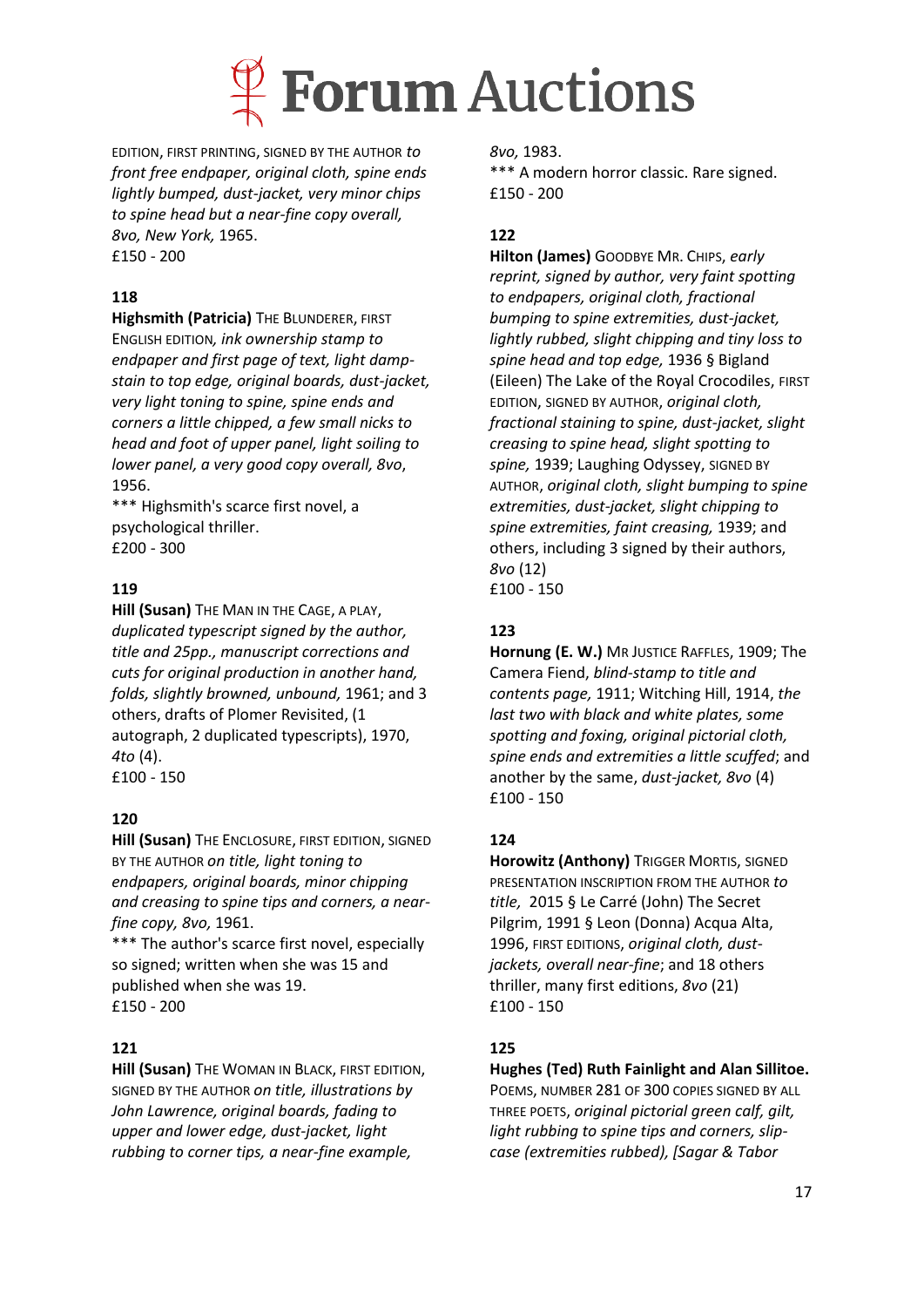

*A29], Rainbow Press,* 1971 § Gunn (Thom) Madrakes, NUMBER 133 OF 150 COPIES SIGNED BY THE POET, *illustrations by Leonard Baskin, original vellum-backed cloth, slipcase, Rainbow Press,* 1973, *8vo & folio* (2) £150 - 200

## **126**

**Hughes (Ted)** MOORTOWN ELEGIES, NUMBER 132 OF 175 COPIES SIGNED BY THE AUTHOR, *title in red and black, illustrations by Leonard Baskin, original pictorial limp vellum, gilt, a little yellowed, t.e.g., others uncut, slip-case, [Sagar & Tabor A57a.1], folio, Cambridge, Rampant Lions Press for Rainbow Press,* 1978. £200 - 300

### **127**

**Hughes (Ted)** ADAM AND THE SACRED NINE, *title in red and blue, illustrations by Leonard Baskin, original blue calf, rubbed, t.e.g., others uncut, slip-case,* 1978; Henry Williamson. A Tribute, *tipped in frontispiece portrait, original wrappers, uncut,* 1979, EACH ONE OF 200 COPIES SIGNED BY THE AUTHOR*, [Sagar & Tabor A59 & A68], Rainbow Press*, *8vo* (2) £150 - 200

### **128**

**Huxley (Aldous)** BRAVE NEW WORLD, 1932; Point Counter Point, 1928; After Many a Summer, endpapers lightly browned, 1939, FIRST EDITIONS, *original cloth, last two dustjackets, frayed and chipped*; and 6 others by Huxley, *8vo* (9) £100 - 150

### **129**

**Isherwood (Christopher)** SALLY BOWLES, FIRST EDITION,*some scattered spotting to endpapers, original cloth, slight shelf-lean, some light foxing and discolouration to spine, dustjacket, light browning to spine, spine ends and corners a little chipped, some light toning and surface soiling to panels, but an excellent example overall, 8vo,* 1937. £300 - 400

#### **130**

**James (Henry)** THE WINGS OF THE DOVE, FIRST ENGLISH EDITION, *pp.4-5 stained, 16pp. advertisements at end, one leaf with marginal defect, hinges broken and front free endpaper detached, original cloth, a little soiled and slight rubbing to gilt lettering, 8vo*, 1902. £80 - 120

## **131**

**Johannsen (Ernst)** FOUR INFANTRYMEN ON THE WESTERN FRONT 1918, FIRST EDITION, *translated by A. W. Wheen, original cloth, some slight spotting to spine, dust-jacket, spine toned and some light surface soiling, paper reinforcement to spine head on verso, 8vo,*  1930. £100 - 150

## **132**

**Joyce (James)** A PORTRAIT OF THE ARTIST AS A YOUNG MAN, FIRST ENGLISH EDITION, *half-title, faint abrasion mark to front pastedown where inscription erased, original cloth, slight bumping and fraying to spine extremities, small split to spine head, fading to upper cover, otherwise a very good copy, [Slocum & Cahoon A12], 8vo,* 1916 [but 1917]. \*\*\* One of c.750 copies bound with sheets from the American first edition, after English printers refused to run the risk of printing it.

**133**

£200 - 300

**Joyce (James).- Roth (Samuel,** *editor***)** TWO WORLDS MONTHLY, 3 vol. only (of 11) consisting of vol. 1 number 1, vol. 1 number 3 and vol. 2 number 3, *ex-library with occasional discreet ink-stamp, original paper wrappers, small library labels to spine foot, wrappers of the first becoming loose, small loss to spine extremities of the last, very slight chipping to corners, 4to, New York,* 1926-27. \*\*\* These 3 volumes contain the first, third and seventh instalments of a bowdlerized and unauthorized version of Joyce's Ulysses. It had been banned in the United States on the grounds of obscenity. £150 - 200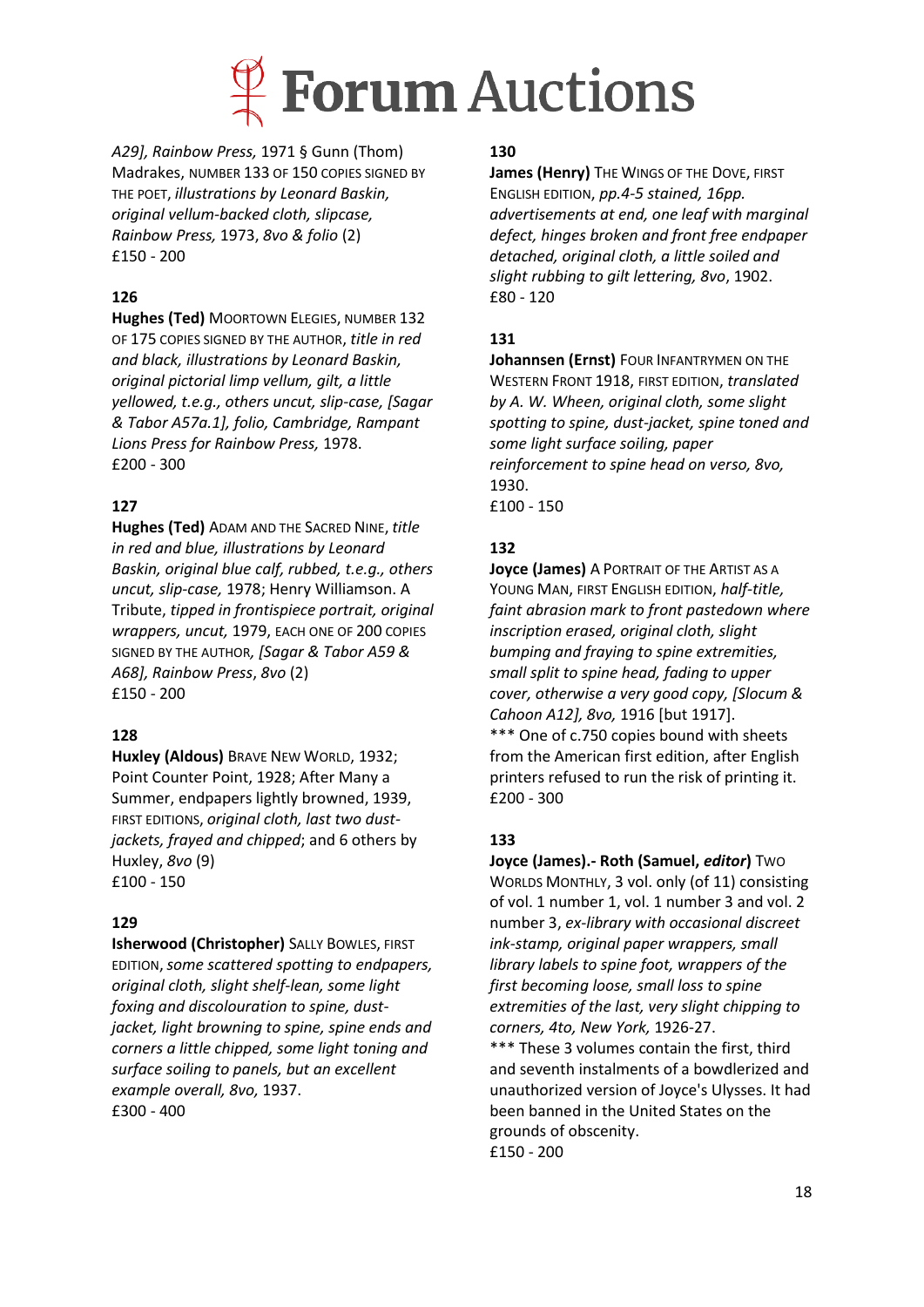

#### **134**

**Joyce (James)** ULYSSES, *eleventh printing, light toning to text, original blue wrappers, neatly recased with spine and covers laid down, joints repaired, creasing to spine, rubbing and creasing to extremities, some light surface soiling, but a very good copy overall, preserved in custom drop-back box, 4to, Paris, Shakespeare & Co,* 1930.

\*\*\* The last of the Sylvia Beach editions. £200 - 300

#### **135**

**Joyce (James)** ULYSSES, edited by Stuart Gilbert, 2 vol., *original printed wrappers, light creasing and faint toning to spine, preserved in folding card chemise,* 1932; Ulysses, *Facsimile edition, original wrappers, a fine copy, preserved in drop-back box, [Shelton: The First Edition Library,* n.d.]; Finnegans Wake, FIRST AMERICAN EDITION, *original cloth, New York,* 1939; and 7 others, editions of Ulysses and others, *v.s.* (11) £150 - 200

#### **136**

**King (David W.)** L. M. 0846 THE WAR DIARY OF A LÉGIONNAIRE, FIRST EDITION,*small amount of light spotting to title, original cloth, dustjacket, toning to spine, edges and folds, small amount of chipping at extremities, small tear at spine head lower joint, 8vo*, 1929. £100 - 150

#### **137**

**King-Smith (Dick)** THE SHEEP-PIG, FIRST EDITION, SIGNED BY THE AUTHOR *on front endpaper*, *illustrated by Mary Rayner, original cloth, dust-jacket, spine lightly sunned, extremities a little bumped, 8vo,* 1983. £100 - 150

#### **138**

**Lawrence (D.H.)** THE STORY OF DOCTOR MANENTE, LIMITED EDITION SIGNED BY AUTHOR, *half-title, frontispiece, unopened, original paper-covered boards, upper joint beginning to split but holding firm, contemporary slipcase, a little rubbed, 8vo, Florence,* 1929. £150 - 200

#### **139**

**Le Carré (John).- Knight (Maxwell)** TALKING BIRDS, FIRST EDITION, DOUBLE-SIGNED BY LE CARRÉ "DAVID J. CORNWELL AKA JOHN LE CARRÉ *on title, illustrations by John Le Carré, plates, Le Carré's compliments slip loosely inserted, ink ownership inscription to endpaper, original boards, light bumping to spine ends and corners, dust-jacket, light sunning to spine, small nicks and creasing to foot of upper panel, light surface soiling to lower panel, extremities rubbed, 8vo,* 1961. \*\*\* A RARE LE CARRÉ ITEM - WE CAN TRACE NO OTHER SIGNED COPY. Maxwell Knight (1900-68), as well as being an acclaimed naturalist and broadcaster, worked as a spymaster at MI5

and was reputedly the inspiration for Ian Fleming's 'M' as well as for Le Carré's Jack Brotherhood in A Perfect Spy. Published in the same year as *A Call for the Dead*, the present work is one of the earliest appearances in print for Le Carré and an especially unusual display of his talents as an illustrator. £800 - 1,200

#### **140**

**Le Carré (John)** THE SPY WHO CAME IN THE FROM THE COLD, *second impression*, BOOKPLATE SIGNED BY THE AUTHOR *on title, original boards, light fading to spine tips, dust-jacket priced at 18/-, neat repairs to spine tips and corners, in effect a near-fine example, 8vo*, 1963.

\*\*\* The second impression, published 4 months after the first, the dust-jacket identical to that of the first impression. £250 - 350

#### **141**

**Le Carré (John)** [THE KARLA TRILOGY], *comprising*  Tinker Tailor Soldier Spy*, jacket spine sunned,*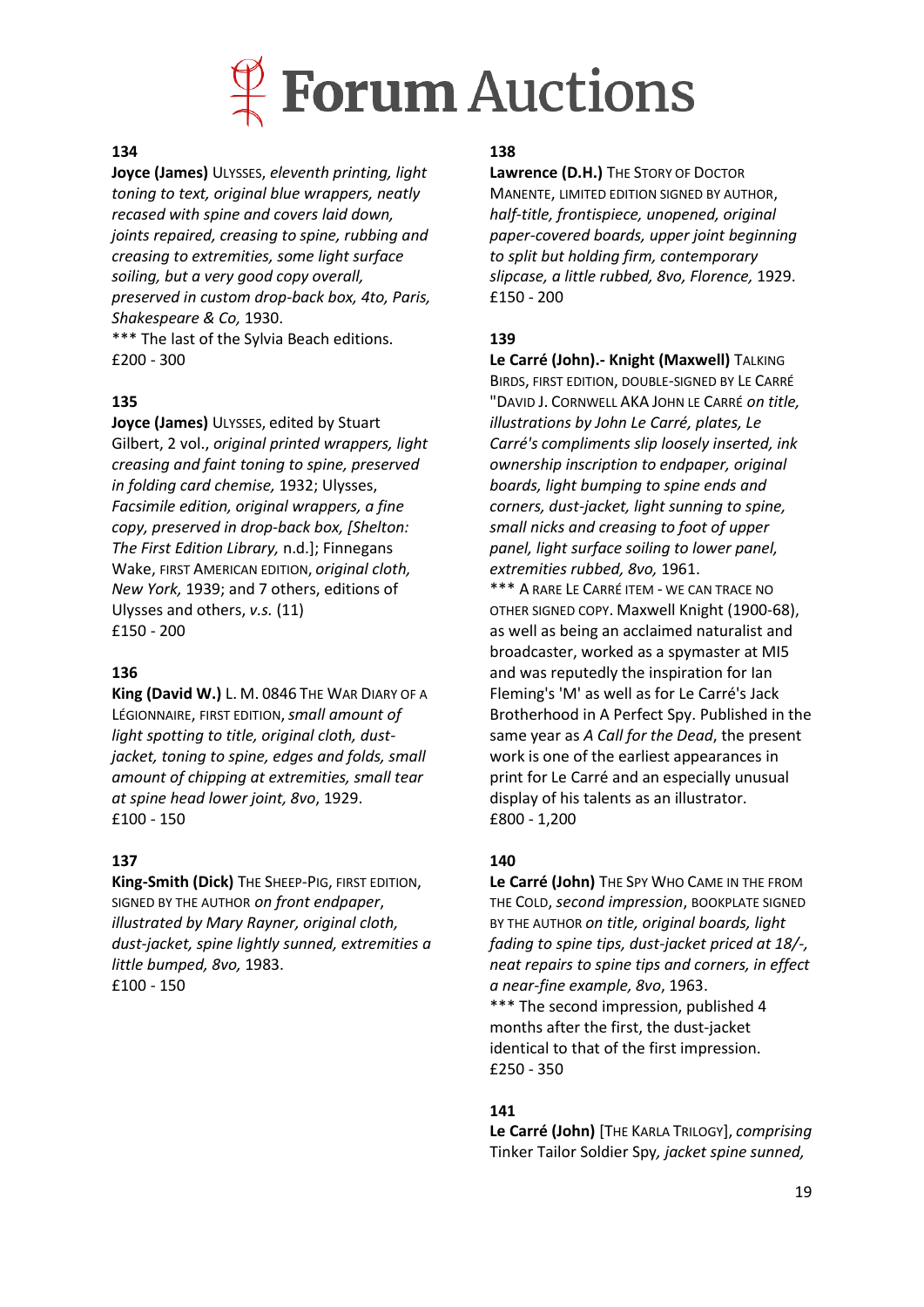

*short closed tear with creasing to head of upper panel,* 1974; The Honourable Schoolboy, *bumping to spine ends*, *light soiling to covers,* 1977; Smiley's People, *jacket with light sunning to spine,* 1980, FIRST EDITIONS, BOOKPLATE SIGNED BY THE AUTHOR *to titles, original boards, dust-jacket, rubbing to spine tips and corners, 8vo.* £300 - 400

### **142**

**Le Carré (John)** THE UNBEARABLE PEACE *in* Granta 39, BOOKPLATE SIGNED BY THE AUTHOR *to title page of contribution, rubbing and creasing to extremities,* 1991; What Every Writer Wants *in* The Cornhill Magazine, no. 1050, CUT SIGNATURE OF THE AUTHOR *to head of contribution, light browning to spine,* 1996, FIRST EDITIONS, *original wrappers, 8vo* (2) £60 - 80

#### **143**

**Le Carré (John)** THE SECRET PILGRIM, FIRST EDITION, SIGNED BY THE AUTHOR *on title, original cloth, light rubbing to spine tips and corners, dust-jacket, slight creasing to spine spine tips and corners, else fine, 8vo,* 1991. £100 - 150

#### **144**

Le Carré (John) THE NIGHT MANAGER, FIRST EDITION, SIGNED BY THE AUTHOR *on title, original boards, slight shelf-lean, spine ends a little bumped, dust-jacket, light sunning to spine, light creasing to head and foot*, 1993; and a first edition of A Small Town in the Germany, *8vo* (2) £100 - 150

#### **145**

**Le Carré (John)** THE PIGEON TUNNEL, ONE OF 100 COPIES SIGNED BY THE AUTHOR, *original cloth, spine lettered in gilt, mint copy, original slipcase with photographic onlay, in original cellophane wrapping, 8vo,* 2016. £200 - 300

#### **146**

**Lee (Harper)** TO KILL A MOCKINGBIRD, FIRST

ENGLISH EDITION, *original boards, bump to foot else fine, dust-jacket, very light sunning to spine, minor chipping to spine ends and corners, light creasing to head and foot, very light rubbing to extremities, a sharp and excellent copy overall, 8vo,* 1960. £300 - 400

#### **147**

**Lewis (C.S.)** HAMLET. THE PRINCE OR THE POEM?, first edition, *browning and chipping to extremities, tape repairs to spine, From the Proceedings of the British Academy,* [1942]; The Abolition of Man, LAWRENCE WHISTLER'S COPY *with his ink ownership inscription to head of title, ink lettering to spine, spine chipped with loss, upper cover detached, extremities creased, Oxford University Press,* 1943; The Weight of Glory, *light toning to covers, Society for Promoting Christian Knowledge,* 1942, FIRST OR FIRST SEPARATE EDITIONS, *original printed wrappers*; and 9 others, pamphlets or works with essay contributions by Lewis, *v.s.* (12) £150 - 200

#### **148**

**Lewis (C.S.)** THE ALLEGORY OF LOVE. A STUDY IN MEDIEVAL TRADITION, *light rubbing to spine tips and corners, else fine, Oxford,* 1936; The Problem of Pain, *light marginal toning, neat ink ownership inscription to endpaper, dustjacket, light browning to spine, spine ends and corners chipped, light creasing to head,* 1940; Miracles. A Preliminary Study, *light spotting to endpapers, dust-jacket, price-clipped, spine browned, spine ends and corners chipped, light toning to panels, extremities rubbed,*  1947, FIRST EDITIONS, *original cloth*; and 10 others by the same, *8vo* (13) £150 - 200

#### **149**

**Lewis (C.S.)** REHABILITATIONS AND OTHER ESSAYS, FIRST EDITION, *light browning to endpapers, original cloth, dust-jacket, light browning, spine ends and corners a little chipped, and creased, some light marking and soiling to panels, an excellent example, 8vo, Oxford University Press,* 1939.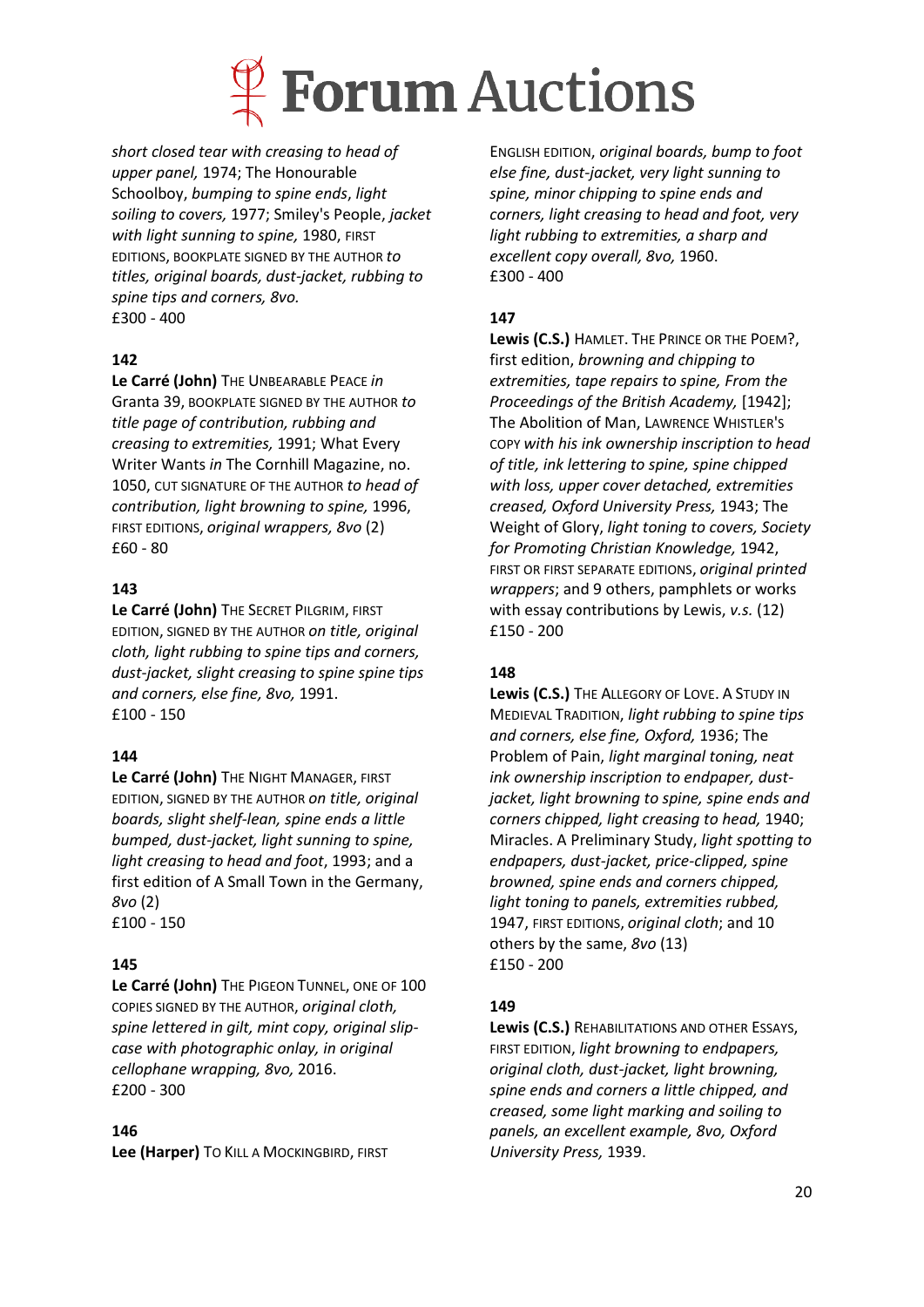## **Forum Auctions**

\*\*\* Lewis' most substantial collection of essays, scarce in good condition. £150 - 200

## **150**

**Lewis (C.S.)** [Mere Christianity], 3 vol., first editions, comprising Broadcast Talks, *ink ownership inscription to head of title, jacket with light browning to spine, spine ends and corners a little chipped, light creasing to head and foot,* 1942; Christian Behaviour, *jacket with light toning to spine, short closed tear to head of upper panel, an excellent copy,* 1943; Beyond Personality, *neat ink ownership inscription to endpaper, jacket with light toning to spine, near-fine otherwise,* 1944, *original cloth, dust-jackets*; and 5 others Lewis on Christianity, *8vo* (8)

\*\*\* These three works were the result of a series of radio talks made by Lewis between 1941 and 1944. They were collected together under the heading of *Mere Christianity* (a copy of which is included with the lot) which became one of the most influential evangelical works of the 20th century. £150 - 200

### **151**

**Lewis (C.S.)** PERELANDRA, FIRST EDITION, *spot to margin, original cloth, light fading to spine with sunning to spine ends, dust-jacket, priceclipped but with 8s. 6d. price still visible, very light toning to spine, spine ends and corners a little chipped, spine with neat tape repairs and restorations to verso, a few small nicks or short closed tears to head and foot with some creasing, but a very good copy overall, 8vo,*  1943.

\*\*\* The second title in Lewis' Space Trilogy, scarce in the jacket. £600 - 800

### **152**

**Lewis (C.S.)** The Lion, the Witch and the Wardrobe, *second impression, erased ink ownership inscription to endpaper, jacket price-clipped, light browning to spine,* 1954; Prince Caspian, FIRST EDITION, *jacket priceclipped, spine browned with loss to head* 

*affecting title, closed tear to head of upper panel, light surface soiling to lower panel,*  [1951]; The Silver Chair, *second impression, jacket with light browning to spine, chipping to head and foot with loss, a few tears to head and foot,* 1956; The Horse and his Boy, FIRST EDITION,*some light browning to endpapers, jacket with light browning to spine, short split to head of upper joint, a few short nicks to head and foot*, 1954; The Magician's Nephew, FIRST EDITION, *small ink annotation to Contents p., jacket with light browning to spine, minor chipping to spine ends and corners, extremities a little rubbed,* 1955; The Last Battle, FIRST EDITION, *jacket price-clipped, light browning to spine, a few small nicks with light creasing to head and foot*, 1956, *plates, illustrations and maps by Pauline Baynes, including colour where called for, original boards, dust-jackets, 8vo* (6) £600 - 800

## **153**

**Lewis (C.S.)** TILL WE HAVE FACES, FIRST EDITION, *light browning to endpapers, jacket priceclipped, light spotting to lower panel, rubbing to spine tips and corners, creasing to foot,* 1956; Till We Have Faces, FIRST AMERICAN EDITION, *jacket with light sunning to spine, spine ends and corners a little rubbed and chipped, light toning to lower panel, New York,* 1957, *original boards, dust-jackets, excellent copies*; and the uncorrected proof of The Dark Tower, *8vo* (3) £80 - 120

## **154**

**[Lewis (C.S.)] "N. W. Clerk".** A GRIEF OBSERVED, *light browning to endpapers, jacket a little sunned*, 1961 § Lewis (C. S.) Psycho-Analysis and Literary Criticism *in* Essays and Studies by Members of the English Association, *jacket spine a little browned, chip to head of spine, short tear with tape repair to verso, Oxford,*  1942; The Great Divorce, *jacket price-clipped, spine ends and corners chipped with tape repairs to verso,* 1945, FIRST EDITIONS, *original cloth, dust-jackets*; and 10 others, Lewis, *8vo*  (13)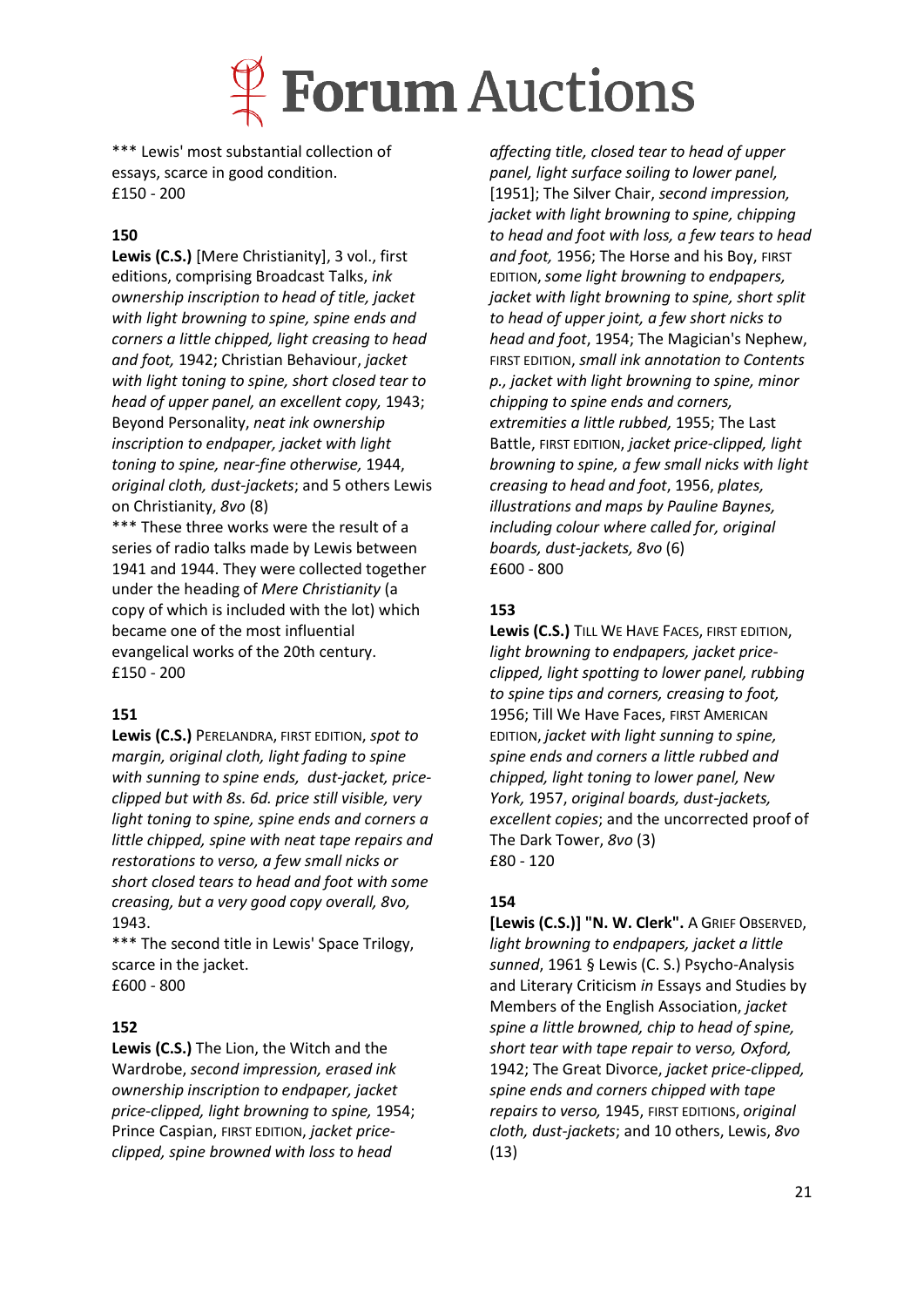

\*\*\* The first is a scarce title, published in the months following the death of Lewis' wife and the basis for the film *Shadowlands.* £120 - 180

#### **155**

**London (Jack)** THE CALL OF THE WILD, *early reprint, plates and illustrations by Philip Goodwin and Charles Livingston Bull, original pictorial cloth, gilt, joints and spine ends lightly rubbed but still a bright and attractive copy*, 1903 § Froude (J. A.) The Two Chiefs of Dunboy, *occasional light spotting and fingersoiling, original cloth, gilt, spine ends bumped and frayed,* 1889; and 2 others, late 19th century novels in attractive bindings, *8vo* (4) £150 - 200

#### **156**

**Lundberg (Knud)** THE OLYMPIC HOPE, *dustjacket, some very light surface soiling, small amount of rubbing to upper edge extremities*, 1958 § Sheckley (Robert) Immortality Inc., *dust-jacket, spine lightly toned, small stains upper fold and lower flap,* 1963 § Mac Laverty (Bernard) Cal, SIGNED PRESENTATION INSCRIPTION FROM THE AUTHOR *to title, dust-jacket, very small abrasion at spine head*, 1983, first editions, original cloth; and 28 others literature, mainly first editions, *8vo,* (31) £150 - 200

### **157**

**Mahon (Terence)** COLD FEET, FIRST EDITION, *original cloth, dust-jacket, two very small tears at spine ends, some surface soiling, 8vo,* 1929.

\*\*\* A rare First World War novel, especially so in such remarkable condition. Cold Feet details the exploits of a man court-martialled for cowardice and due to face the firing squad, only to redeem himself in saving his execution party from a German pilot. £100 - 150

#### **158**

**Malamud (Bernard)** THE MAGIC BARREL, *jacket with toning to spine, spine ends and corners a little chipped, light creasing to head and foot,* 

*light rubbing to extremities, New York,* 1958 § Crichton (Michael) Sphere, SIGNED BY THE AUTHOR, *jacket with light creasing to tips of spine and corners, New York,* 1987, FIRST EDITIONS; and 20 others, modern literature, including Tolkien first edition, later impression copies of Fellowship of the Ring and Return of the King, *8vo* (22) £150 - 200

#### **159**

**Mansfield (Katherine)** THE GARDEN PARTY AND OTHER STORIES, *limited edition, colour lithographed illustrations by Marie Laurencin, some full-page, some light spotting, mostly to endpapers, original patterned cloth, dustjacket, a few very small chips and tears to head and foot, spine and margins lightly browned, an excellent copy overall, 4to, printed at the Officina Bodoni of Verona,*  1939. £200 - 300

#### **160**

#### **Maugham (William Somerset)** LIZA OF

LAMBETH, FIRST EDITION, FIRST ISSUE, *6pp. advertisements for 1897, browning to endpapers, front free endpaper a little chipped with split to head of gutter, original green pictorial cloth, gilt, spine darkened, spine ends and corners a little rubbed and bumped, some light rubbing and faint surface soiling, but very good generally, slip-case, [Stott A1a], 8vo,* 1897.

\*\*\* Maugham's first novel, its success led to three issues appearing in rapid succession. £150 - 200

#### **161**

**Maugham (William Somerset)** THE MAKING OF A SAINT*, title in red and black, light browning and ink ownership inscription to endpapers*, 1898; The Merry-go-round*, spine ends and corners bumped and frayed,* 1904; The Magician, *ink ownership inscription, spine ends and corners a little bumped, extremities rubbed,* 1908; The Narrow Corner, *light spotting, dust-jacket, chipping and creasing to head and foot,* 1932; Theatre, *bookplate of*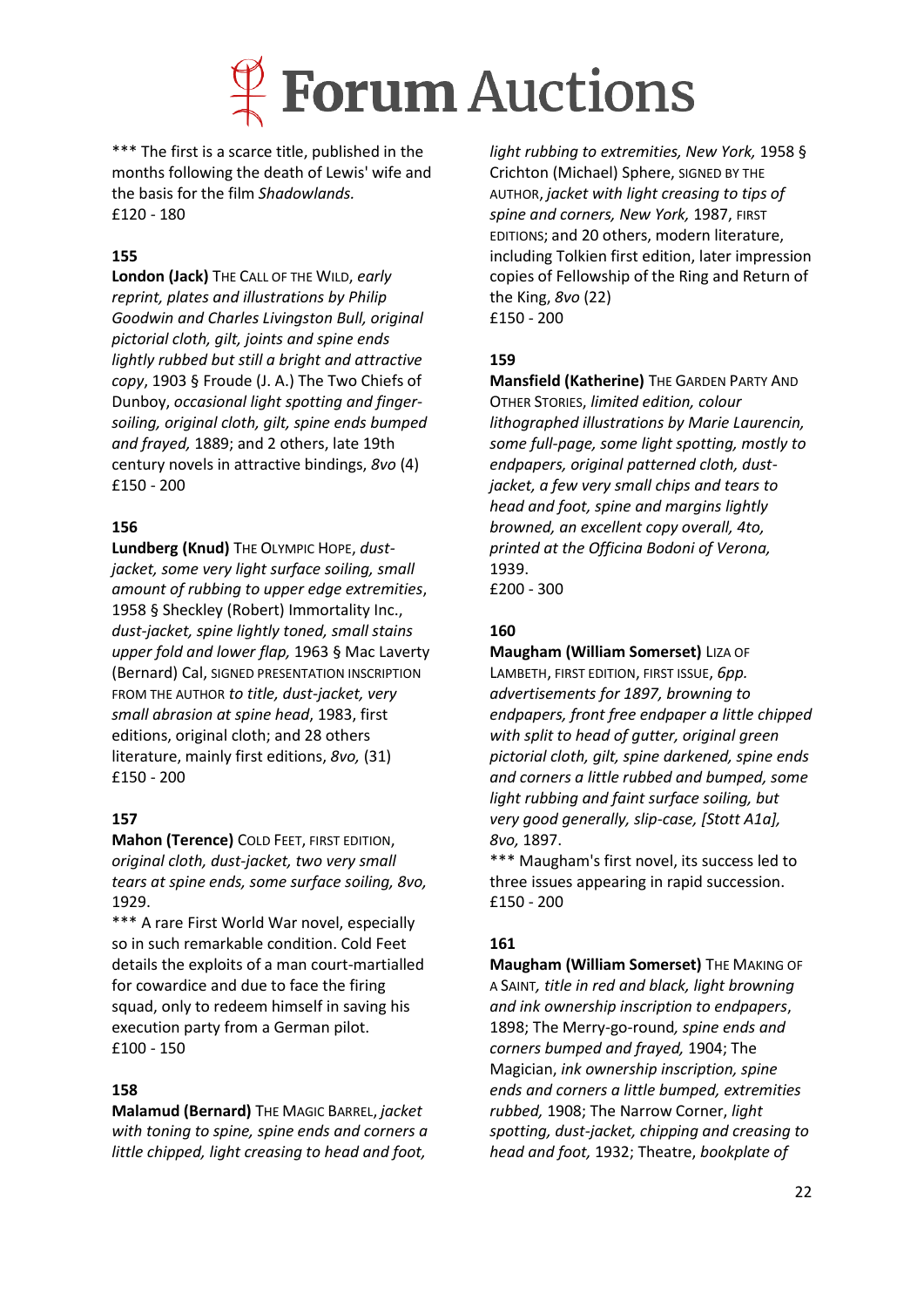

*Anthony Eden, to pastedown,* 1937, FIRST OR FIRST ENGLISH EDITIONS, *original cloth, [Stott A2b, A7a, A11a, A44a, A52b]*'; and 5 others, novels by the same, *8vo* (10) £200 - 300

### **162**

**Maugham (William Somerset)** ORIENTATIONS, *browning to endpapers and half-title, third issue cloth, spine slightly darkened, light marking to covers,* 1899; Ah King. Six Stories, *bookplate of Anthony Eden to pastedown, original cloth, light rubbing to extremities, dust-jacket, spine ends and corners a little chipped, extremities rubbed,* 1933; The Trembling of a Leaf, *second issue, "Presentation Copy" blind-stamp to title, 10pp. advertisements, light browning to halftitle, original cloth, spine ends and corners a little rubbed and bumped,* 1921, FIRST OR FIRST ENGLISH EDITIONS, *[Stott A3a, A46a & A25b];*  and 5 others, short stories by the same, *8vo*  (8)

£150 - 200

### **163**

**Maugham (William Somerset)** THE LAND OF THE BLESSED VIRGIN, FIRST EDITION, *engraved frontispiece, light browning to endpapers, armorial bookplate to pastedown, original boards, light rubbing to spine, [Stott A8],*  1905; Princess September and the Nightingale, FIRST EDITION, *illustrations by Richard C. Jones, endpaper neatly clipped, original cloth, dust-jacket, light rubbing to extremities, neat tape repair to head of spine verso, [Stott A55a], New York,* 1939; Books and You, FIRST EDITION, SIGNED PRESENTATION INSCRIPTION FROM THE AUTHOR *to half-title, spotting, original cloth, dust-jacket, light creasing to spine ends, [Stott A57a],* 1940; France at War, *reprint,* SIGNED PRESENTATION INSCRIPTION FROM THE AUTHOR TO ELSIE TRITTON *"A piece of propaganda out of date soon after printing" on half-title, original wrappers, spine sunned, extremities rubbed,* 1940; A Writer's Notebook, *Book Society edition,* SIGNED PRESENTATION INSCRIPTION FROM THE AUTHOR *to half-title, original cloth, dust-jacket, price-*

*clipped, spine ends and corners a little chipped,* 1949; and 7 others, essays, memoirs and travel by the same, *8vo & 4to* (12) \*\*\* Elsie Tritton (1897-1983), noted collector and friend of Maugham's who introduced the author to Alan Searle, Maugham's private secretary and companion for the final two decades of his life. £150 - 200

### **164**

**Maugham (William Somerset)** OF HUMAN BONDAGE, FIRST ENGLISH EDITION, *first issue with list of works facing half-title and list of works by other authors to half-title verso, without advertisements, light browning to endpapers, original blue cloth, neatly and sympathetically rebacked, retaining original backstrip, spine darkened, preserved in folding chemise and custom morocco-backed slip-case, [Stott A21b], 8vo*, 1915.

\*\*\* Maugham's most celebrated novel, first published in America in the same year where it was reviewed enthusiastically by Theodore Dreiser. £150 - 200

### **165**

**Maugham (William Somerset)** OF HUMAN BONDAGE, *Cheaper Edition, spotting to edges, original cloth, light rubbing to spine tips and corners, dust-jacket, very light sunning to spine, minor chipping to spine ends and corners, light creasing to head and foot, light surface soiling but an excellent example overall, [cf. Stott A21b], 8vo,* 1931.

\*\*\* A rare example of the dust jacket, which is almost identical to the suppressed jacket of the first edition, with Carey's club foot drawn on the wrong foot.

£300 - 400

#### **166**

**Maugham (William Somerset)** THE CIRCLE, FIRST EDITION, SIGNED PRESENTATION INSCRIPTION FROM THE AUTHOR TO ELSIE TRITTON "THIS THEY SAY IS THE AUTHOR'S BEST PLAY*" to half-title, light browning to endpapers, original boards, browning to spine, spine ends a little bumped, [Stott A24a],*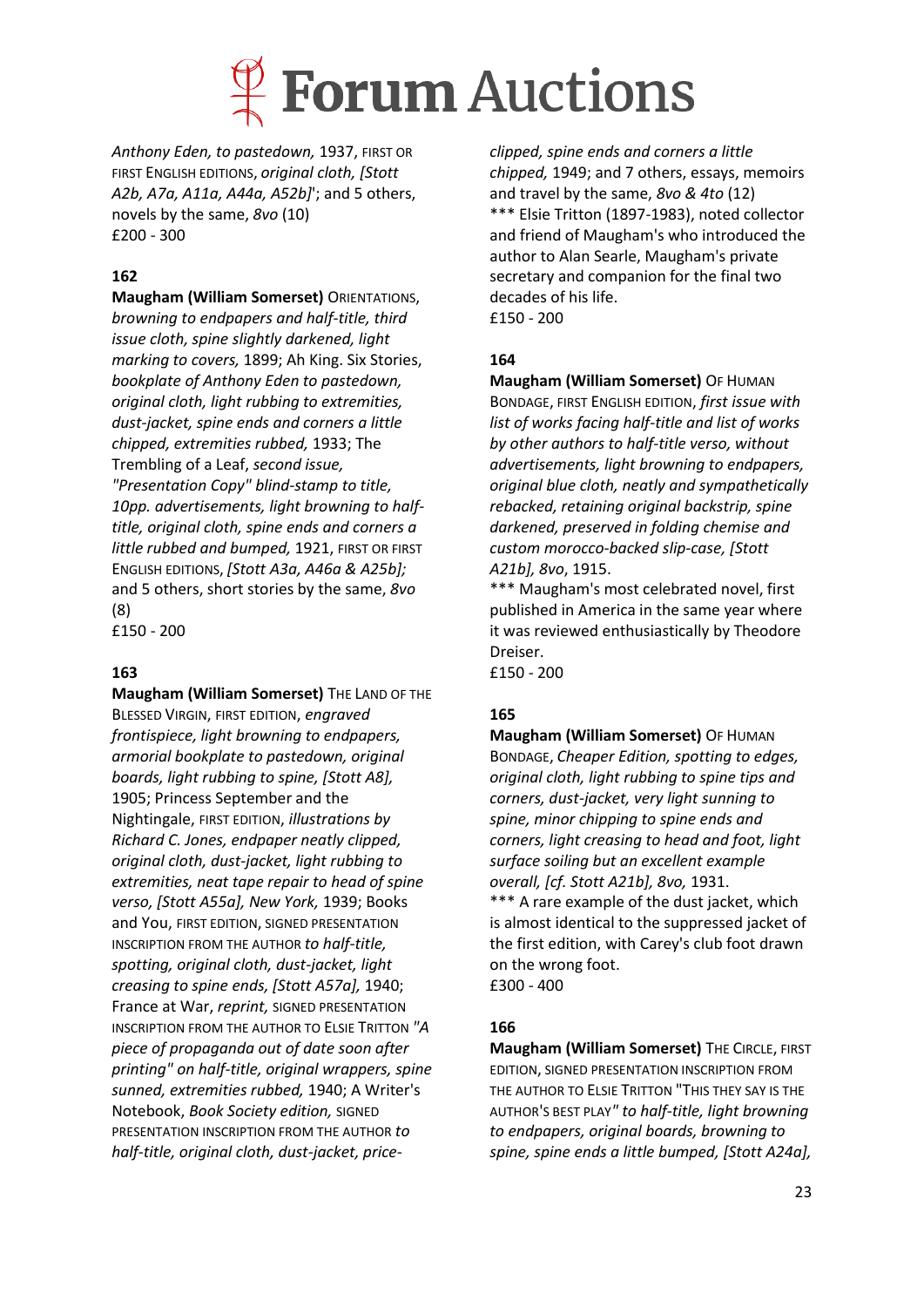

#### *8vo,* 1921.

\*\*\* Rare. Stott says in regards to the first Heinemann edition in boards: "The publishers state that of 2,000 copies published 1,500 were bound in wrappers and 500 in boards. The extreme scarcity of the latter would suggest, however, that a much smaller number was involved. The publishers were experimenting with this type of casing...but it was obviously proving unsatisfactory and was soon abandoned...which would account for the play's scarcity in boards." Elsie Tritton (1897-1983), noted collector and friend of Maugham's who introduced the author to Alan Searle, Maugham's private secretary and companion for the final two decades of his life.

£150 - 200

#### **167**

#### **Maugham (William Somerset)** THE

UNATTAINABLE, SIGNED PRESENTATION INSCRIPTION FROM THE AUTHOR TO ELSIE TRITTON *on half-title, light browning to endpapers, fading to spine ends, glacine dust-jacket, light browning, chip to spine,* 1923; East of Suez, 1922; The Letter, 1927, FIRST EDITIONS, *original cloth, light sunning to spines, [Stott A31, A27a & A36a]*; and 4 others, plays by the same, *8vo* (7) \*\*\* Elsie Tritton (1897-1983), noted collector and friend of Maugham's who introduced the author to Alan Searle, Maugham's private secretary and companion for the final two decades of his life. £150 - 200

#### **168**

**Maugham (William Somerset)** THE CONSTANT WIFE, FIRST ENGLISH EDITION, *frontispiece, ink inscription to pastedown, original cloth with printed labels to upper cover and spine, bright and fresh, dust-jacket, light browning to spine, spine ends and corners chipped, light creasing to head and foot, extremities a little rubbed, [Stott A35b]*, 1927; and the first edition of the same, *8vo* (2)

\*\*\* Scarce in the dust-jacket. £150 - 200

#### **169**

**Maugham (William Somerset)** THE GENTLEMAN IN THE PARLOUR. A RECORD OF A JOURNEY FROM RANGOON TO HAIPHONG, UNCORRECTED PROOF COPY, *"First Proofs (Once Read Only) ink stamp to half title, original plain wrappers, creasing, mark to upper cover, preserved in folding chemise and custom morocco-backed slip-case (light wear to spine), [cf. Stott A39], 8vo,*  1930.

\*\*\* Rare, as with all proofs from this period. £150 - 200

### **170**

**Maugham (William Somerset)** CAKES AND ALE, FIRST EDITION, *issue with correct spelling "won't" to p.147, occasional spotting, ink ownership inscription to head of p.1, original cloth, dust-jacket, light browning to spine, spine ends and corners a little chipped with neat tape repairs to verso, rubbing to extremities, light surface soiling, [Stott A40a],*  1930; and 6 others, novels by the same, *8vo*  (7)

£150 - 200

### **171**

**Maugham (William Somerset)** FOR SERVICES RENDERED, *occasional spotting, jacket spine browned, spotted, chip to head of upper panel,* 1932; Sheppey, *"The author's last play", jacket with light browning to spine, a few small nicks to head and foot,* 1933, FIRST EDITIONS, SIGNED PRESENTATION INSCRIPTIONS FROM THE AUTHOR TO ELSIE TRITTON, *original boards, dust-jackets [Stott A45a & A47a]*; and 9 others, wrappered editions of plays by the same, *8vo* (11)

\*\*\* Elsie Tritton (1897-1983), noted collector and friend of Maugham's who introduced the author to Alan Searle, Maugham's private secretary and companion for the final two decades of his life. £200 - 300

### **172**

**Maugham (William Somerset)** THE JUDGEMENT SEAT, *frontispiece by Ulrica Hyde signed by the artist below in pencil, some very light fading*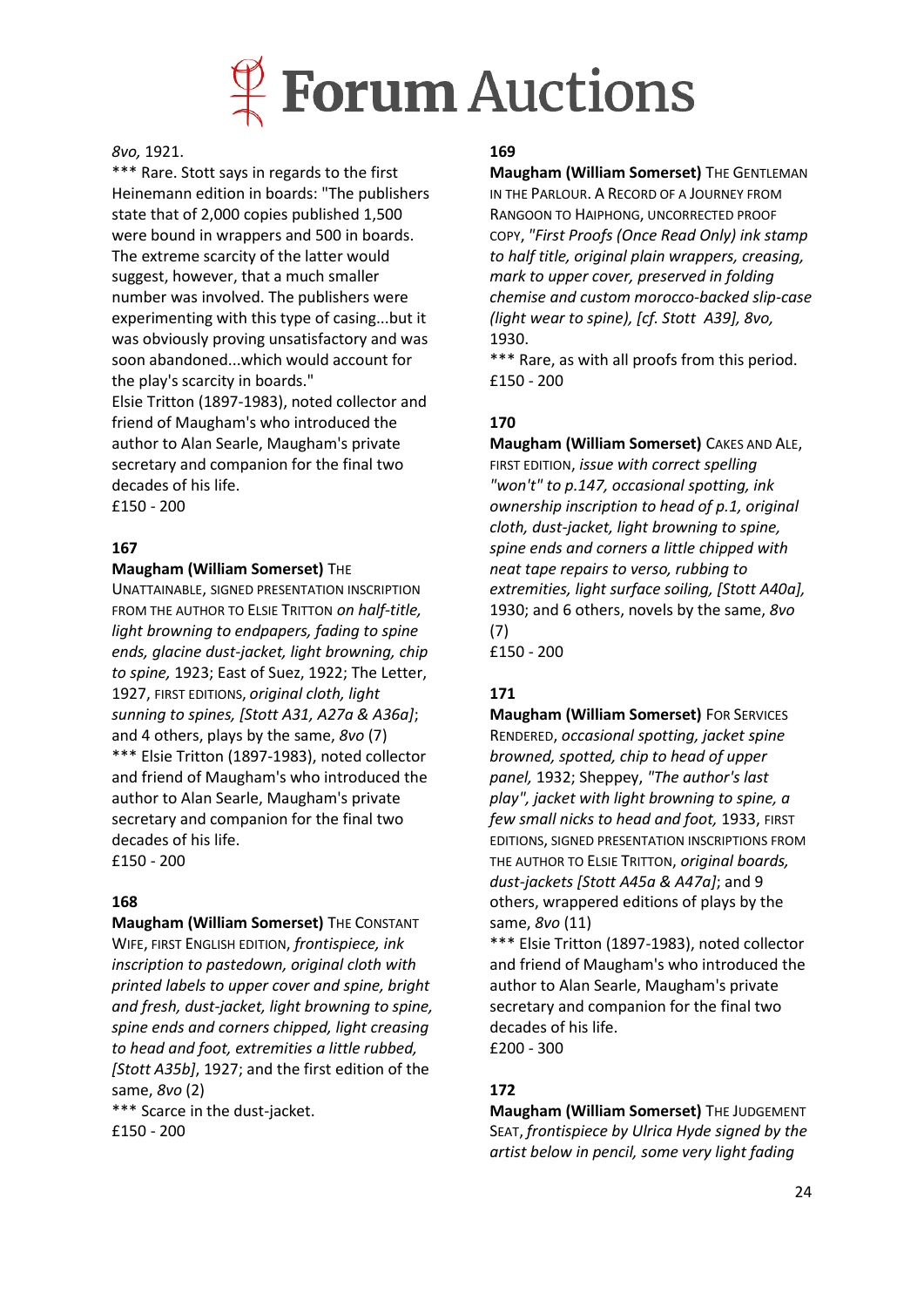

*to covers, Centaur Press,* 1934; The Unconquered, *tissue dust-jacket, spine ends and corners a little chipped, New York, House of Books,* 1944; The Book-Bag, *frontispiece portrait, uncut and unopened, dust-jacket, spine ends and corners, a little chipped and creased, Florence, G. Orioli,* 1932, LIMITED EDITIONS SIGNED BY THE AUTHOR, *original cloth or boards, near-fine generally, [Stott A48, A62 & A43b]*; and 10 others, periodicals with contributions by Maugham, *8vo & folio* (13) £200 - 300

## **173**

**Maugham (William Somerset)** DON FERNANDO, FIRST EDITION, SIGNED PRESENTATION INSCRIPTION FROM THE AUTHOR TO ELSIE TRITTON *to endpaper, original cloth, spine ends and corners a little bumped and frayed, dust-jacket, spine ends and corners a little chipped, tear to head to lower panel with creasing, light rubbing and creasing to extremities, [Stott A49a], 8vo,*  1935.

\*\*\* Elsie Tritton (1897-1983), noted collector and friend of Maugham's who introduced the author to Alan Searle, Maugham's private secretary and companion for the final two decades of his life. £150 - 200

### **174**

**Maugham (William Somerset)** THE SUMMING UP, FIRST EDITION, SIGNED PRESENTATION INSCRIPTION FROM THE AUTHOR TO ELSIE TRITTON *on half-title, erased ink inscription to endpaper, original cloth, some bumping to head and foot, dust-jacket, light toning to spine, spine ends and corers chipped, touching title at head of spine, creasing to head and foot, [Stott A53a], 8vo*, 1938.

\*\*\* Maugham's memoirs covering the years 1890 to 1938.

Elsie Tritton (1897-1983), noted collector and friend of Maugham's who introduced the author to Alan Searle, Maugham's private secretary and companion for the final two decades of his life. £200 - 300

#### **175**

**Maugham (William Somerset)** BOOKS AND YOU. A DISSERTATION UPON READING, *jacket spine a little browned, spine ends and corners a little chipped,* 1940; Great Novelists and Their Novels, *jacket with very light sunning to spine, short closed tear with creasing to head, light rubbing to head and foot, Philadelphia,* 1948, FIRST EDITIONS, SIGNED PRESENTATION INSCRIPTION FROM THE AUTHOR TO ELSIE TRITTON, *original boards, dust-jackets, [Stott A57a & A69a]*; and 7 others, Maugham's writings and essays on literature, *8vo* (9)

\*\*\* Elsie Tritton (1897-1983), noted collector and friend of Maugham's who introduced the author to Alan Searle, Maugham's private secretary and companion for the final two decades of his life. £200 - 300

#### **176**

**Maugham (William Somerset)** STRICTLY PERSONAL, FIRST ENGLISH EDITION, SIGNED PRESENTATION INSCRIPTION FROM THE AUTHOR TO ELSIE TRITTON *on endpaper, frontispiece portrait, some light marginal toning, original cloth, slight shelf-lean, dust-jacket, very light toning to spine, spine ends and corners chipped, creasing to head and foot, repairs to verso, [Stott A60d], 8vo,* 1942.

\*\*\* Maugham's collection of recollections from his period in France during the Second World War, rare signed.

Elsie Tritton (1897-1983), noted collector and friend of Maugham's who introduced the author to Alan Searle, Maugham's private secretary and companion for the final two decades of his life. £150 - 200

### **177**

**Maugham (William Somerset)** THE RAZOR'S EDGE, FIRST ENGLISH EDITION, SIGNED PRESENTATION INSCRIPTION FROM THE AUTHOR TO ELSIE TRITTON *to half-title, original cloth, slight shelf-lean, light rubbing to spine tips and corners, dust-jacket, light browning to spine, spine ends and corners chipped, some foxing and light soiling, light creasing to head and foot, [Stott A63c],*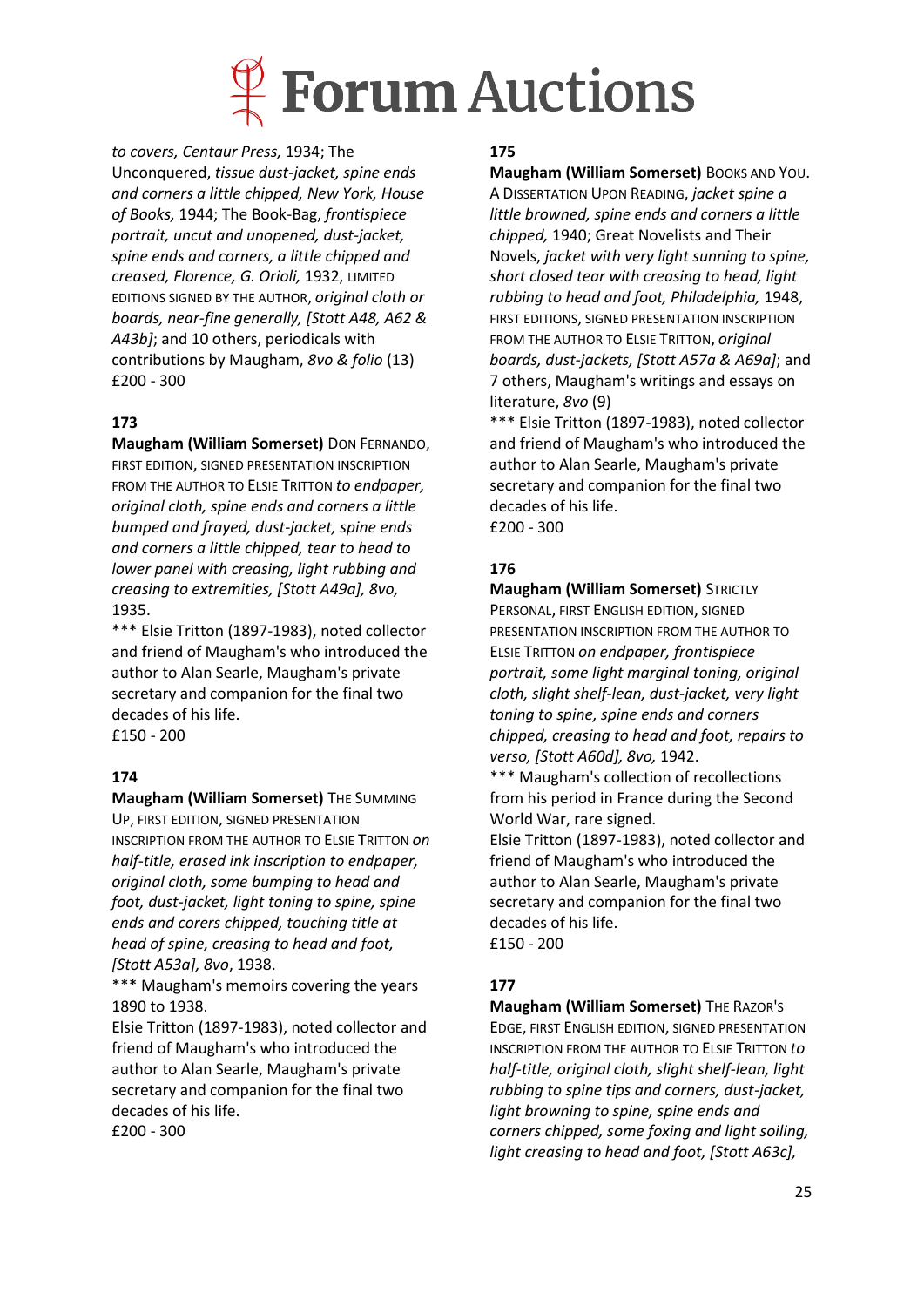

#### *8vo*, 1944.

\*\*\* Maugham's last major novel with an excellent association inscription. Elsie Tritton (1897-1983), noted collector and friend of Maugham's who introduced the author to Alan Searle, Maugham's private secretary and companion for the final two decades of his life. £400 - 600

### **178**

### **Maugham (William Somerset)** THE RAZOR'S

EDGE, FIRST ENGLISH EDITION, *original cloth, slight shelf-lean, else fine, dust-jacket, very slight toning to spine, minor chipping to spine ends, light creasing to head and foot, some very light surface soiling, a bright and excellent copy, [Stott A63c], 8vo,* 1944. £150 - 200

### **179**

**Maugham (William Somerset)** THEN AND NOW, FIRST AMERICAN EDITION, TWO SIGNED PRESENTATION INSCRIPTIONS FROM THE AUTHOR TO ELSIE TRITTON *"to while away and idle hour on board ship" to endpaper and "Almost the author's last novel" to half-title, original cloth, light rubbing to spine ends, dust-jacket, spine ends and corners a little chipped, closed tear to foot of lower panel, light creasing to head and foot, [Stott A64a], 8vo, New York,* 1946. \*\*\* Two charming inscriptions with an excellent association.

Elsie Tritton (1897-1983), noted collector and friend of Maugham's who introduced the author to Alan Searle, Maugham's private secretary and companion for the final two decades of his life. £150 - 200

#### **180**

#### **Maugham (William Somerset)** LIZA OF

LAMBETH, *Jubilee edition, one of 1,000 copies*  SIGNED BY THE AUTHOR, SIGNED PRESENTATION INSCRIPTION FROM THE AUTHOR "FOR ELSIE [TRITTON], THE AUTHOR'S FIRST BOOK WRITTEN WHEN HE WAS TWENTY ONE: WITH HIS LOVE, 1ST DECEMBER 1947" *to endpaper, original vellum-backed boards, slight bowing to covers, dust-jacket,* 

*sunning to spine, light creasing and some minor chipping to head, [Stott A1f], 8vo,* 1947. \*\*\* An excellent association copy. Elsie Tritton (1897-1983), noted collector and friend of Maugham's who introduced the author to Alan Searle, Maugham's private secretary and companion for the final two decades of his life. £150 - 200

#### **181**

**Maugham (William Somerset)** THE COMPLETE SHORT STORIES, 3 vol., *jackets chipped, creased and worn, vol. 3 with significant loss*, 1951; Quartet. Stories, *frontispiece, jacket with light toning to spine, minor chipping to head, else fine,* 1948, FIRST EDITIONS, SIGNED PRESENTATION INSCRIPTIONS FROM THE AUTHOR TO ELSIE TRITTON, *original cloth, dust-jackets, [Stott B17 & A68a]*; and 5 others, short stories by the same, *8vo* (9)

\*\*\* Elsie Tritton (1897-1983), noted collector and friend of Maugham's who introduced the author to Alan Searle, Maugham's private secretary and companion for the final two decades of his life. £150 - 200

### **182**

**Maugham (William Somerset)** CAKES AND ALE, SIGNED BY ARTIST*, lithographed frontispiece portrait and decorations by Graham Sutherland, glacine dust-jacket, chipped and browned, slip-case*, [1954]; Ah King, 1933; A Writer's Notebook, SIGNED PRESENTATION INSCRIPTION FROM THE AUTHOR TO ELSIE TRITTON "THIS BOOK TO DIP INTO NOW AND THEN" *to endpaper, slip-case,* 1949; The Vagrant Mood, *slip-case,* 1952, *limited editions, signed by the author, original cloth or boards, [Stott A40d, A46b, A70c & A74a]*; and the American limited edition of A Writer's Notebook, *8vo* (5) \*\*\* Elsie Tritton (1897-1983), noted collector and friend of Maugham's who introduced the author to Alan Searle, Maugham's private secretary and companion for the final two decades of his life. £200 - 300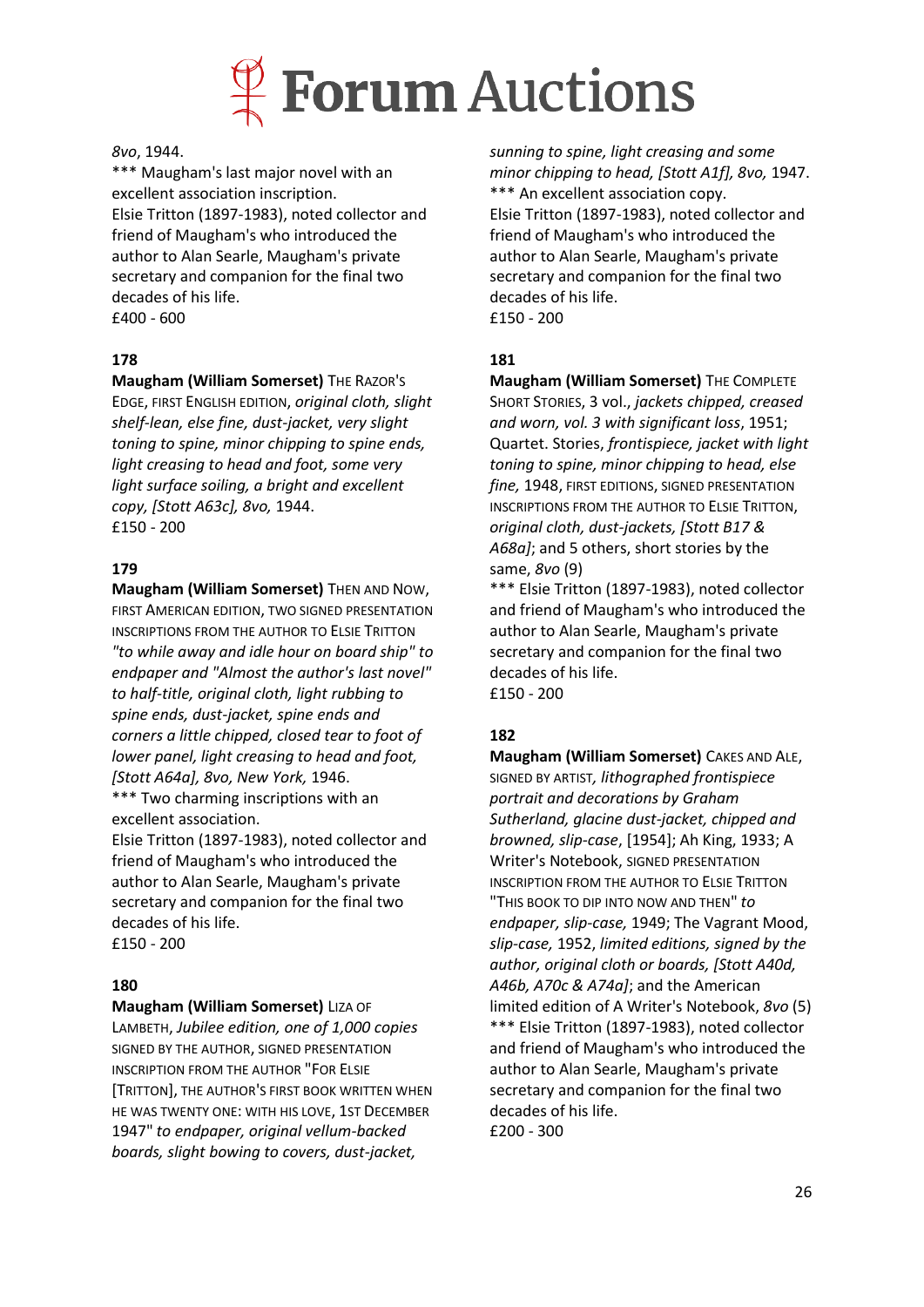

#### **183**

**Maugham (William Somerset)** CAKES AND ALE, ONE OF 1,000, COPIES SIGNED BY THE AUTHOR AND ILLUSTRATOR *to colophon page*, *frontispiece and illustrations by Graham Sutherland, endpapers lightly browned, original morocco, spine tail very lightly rubbed, original slip-case, lightly marked, 8vo,* [1953]. £150 - 200

#### **184**

### **Maugham (William Somerset)** CAKES AND ALE,

A.L.S FROM THE AUTHOR *loosely inserted, illustrations, original pictorial cloth, in fine condition, 8vo*, 1970.

\*\*\* Letter from Maugham dated 7 September on Villa Mauresque letterhead paper to Mr. Higgins, "Thank you very much for sending me The Outsider. It was nice of you to remember. It suggests that you are a very unusual man...".

£200 - 300

#### **185**

**McCarthy (Cormac)** OUTER DARK, FIRST EDITION*, ink ownership inscription to endpaper, original cloth-backed boards, light bumping and fading to spine tips, dust-jacket, very light toning to spine, spine ends and corners rubbed and chipped, closed tears with creasing to head and foot, extremities a little rubbed, 8vo, New York,* 1968.

\*\*\* McCarthy's second novel, scarce. £150 - 200

#### **186**

**Moncrieff (Charles Scott)** THE SONG OF ROLAND, FIRST EDITION OF THIS TRANSLATION, PRESENTATION INSCRIPTION FROM THE AUTHOR *to front free endpaper, light browning to endpaper and occasional spotting throughout, original cloth, paper label to spine a little chipped, spine faded and ends bumped, 8vo,* 1919. £100 - 150

#### **187**

**Morrison (Arthur)** DIVERS VANITIES, FIRST EDITION, *occasional spotting, heavier to halftitle, endpapers browned, original cloth*, 1905

§ Boothby (Guy) The Woman of Death, *black and white plates, original cloth, gilt,* 1900 § Leroux (Gaston) The Secret of the Night, *ink ownership inscription to half-title, occasional spotting, original cloth, chip at spine head,*  1914; and 13 others similar detective and crime, *8vo* (16) £150 - 200

#### **188**

**Morrison (Toni)** PARADISE, FIRST ENGLISH EDITION, SIGNED BY THE AUTHOR *to title, original boards, dust-jacket, a fine copy,* 1998; and a proof copy of the same, also signed by Morrison, *8vo* (2) £150 - 200

#### **189**

## **[Muddock (J. E. Preston)] "Dick Donovan".**

THE CHRONICLES OF MICHAEL DANEVITCH, *ink ownership inscriptions to front endpapers*, 1897; The Crime of the Century, *light foxing to initial pages, endpapers browned, spine lightly soiled,* 1904; Eugéne Vidocq, *black and white frontispiece, contemporary dated ink ownership inscription to front endpaper*, 1985, FIRST EDITIONS, *very occasional light spotting or finger soiling, original pictorial cloth, spine ends lightly bumped*; and 3 others by the same, *8vo* (6)

\*\*\* Inscription in Eugéne Vidocq reads 'Arthur Williams (actor) 1895'; it is possible this is Williams (1844-1915), actor, singer and playwright, best remembered for his roles in comic operas, musical burlesques, Edwardian musical comedies and author of several farces and dramas.

£100 - 150

#### **190**

**Murdoch (Iris)** THE SEA, THE SEA, FIRST EDITION,1978; An Unofficial Rose, FIRST EDITION, *contemporary ink ownership inscription,* 1962; A Severed Head, 1961, some very light toning to endpapers but overall remarkably *clean copies, original cloth, dust-jackets*; and 18 others by Murdoch, *4o* (21) £150 - 200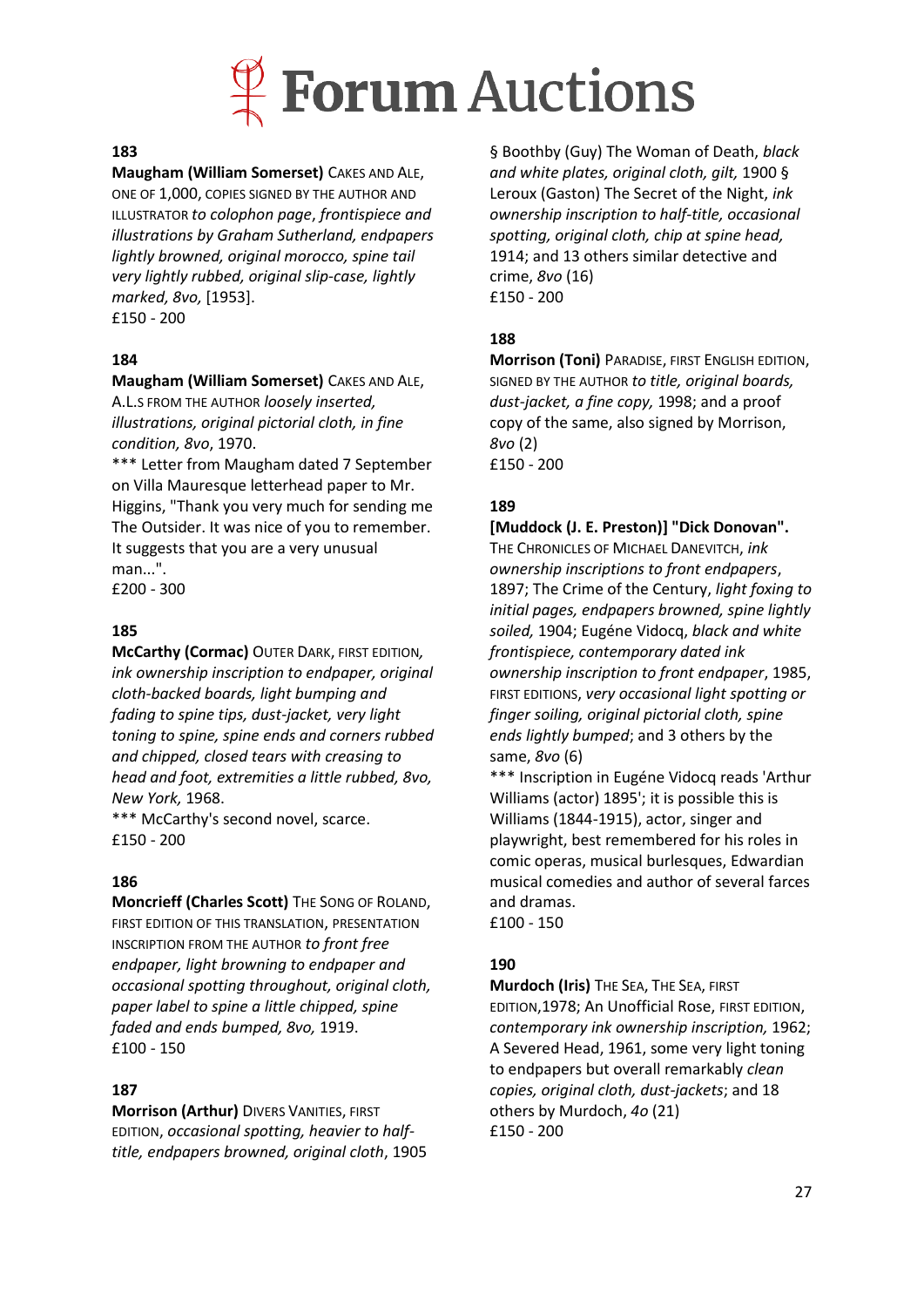

#### **191**

#### **Murdoch (***Dame* **Iris,** *novelist and*

*philosopher,* **1919-99)** AUTOGRAPH MANUSCRIPT EARLY DRAFTS SIGNED FROM "METAPHYSICS AS A GUIDE TO MORALS", *3½pp.,* [c. 1990]; and 2 others, comprising: autograph manuscript card of the opening of her novel, *The Bell*, and an Autograph Note signed*, n.d., folio & v.s.* (5 pieces).

\*\*\* Part of an early draft published as pp. 115 & 116 and part of Chapter Nine.

"In *Metaphysics as a Guide to Morals* (1992), which wrote up the Gifford lectures she had given in 1982, Murdoch spoke of positive icons like objects of prayer: objects, persons, events whose contemplation bought an access of good spiritual energy. It was received with a certain baffled respect." - Oxford DNB.

£300 - 400

#### **192**

**Nabokov (Vladimir)** LOLITA, FIRST ENGLISH EDITION, *upper hinge a little weak, ink signature on front free endpaper, original boards, dust-jacket worn and with pieces missing from spine ends and corners, a little creased, 8vo,* 1959. £80 - 120

#### **193**

**O'Flaherty (Liam)** THY NEIGHBOUR'S WIFE, FIRST EDITION, SIGNED BY THE AUTHOR *on endpaper, original cloth, light rubbing to spine tips and corners, dust-jacket, light browning to spine, spine ends and corners a little chipped, closed tears to head and foot with some light creasing, a very good copy, 8vo,* 1923. \*\*\* The author's first novel, rare signed. £150 - 200

#### **194**

**O'Flaherty (Liam)** THE BLACK SOUL, SIGNED PRESENTATION INSCRIPTION FROM THE AUTHOR TO M. J. MACMANUS *to endpaper*, 1924; Mr Gilhooley, SIGNED BY THE AUTHOR, *bumping to head of upper cover*, 1926, FIRST EDITIONS, *light browning to endpapers, original cloth, dustjackets, light toning to spine, light creasing to* 

*head and foot, excellent copies overall, 8vo* (2) \*\*\* M. J. MacManus (1888-1951), Irish critic, author and book dealer. £150 - 200

#### **195**

**O'Flaherty (Liam)** THE INFORMER, FIRST EDITION, *original cloth, light sunning to spine, spine ends a little bumped, dust-jacket, light toning and creasing to spine, neat repairs and restorations to spine ends and corners, light surface soiling to lower panel, in effect an excellent example, 8vo,* 1925.

\*\*\* An excellent example of the author's classic novel set in the aftermath of the Irish Civil War, the inspiration for a number of film adaptations, most famously that of John Ford in 1935.

£800 - 1,200

### **196**

**O'Flaherty (Liam)** CIVIL WAR, *unopened, light foxing to endpapers, spine a little chipped,*  1925; The Child of God, *the odd spot,* 1926; Darkness. A Tragedy in Three Acts, *frontispiece portrait of the author by William Roberts, signed in lower margin by artist,*  1926, EACH ONE OF 100 COPIES SIGNED BY THE AUTHOR*, original marbled wrappers, some fading to covers*; and 4 others, pamphlets by the same, *8vo* (7) £200 - 300

#### **197**

**O'Flaherty (Liam)** THE TENT AND OTHER STORIES, SIGNED PRESENTATION INSCRIPTION FROM THE AUTHOR "TO KATHLEEN - ALAS NOT OUR TENT*" to endpaper, browning to endpapers, jacket price-clipped, spine a little browned, spine ends and corners chipped, repair to head of spine, some chipping and creasing to head,*  1926; The Mountain Tavern and other stories, *jacket with minor chipping and creasing to spine ends and corners, else fine,* 1929; Dúil, ONE OF 500 COPIES SIGNED BY THE AUTHOR, *marking to endpapers, jacket spine slightly dulled, extremities a little rubbed, Dublin,*  1953, FIRST EDITIONS, *original cloth, dustjackets*; and 4 others short stories by the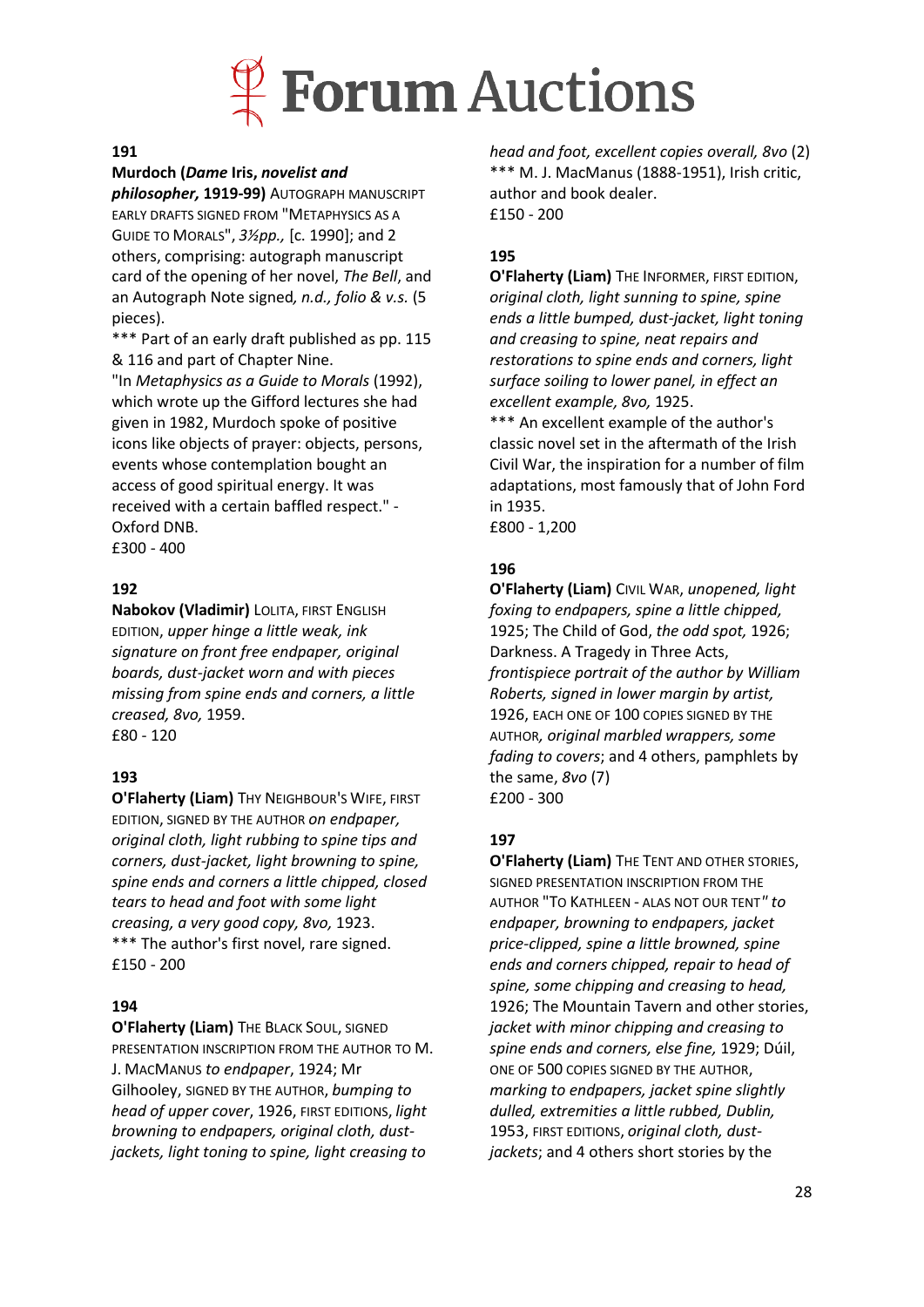

same, *8vo* (7) £150 - 200

#### **198**

**O'Flaherty (Liam)** DARKNESS. A TRAGEDY IN THREE ACTS, NUMBER 4 OF 100 COPIES SIGNED BY THE AUTHOR, WITH ADDITIONAL SIGNED PRESENTATION INSCRIPTION FROM THE AUTHOR *to endpaper, portrait frontispiece by William Roberts, signed in lower margin by the artist in pencil, original marbled wrappers, uncut, a fine copy, preserved in custom cloth chemise and morocco-backed slip-case, 4to, E. Archer,* 1926.

£150 - 200

#### **199**

**O'Flaherty (Liam)** THE FAIRY GOOSE AND TWO OTHER STORIES, NUMBER 11 OF 12 COPIES ON LIGHT BLUE HANDMADE PAPER FROM AN EDITION LIMITED TO 1,190 SIGNED BY THE AUTHOR*, ornament in gold to title, spot to endpaper, original clothbacked boards, plain dust-jacket, spine ends and corners a little chipped, chip to upper panel, 12mo, New York, Crosby Gaige,* 1927. £200 - 300

#### **200**

**O'Flaherty (Liam)** THE LIFE OF TIM HEALY, A. L. S. FROM HEALY *loosely inserted, frontispiece portrait loosely inserted, bookplate of Dennis Wheatley to pastedown, light foxing or browning to endpapers, jacket with light sunning to spine, spine ends and corners a little chipped,* 1927; Two Years, *frontispiece portrait, light browning to endpapers, jacket spine slightly browned, chipping to extremities with loss to lower panel,* 1930; A Tourist's Guide to Ireland, *jacket spine a little browned, light surface soiling,* [1929], FIRST EDITIONS, *original cloth or boards, dust-jackets*; and 5 others, biography and non-fiction by or about the same, *8vo* (8) £100 - 150

#### **201**

**O'Flaherty (Liam)** THE ASSASSIN, NUMBER 7 OF 150 COPIES SIGNED BY THE AUTHOR*, light browning to endpapers, publisher's advertisement* 

*booklet loosely inserted, original blue cloth, lettered in gilt, t.e.g., dust-jacket, priceclipped, light sunning to spine, spine ends and corners a little chipped, light rubbing, an excellent copy, 8vo,* 1928. £150 - 200

### **202**

**O'Flaherty (Liam)** THE HOUSE OF GOLD, SIGNED BY THE AUTHOR *on endpaper, light browning to endpapers, light soiling to covers, dust-jacket, very slight sunning to spine, short closed tears to head of panels, some light surface soiling, but an excellent example overall*, 1929; The Informer, LEON GELLERT'S COPY *with his ink ownership inscription to endpaper, "Review Copy" ink stamp to endpaper, light spotting, spine browned, spine ends and corners a little rubbed and bumped,* 1925, FIRST EDITIONS, *original cloth*; and two others, a first edition of The Assassin and a Tauchnitz edition of the first, *8vo* (4)

\*\*\* Leon Gellert (1892-1977), Australian poet and literary critic. £150 - 200

#### **203**

**O'Flaherty (Liam)** RETURN OF THE BRUTE, FIRST EDITION, SIGNED BY THE AUTHOR *on endpaper, light browning to endpapers, original cloth, dust-jacket, light toning to spine, spine ends and corners chipped with old tape repairs to verso, light creasing to head and foot, a very good copy, Mandrake Press,* 1929; and the first American edition of the same, *8vo* (2) \*\*\* A key First World War title. O'Flaherty's unflinching portrayal of the horrors of trench life and combat was deemed controversial at the time but has had a lasting influence on 20th century literature. £100 - 150

#### **204**

**O'Flaherty (Liam)** A TOURIST'S GUIDE TO IRELAND, FIRST EDITION, SIGNED BY THE AUTHOR *on half-title, original cloth-backed boards, corners worn, variant dust-jacket with patterned mandrake illustration, spine browned, spine ends and corners a little chipped, 8vo*, *Mandrake Press,*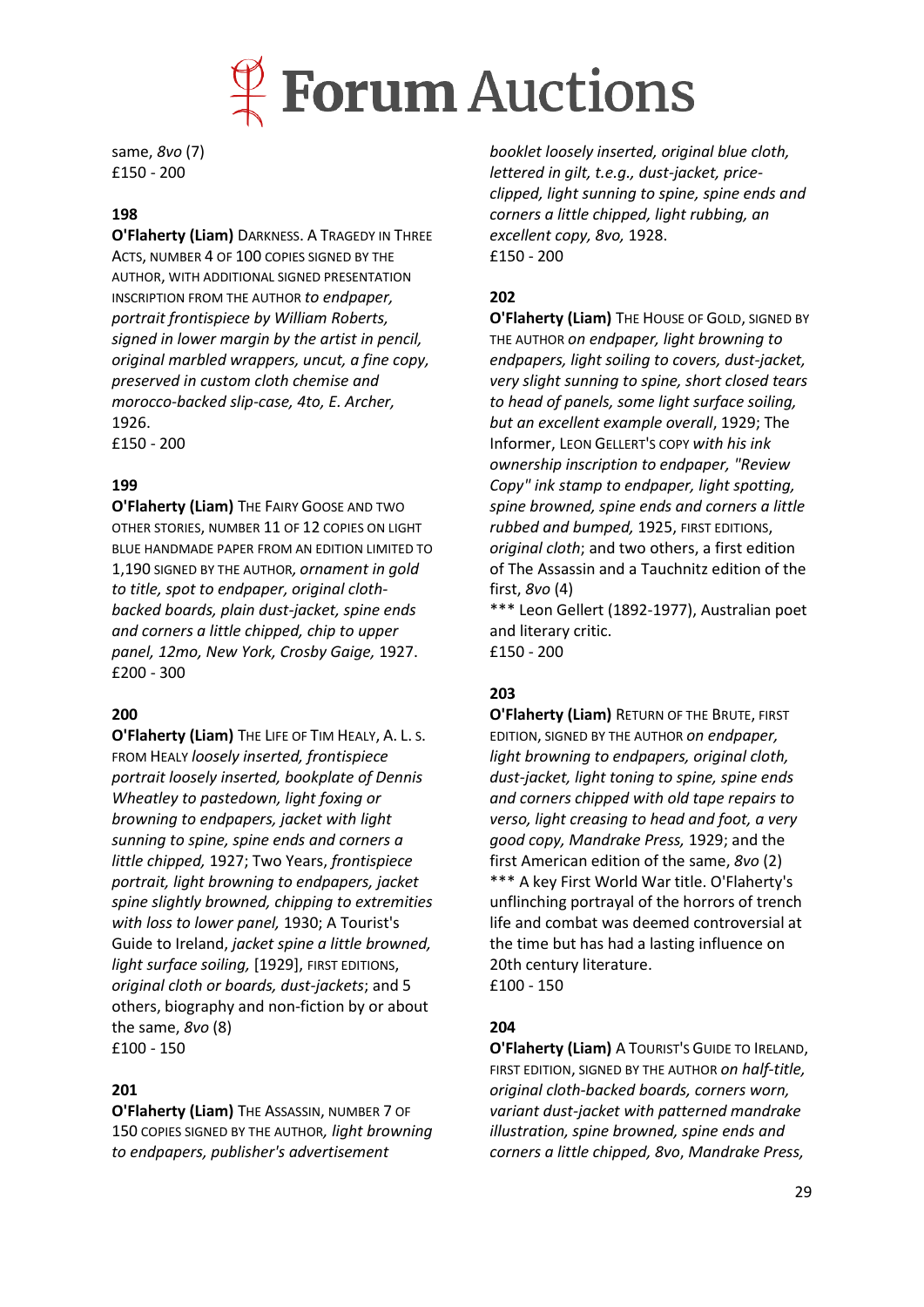

#### 1930.

\*\*\* A curious variant, unlike any other copy we can trace. This work was the first of the Mandrake Booklets so it is possible this was an abandoned trial.

£100 - 150

## **205**

**O'Flaherty (Liam)** THE PURITAN, FIRST EDITION, FIRST ISSUE WITH DATE OF 1931 TO VERSO OF TITLE, SIGNED PRESENTATION INSCRIPTION FROM THE AUTHOR "TO THE PURE ALL IS PURE" *to endpaper, original cloth, dust-jacket, price-clipped, spine slightly browned, spine ends and corners chipped, repair to head of spine verso, closed tears with some creasing to head, 8vo,* 1931. \*\*\* A rare O'Flaherty title, especially so inscribed. The second of his novels to be banned by the Irish state. £200 - 300

#### **206**

**O'Flaherty (Liam)** THE ECSTASY OF ANGUS, ONE OF 15 UNNUMBERED COPIES NOT-FOR-SALE FROM AN EDITION LIMITED TO 365 SIGNED BY THE AUTHOR, ADDITIONAL SIGNED PRESENTATION INSCRIPTION FROM THE AUTHOR "TO ANKARET I LOVE YOU SO MUCH" *to endpaper, light spotting to endpapers, original green buckram, spine browned, light rubbing to extremities, t.e.g., others uncut, Joiner and Steele,* 1931; and 3 others, Traveller's Library editions, all inscribed to Ankaret Jackson, *4to & 8vo* (4) £150 - 200

#### **207**

**O'Flaherty (Liam)** THE MARTYR, FIRST EDITION, SIGNED PRESENTATION INSCRIPTION FROM THE AUTHOR "TO KATHLEEN IN WHOSE HOUSE ONE GETS ALWAYS A WARM WELCOME. LIAM O'FLAHERTY 25/3/33" *to endpaper, original cloth, dustjacket, light browning to spine, spine ends and corners chipped, larger chip to head of lower panel, rubbing and surface soiling*, 1933; and 4 others by the same, *8vo* (5) £150 - 200

#### **208**

**O'Flaherty (Liam) Seán Ó Faoláin, H. E. Bates,** 

**T. F. Powys and others.** CHARLES' WAIN, A MISCELLANY OF SHORT STORIES, ONE OF 85 COPIES SIGNED BY THE CONTRIBUTORS, THIS COPY OUT-OF-SERIES MARKED "CHARLES' COPY", *frontispiece portrait by Nina Hamnett signed in pencil below, ownership inscription to pastedown, original cloth, light toning to spine*, 1933; and 10 others with contributions by O'Flaherty, *8vo* (11)

\*\*\* The publisher Charles Lahr's own copy of this anthology of short stories collected together to rescue him from his financial difficulties.

£150 - 200

#### **209**

**O'Flaherty (Liam)** SHAME THE DEVIL, NUMBER 62 OF 105 COPIES SIGNED BY THE AUTHOR WITH TYPESCRIPT PAGE OF ORIGINAL TEXT FROM THE WORK WITH AUTOGRAPH CORRECTIONS BY THE AUTHOR *loosely inserted in envelope, original red buckram, light sunning to spine, t.e.g., others uncut, 8vo*, 1934. £100 - 150

#### **210**

**O'Flaherty (Liam)** FAMINE, *ink ownership inscription to pastedown, light mottling to covers, jacket with 2 short closed tears to head with creasing, extremities a little rubbed,*  1937; Land, *ink ownership inscription to endpaper, jacket spine ends and corners a little chipped with neat repairs to verso, light rubbing and surface soiling,* 1946; Insurrection, *jacket with minor chipping to spine ends and corners,* 1950, FIRST EDITIONS, *original cloth, dust-jackets, spines a little browned*; and first American editions of Famine and Insurrection, *8vo* (5) £100 - 150

#### **211**

**O'Flaherty (Liam)** THE SHORT STORIES, SIGNED BY THE AUTHOR *on endpaper, light sunning to spine, jacket spine browned, spine ends and corners a little chipped, extremities rubbed,*  1937; The Tent and other stories, SIGNED PRESENTATION INSCRIPTION FROM THE AUTHOR *dated June 1927 to endpaper, spine darkened,*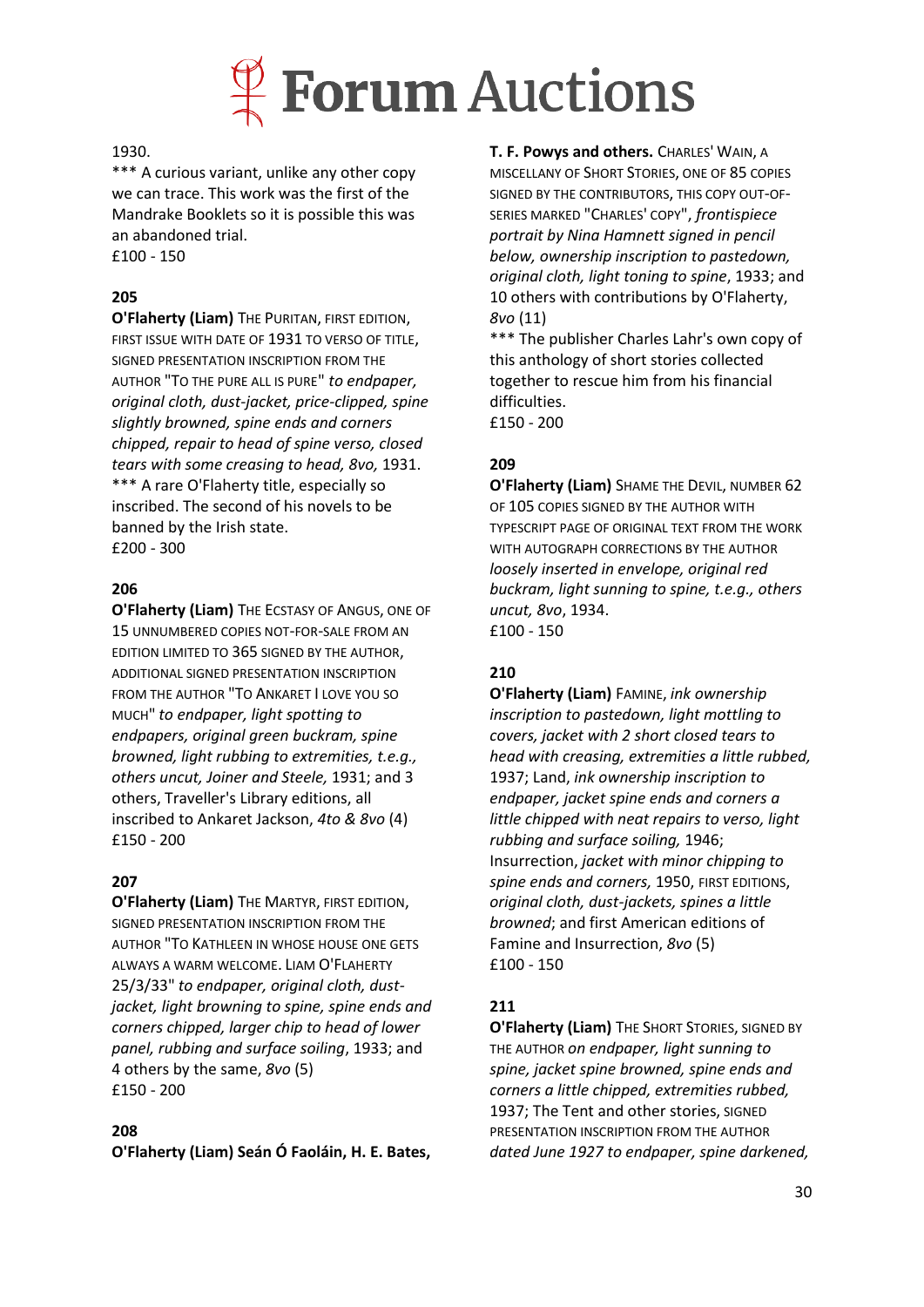

*spine ends and corners bumped, jacket priceclipped, spine browned, spine ends and corners a little chipped,* 1926; The Fairy Goose and two other stories, *limited edition signed by the author below half-title, decoration in gold to title, jacket spine ends and corners chipped, chipping to joints, New York,* 1927, FIRST EDITIONS, *original cloth or boards, dustjackets*; and 2 others, first and first American editions of Spring Sowing, *8vo* (5) £150 - 200

## **212**

**O'Flaherty (Liam)** PEDLAR'S REVENGE AND OTHER STORIES, NUMBER 72 OF 100 COPIES SIGNED BY THE AUTHOR, *portrait of the author, original calfbacked boards, spine gilt with red morocco label, light sunning to spine, slip-case, 8vo,*  1976. £150 - 200

#### **213**

#### **O'Flaherty (Liam).- Lowe (Alfred)** SIX

CARTOONS, Introduction by Liam O'Flaherty. Foreword by Gilbert Fabes, LIMITED EDITION SIGNED BY THE CONTRIBUTORS, *A.L.s. from Fabes with other correspondence tipped onto front free endpaper, original boards, printed label to upper cover, spine and corners chipped and worn*, 1930 § O'Flaherty (Liam) The Ecstasy of Angus, NUMBER 31 OF 350 COPIES SIGNED BY THE AUTHOR,*spotting to endpapers, original cloth*, 1931; The Wild Swan, ONE OF 550 COPIES SIGNED BY THE AUTHOR, *frontispiece by P. V. Moon, original cloth, glacine dust-jacket with paper flaps*, 1932; and 2 others, limited editions, *large 4to & 8vo* (5) £150 - 200

#### **214**

**Orton (Joe)** ENTERTAINING MR. SLOANE, FIRST EDITION, *original boards, dust-jacket slightly chipped at head of spine and with a few short tears, tape repairs to verso, 8vo,* 1964. £80 - 120

#### **215**

**Orwell (George)** ANIMAL FARM: A FAIRY STORY, FIRST EDITION, *original cloth, lightly sunned* 

*spine, slight bumping to spine extremities, second edition dust-jacket, small loss to spine foot, short tears to corners and extremities, neat tape repairs, a little rubbed, faint spotting, 8vo,* May 1945; and a first American edition of the same, *8vo* (2) £300 - 400

#### **216**

**Orwell (George)** NINETEEN EIGHTY-FOUR, FIRST EDITION*, margins trimmed, occasional markings to margins, title with short tear to foot of gutter, endpaper collage of Orwell's eyes, modern red morocco, with blindstamped design of the Ministry of Truth lettered in gilt above and onlayed fake eye above with blind-stamped lines radiating outwards, book title lettered in gilt on lower cover, 8vo,* 1949. £500 - 700

#### **217**

**Orwell (George)** NINETEEN EIGHTY-FOUR, FIRST EDITION, *occasional light marginal toning, fifth impression dust-jacket*, 1949; Animal Farm, *small price marking to front free endpaper*, *front flap detached from jacket and secured with tape verso, New York,* 1946, *original cloth, lightly sunned and spine ends bumped and frayed, dust-jackets, spine ends and corners chipped, a few tears to head and foot, rubbing and creasing to extremities, 8vo* (2) £100 - 150

#### **218**

**[Palmer (John) & Hilary St. George Saunders], "Francis Beeding"** ELEVEN WERE BRAVE, FIRST EDITION, SIGNED BY AUTHORS, *original cloth, scattered spotting, slight bumping to spine and extremities, dust-jacket, several short tears, loss to upper cover and spine extremities, a little rubbed, 8vo,* 1940. \*\*\* This copy is signed by Palmer, St. George Saunders and "Francis Beeding". £150 - 200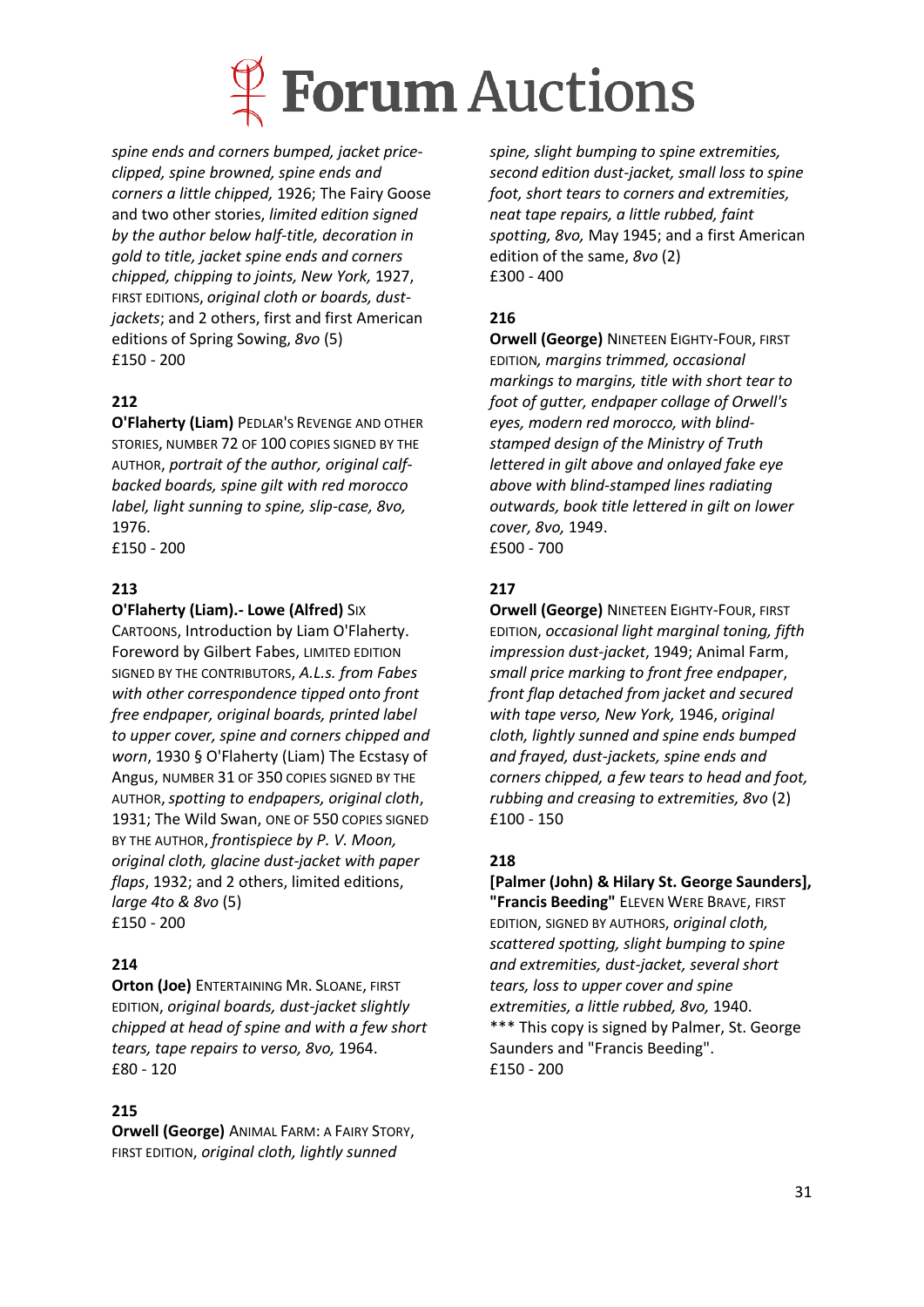

#### **219**

**[Pargeter (Edith)] "Jolyon Carr".** DEATH COMES BY POST, FIRST EDITION, *4pp. advertisements at end, very occasional foxing, original cloth, 8vo,* 1940.

\*\*\* Scarce early work by this giant of detective fiction. £300 - 400

#### **220**

**Peake (Mervyn)** TITUS GROAN, FIRST EDITION, *original cloth, a few small light marks to spine, first impression dust-jacket, priced at 15/-, spine, folds and extremities toned, lower panel slightly soiled, very small amount of chipping to spine head and corners*, *8vo,* 1946. £200 - 300

#### **221**

**Peters (Ellis)** A MORBID TASTE FOR BONES, FIRST EDITION, PRESENTATION COPY SIGNED BY THE AUTHOR ON TITLE, *original boards, dust-jacket with minor dink to spine but not reaching board, near fine overall, 8vo,* 1977.

\*\*\* An excellent copy, inscribed "Sincere good wishes from 'Ellis Peters' (Edith Pargeter.) Shrewsbury, 1977", of the first Cadfael novel. £800 - 1,200

**222**

**Phillips (Tom)** A HUMUMENT. A TREATED VICTORIAN NOVEL, THIRD REVISED EDITION, NUMBER 41 OF 175 COPIES SIGNED BY THE AUTHOR WITH 2 SIGNED LIMITED EDITION PRINTS *loosely inserted as issued, original cloth, dust-jacket, light creasing to head and foot, else fine, 8vo,*  2004.

£150 - 200

#### **223**

**Plath (Sylvia)** LYONNESSE, NUMBER 276 OF 300 COPIES, *original morocco-backed boards, , t.e.g., others uncut, slip-case, Rainbow Press,* 1971; Three Women, *number 169 of 180 copies, printed in red and black, illustrations by Stanislaus Gliwa, original pictorial cloth, gilt, Turret Books,* 1978; Crystal Gazer and other poems, *number 145 of 300 copies, light* 

*toning to endpapers, original cloth-backed boards, t.e.g., others uncut, slip-case, Rainbow Press,* 1971; and 6 others, Plath, *v.s.* (9) £300 - 400

#### **224**

**[Plowman (Max)] "Mark VII".** A SUBALTERN ON THE SOMME IN 1916, FIRST EDITION, *damp-stain upper edge rear endpaper, browning to endpapers, original pictorial cloth, dust-jacket, spine toned, small tear upper edge lower panel, some damp-staining, 8vo,* 1927. \*\*\* Scarce with dust-jacket. Regarded as a classic account of life in the trenches during World War I, Plowman evokes a deeply personal account of the Battle of the Somme, during which his own battalion in real life, the 10th West Yorkshires, suffered among the highest casualties loosing nigh on half their men in a single day. Wounded and sent home in 1917, Plowman went on to become a pacifist and conscientious objector and spent time in prison for his beliefs after the War. £300 - 400

#### **225**

**Powell (Anthony)** [A DANCE TO THE MUSIC OF TIME], 12 vol., 4 FIRST EDITIONS, The Soldiers Art, 1966; The Military Philosophers, 1968; Temporary Kings, 1973; Hearing Secret Harmonies, 1975, *others later reprints, original cloth, dust-jackets, a fine set*, 1966- 75.

£300 - 400

#### **226**

**Powell (Anthony,** *writer,* **1905-2000)** TYPED LETTER SIGNED TO MR STANLEY, *1p., sm. 4to & envelope, The Chantry, Frome, 10th August*  1974, thanking him for his appreciation of his books, "The present situation is that I have done about three quarters or more of a new one [Temporary Kings], but I don't quite know when it will be finished, as now the sequence is drawing to a close, all sorts of technical questions arise that take a lot of working out", *folds*; and a small quantity of others, including: another Anthony Powell item, 10 blank Christmas cards signed by Laurence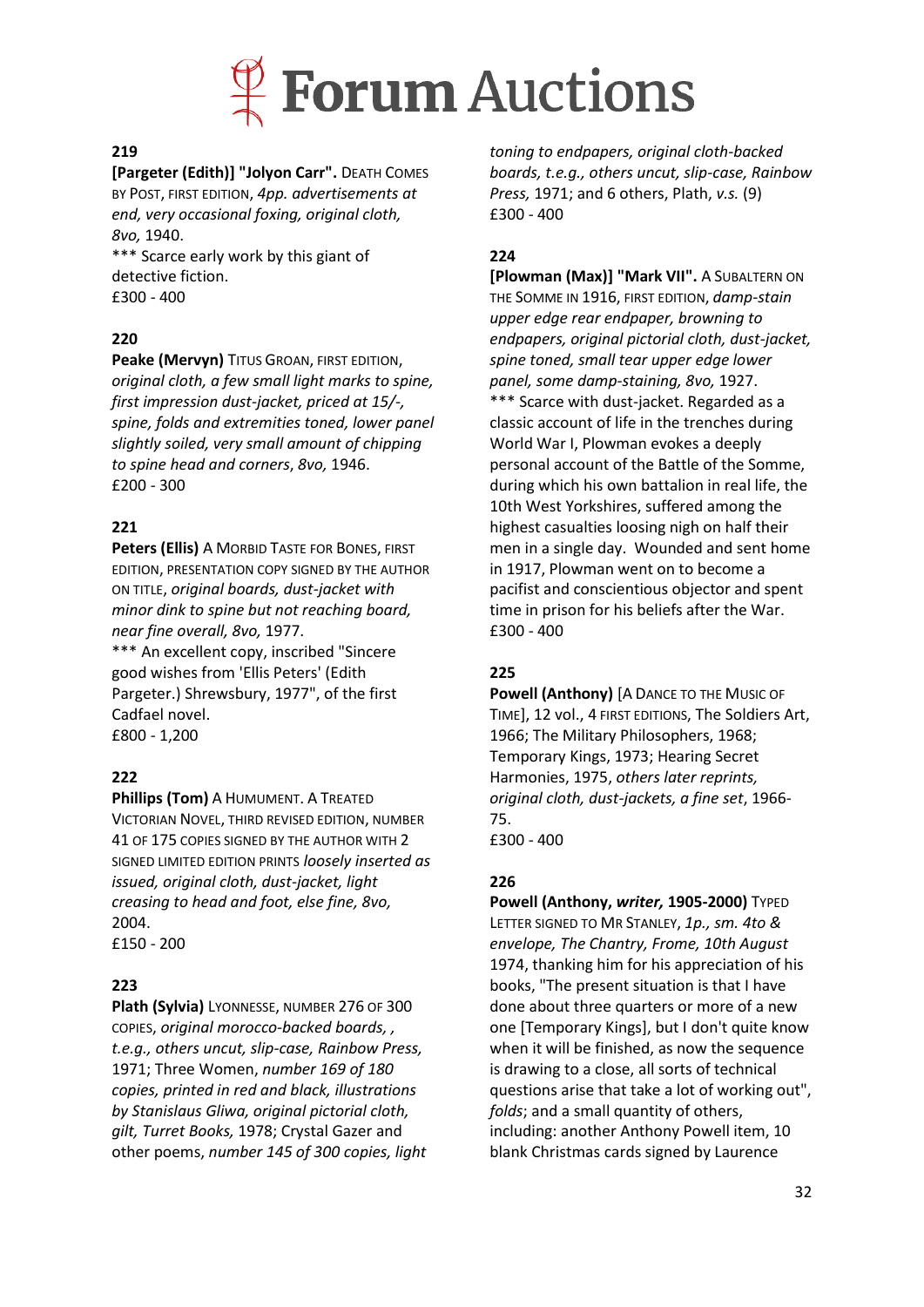

Olivier for the charity Shelter, 4 autograph poems by James Kirkup, Edward Ardizzone, H.E. Bates etc., *v.s., v.d.* (sm. qty). £150 - 200

### **227**

**Powell (Anthony)** TEMPORARY KINGS, FIRST EDITION, PRESENTATION INSCRIPTION "FROM THE AUTHOR" TO ENDPAPER DATED 19 NOVEMBER 1974, ADDITIONALLY SIGNED BY THE AUTHOR *on title, original cloth, some spotting to upper cover, dust-jacket, light browning to spine, light rubbing to spine tips and corners, an excellent copy*, 1973; and a copy of Books do Furnish a Room, *8vo* (2) £200 - 300

#### **228**

**Pritchett (***Sir* **Victor Sawdon,** *writer and critic,*  **1900-97)** [GENTLEMAN'S AGREEMENT] DEAR SCOTT/DEAR MAX, *autograph manuscript of a review in the New Statesman of "Dear Max: The Fitzgerald Perkins Correspondence", 5pp., together with typescript with autograph corrections of the above, (5pp.), a corrected galley proof of the same and an ALs from Pritchett, (1p.)*, 1973 & 1992; and 6 others, comprising: C.P. Snow (*ALs & photograph*), and Laurie Lee (*6 Autograph Notes signed*), *v.s., v.d.* (10). £300 - 400

#### **229**

**Pullman (Philip)** [HIS DARK MATERIALS], 3 vol., FIRST EDITIONS, *original cloth, 'Northern Lights' with fractional bumping to spine extremities, dust-jackets, faint creasing to top edges, 'Northern Lights' first issue with 'Point' on the spine '7-9 Pratt Street' on lower flap, 'The Subtle Knife' with price excised by hand, overall excellent copies, 8vo,* 1995-2000. £800 - 1,200

#### **230**

**Reed (Jeremy)** INHABITING SHADOWS, FIRST EDITION, SIGNED PRESENTATION INSCRIPTION FROM THE AUTHOR *to tile, illustrations, original cloth, dust-jacket,* 1990; Vicissitudes, AUTHOR'S COPY WITH SIGNED PRESENTATION INSCRIPTION FROM THE

AUTHOR *to half-title verso, small amount of soiling at gutter title, original cloth, dustjacket, spine toned, tape remains lower flap*, 1972; Dicing for Pearls, number 5 of 35 copies SIGNED BY THE AUTHOR, *illustrations, original cloth, dust-jacket, sunned,* 1990; and 16 others by the same, many signed, *v.s*. (19) £100 - 150

#### **231**

**Rickman (Philip)** THE WINE OF ANGELS, FIRST EDITION, SIGNED BY THE AUTHOR *on title page*, 1998 § King (Stephen) Desperation, *very light marginal toning*, 1996 § Harris (Thomas) Hannibal Rising, 2006, FIRST EDITIONS, *original cloth, dust-jackets, some very slight creasing at edges and surface wear, overall near-fine*; and 6 others similar, *8vo* (9) £150 - 200

### **232**

**[Rivett (Edith Caroline)] "E.C.R. Lorac".** THE SIXTEENTH STAIR, FIRST EDITION, *ex-libris to front free endpaper, original cloth, top edge of spine and front cover slightly faded, dustjacket price-clipped and with a few short tears tape repaired to verso and a few minor nicks to spine ends and corners, an excellent copy overall, 8vo,* 1942. £500 - 700

#### **233**

**[Rivett (Edith Caroline)] "E.C.R. Lorac".** Death Came Softly, first edition, original cloth, dustjacket with small repairs to spine verso, 8vo, 1943.

\*\*\* An exceptional copy of this key work from the Golden Age of detective fiction, featuring Chief Inspector Robert Macdonald. £500 - 700

#### **234**

**[Rivett (Edith Caroline)] "E.C.R. Lorac".** STILL WATERS, FIRST EDITION, PRESENTATION COPY INSCRIBED BY THE AUTHOR, *occasional spotting, mostly to endpapers and edges, original cloth, dust-jacket slightly frayed and chipped, mostly to spine ends and corners, 8vo,* 1949. \*\*\* In effect the dedication copy. The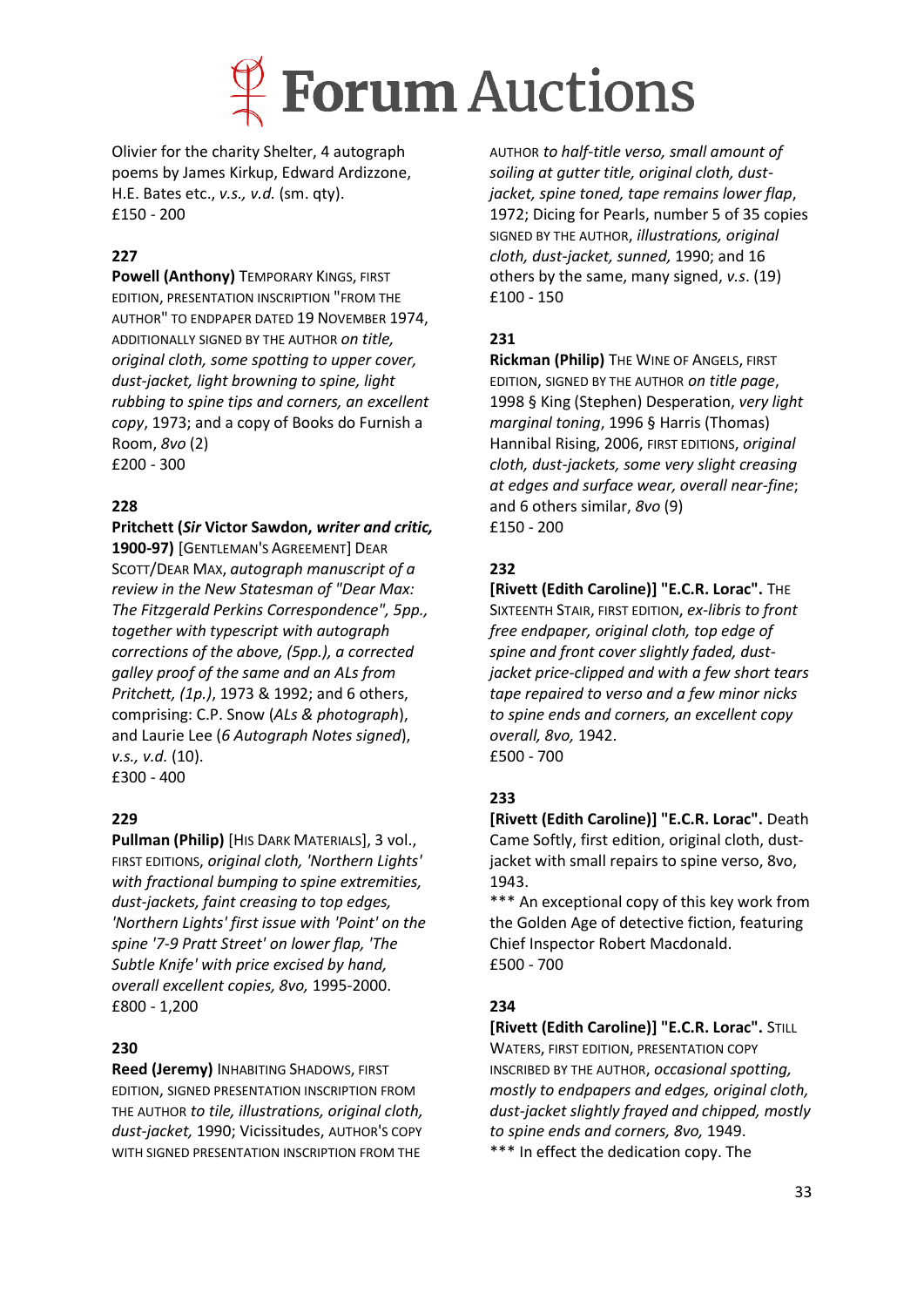

inscription reads "For Kate from Caroline, May '48-'49." followed by a quotation from the book, also in the author's hand: "Your wife's a very unusual woman, Hoggett. She's got eyes that see and a torque which keeps its own counsel..." Robert Macdonald." The author's dedicatory letter, couched as a foreword is to "Dear Kate and Giles", gratefully acknowledges them and refers to her use of real places and names within her fiction. £800 - 1,200

#### **235**

#### **Rowling (J. K.).- Blake (Andrew)** THE

IRRESISTIBLE RISE OF HARRY POTTER, *original cloth, first issue dust-jacket, along with second issue dust-jacket, the second with some surface wear, and rubbing to extremities, 8vo,* 2002. \*\*\* The first issue dust-jacket was withdrawn prior to publication after pressure from J.K. Rowling's lawyers; its purple colour scheme, typography and use of star symbols allegedly created the perception that it had Rowling's official support and endorsement. The second issue jacket was printed with the irreverent disclaimer: "Verso is delighted to make it clear that this book is not part of the Harry Potter series. Neither the font nor the colour is intended to confuse readers - after all, Warner Bros, J K Rowling and Bloomsbury Publishing plc have spent very substantial sums of money marketing, advertising and protecting the Harry Potter brand £150 - 200

#### **236**

**[Russell (William)] "Waters".** RECOLLECTIONS OF A DETECTIVE POLICE-OFFICER, FIRST EDITION, *engraved frontispiece, light offsetting, ink ownership inscription to p.[9], modern half calf with red morocco label to spine, upper corners and spine head a little rubbed, 12mo,* 1856.

\*\*\* Listed as No.2 in the Queen's Quorum, preceded only by Edgar Allan Poe's, Tales (1854). "Waters" is identified as a detective in the Metropolitan police and many of his cases are reported in this book, recounted in an engaging and readable style. The book is a

result of the publicity and public relations during the development of the new Metropolitan Police during the 1820s, officially founded with the Metropolitan Police Act of 1829. An interesting and early historical book in the early days of crime and mystery fiction. £200 - 300

### **237**

**Sackville-West (Vita)** CONSTANTINOPLE. EIGHT POEMS, FIRST EDITION, *attractive ink wash and gilt drawing over pencil of woman in orientalist dress and pose to title, some light marginal toning, original stitched printed wrappers, light creasing to extremities, [Cross & Ravenscroft-Hulme A2a], 8vo, The Complete Press,* 1915.

\*\*\* Sackville-West's second book, a collection of poetry inspired by her love of the city and its peoples. £150 - 200

#### **238**

**Sackville-West (Vita)** POEMS OF WEST AND EAST, FIRST EDITION, *frontispiece, original clothbacked boards, paper labels to spine and upper cover, spine ends and corners a little bumped, light toning to spine and covers, an excellent example generally, [Cross & Ravenscroft-Hulme A3], 8vo,* 1917. \*\*\* Sackville-West's first commercially published work, a collection of 22 poems, 13 of which appeared here for the first time. £150 - 200

### **239**

**Sackville-West (Vita)** Heritage, *slight shelflean, light sunning to spine, spine ends and corners a little bumped,* 1919; The Dragon in Shallow Waters, *bookplate to pastedown, light sunning to spine, spine ends and corners a little bumped, light spotting to covers*, 1921; Grey Wethers*, light spotting, ink ownership inscription to endpaper, light toning to spine, spine ends and corners a little bumped, light rubbing to extremities,* 1923; Grand Canyon*, fading to spine tips, dust-jacket, light sunning to spine, spine ends and corners a little*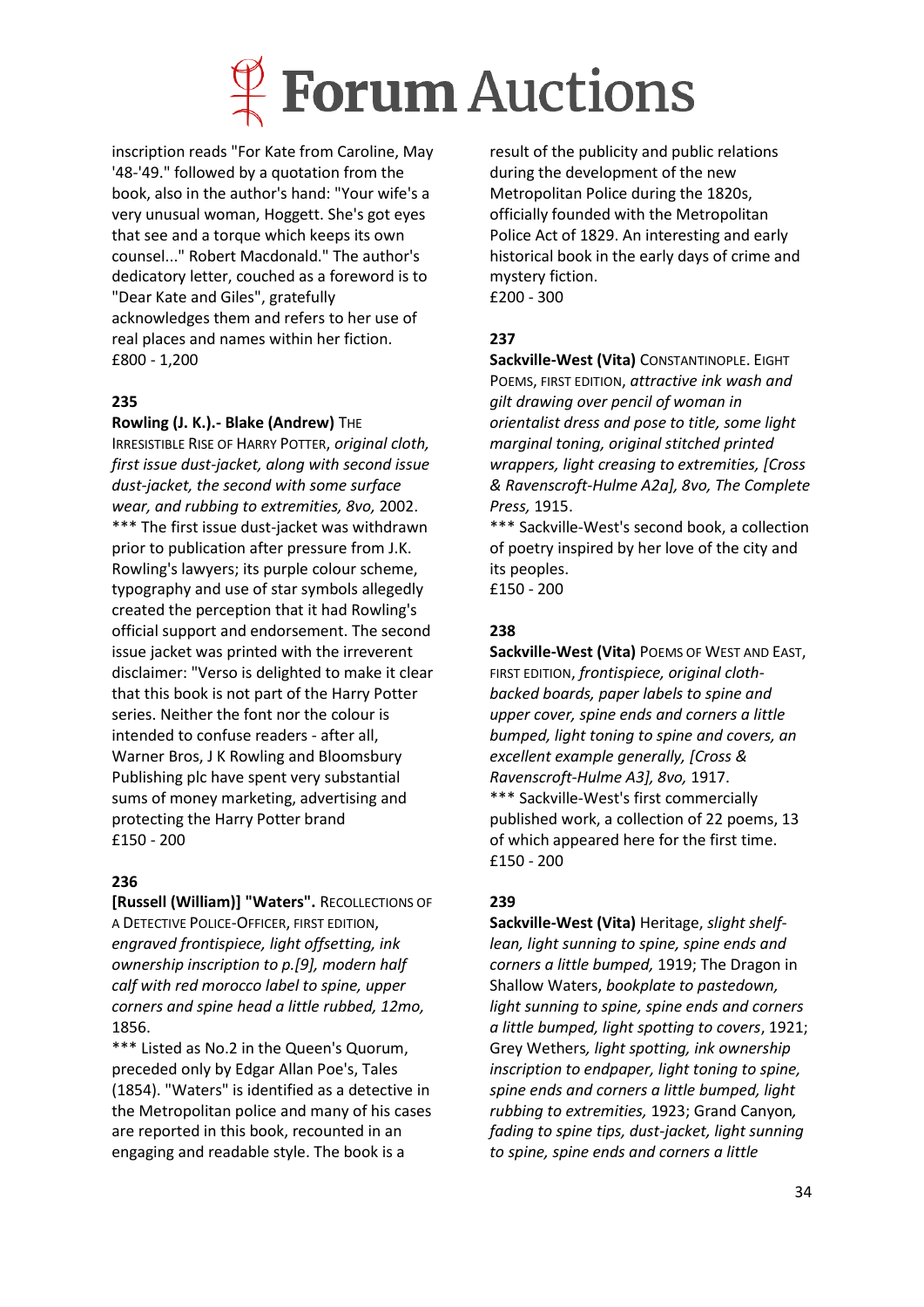

*chipped, extremities a little rubbed*, 1942; The Easter Party, *dust-jacket, light sunning to spine, spine ends and corners with minor chipping,* 1953, FIRST OR FIRST ENGLISH EDITIONS, *light browning to endpapers, original cloth or boards*, *[Cross & Ravenscroft-Hulme A4a, A5a, A10a, A39b & A50a]*; and 4 others, novels by the same, *8vo* (9) £150 - 200

#### **240**

**Sackville-West (Vita)** HERITAGE, *bookplate to pastedown, light browning to spine, light fraying to spine tips and corners, rubbing to covers, New York,* 1919; The Heir, *very light sunning to spine, else fine, New York,* 1922; The Edwardians, *light sunning to spine, dustjacket, light toning to spine, spine ends and corners a little chipped, spotting to panels, a few short closed tears to head and foot with ceasing, Garden City, NY*, 1930; Grand Canyon, *Canadian Issue with publisher's slip loosely inserted, dust-jacket, price-clipped, light toning to spine, rubbing and minor chipping to spine tips and corners, Garden City, NY,* 1942, FIRST OR FIRST AMERICAN EDITIONS, *original cloth, [Cross & Ravenscroft-Hulme A4b, A7c, A20c & A39a]*; and 8 others, American editions of novels and short stories by the same, *8vo* (12)

\*\*\* The first with a publishing defect repeating pp.225-256 but lacking pp. 257-273. £120 - 180

#### **241**

**Sackville-West (Vita)** ORCHARD AND VINEYARD, FIRST EDITION, SIGNED BY LADY SACKVILLE *on endpaper, spotting to edges, original clothbacked boards, paper labels to spine and upper cover, light browning to spine, spine ends and corners a little bumped, [Cross & Ravenscroft-Hulme A6a],* 1921; The Land, *second impression,* SIGNED BY THE AUTHOR *on title with strike through printed name, bookplate of Victoria Sackville to facing page, small photo-portrait of the author laid onto title, occasional scattered foxing, original cloth, paper label to spine,* 1926, *8vo* (2) £150 - 200

#### **242**

**Sackville-West (Vita)** THE HEIR. A LOVE STORY, FIRST EDITION, SIGNED BY THE AUTHOR *on title, scattered spotting, browning to endpapers, original cloth, light sunning to spine, dustjacket, light toning to spine, spine ends and corners chipped, a few small nicks or tears with creasing to head and foot, light rubbing to extremities, [Cross & Ravenscroft-Hulme A7a], 8vo,* 1922.

\*\*\* Rare in the dust-jacket which Cross & Ravenscroft-Hulme state they have never seen.

£400 - 600

### **243**

**Sackville-West (Vita)** THE HEIR, NUMBER 4 OF 100 COPIES, OF WHICH FIRST 50 FOR GENERAL SALE, SIGNED BY THE AUTHOR *below frontispiece portrait, ink ownership inscription and light browning to endpapers, original cloth, paper label to spine, spine and label a little browned, label rubbed, spine ends and corners a little bumped, light toning to covers, [Cross & Ravenscroft-Hulme A7b], 8vo,* 1922. £200 - 300

### **244**

**Sackville-West (Vita)** THE HEIR. A LOVE STORY, NUMBER 93 OF 100 COPIES SIGNED BY THE AUTHOR BELOW FRONTISPIECE PORTRAIT OF WHICH NUMBER 51 TO 100 ARE FOR PRIVATE CIRCULATION, SIGNED PRESENTATION INSCRIPTION FROM LADY SACKVILLE TO ALICE WARRENDER *"In anticipation of the muchvalued prize given to young writers through her great generosity from the author's mother (B. M.)" to endpaper, additionally signed below dedication, browning to endpapers, original cloth-backed boards, paper label to spine, label browned and rubbed, [Cross & Ravenscroft-Hulme A7b2]*

*8vo, Printed for Private Circulation,* [1922]. \*\*\* An excellent association inscribed by the dedicatee to the philanthropist Alice Warrender, the founder of the Hawthornden Prize. Sackville-West would win the prize twice, for *The Land* in 1926 and her *Collected Poems* in 1933. The book is dedicated to "B.M." which Lady Sackville identifies as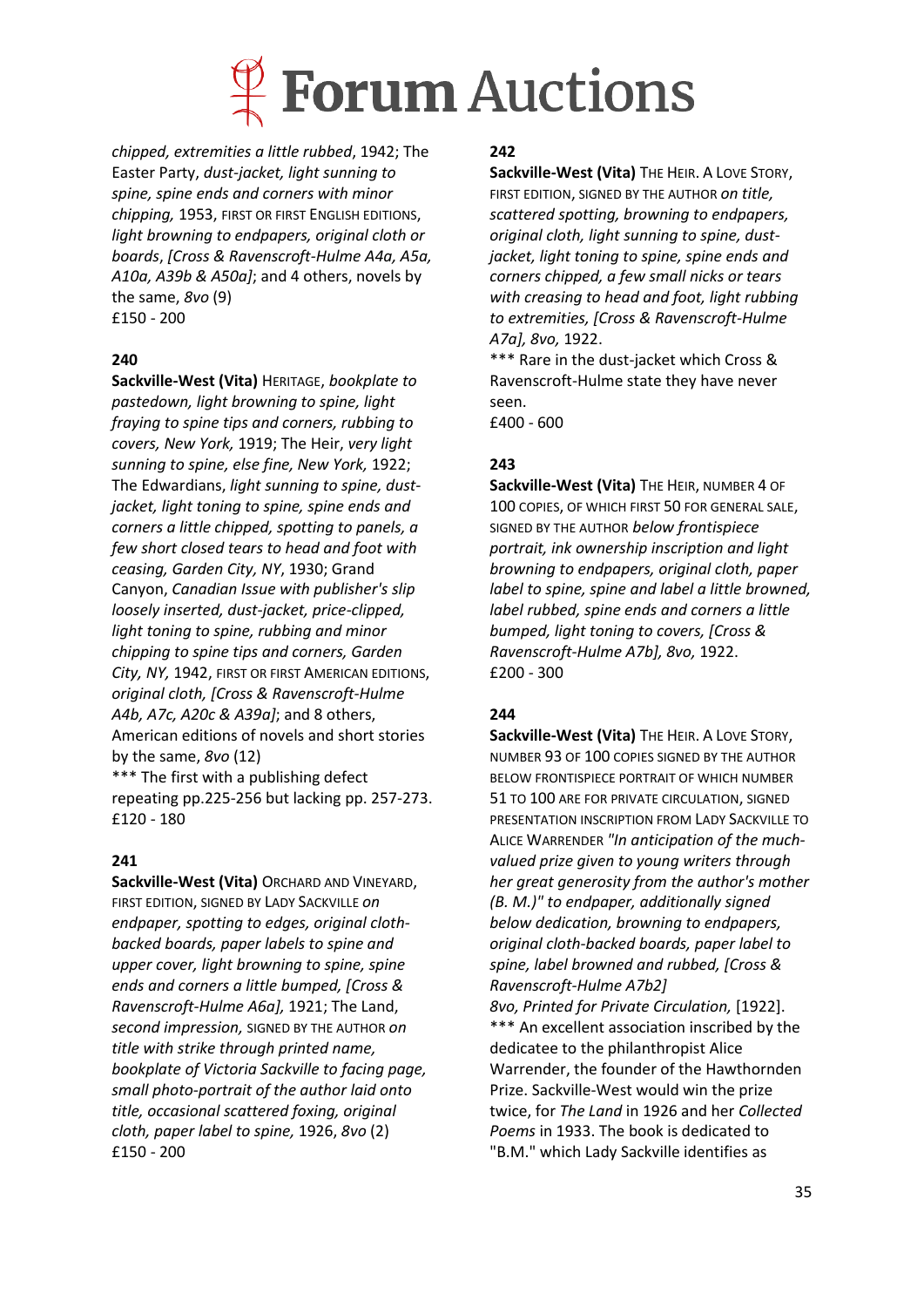

referring to her on the dedication page ("Bonne Maman"). £300 - 400

#### **245**

**Sackville-West (Vita)** KNOLE AND THE SACKVILLES, *browning to endpapers, bookplate of Lady Sackville to pastedown, spine ends and corners bumped and a little frayed, rubbing and light surface soiling to spine and covers,*  1922; Aphra Behn, *dust-jacket, spine browned, spine ends and corners a little chipped,* 1927; Pepita, *browning to endpapers, dust-jacket, light browning to spine and panels, spine ends and corners a little chipped, chipping to head of lower panel, closed tear to head of upper panel, [Woolmer 419], Hogarth Press,* 1937; Daughter of France, *dust-jacket, price-clipped, light sunning to spine, spine ends and corners a little chipped and creased,* 1959, FIRST EDITIONS, *original cloth or boards, [Cross & Ravenscroft-Hulme A8a, A15a, A32a & A57a]*; and 11 others, biographies by the same, *8vo* (14) £150 - 200

#### **246**

**Sackville-West (Vita)** CHALLENGE, FIRST EDITION, FIRST PRINTING, SIGNED BY THE AUTHOR *on title with strike through the printed name,* LADY SACKVILLE'S *COPY with her bookplates to pastedown, pencil markings to endpapers and occasionally to margins, original green cloth lettered in orange, light rubbing and bumping to spine ends and corners, light marking to head of lower cover, [Cross & Ravenscroft-Hulme A9a], 8vo, New York,* [1923]. \*\*\* THE AUTHOR'S MOTHER'S COPY OF HER THIRD BOOK THAT WAS SUPRESSED IN ENGLAND AT HER REQUEST, WE CAN TRACE NO OTHER SIGNED EXAMPLES. *Challenge* was a roman-à-clef that depicted the author's affair with Violet Keppel. Sackville-West substituted herself with a male character, Julian, making this the first time she was depicted as a man in fiction (prior to both *Orlando* and *Broderie Anglais*). Nevertheless the author's mother Lady Sackville felt that the substitution would be too clear to those who knew her and urged

her daughter to withdraw the book from publication in the UK. The English sheets were sent over to the US and issued with a new title. £500 - 700

#### **247**

**Sackville-West (Vita)** CHALLENGE, FIRST EDITION, FIRST PRINTING, *light browning and offsetting to front endpapers, ink gift inscription, original green cloth lettered in orange, light discolouration to spine, very light cockling to lower cover, light rubbing to extremities, [Cross & Ravenscroft-Hulme A9a], 8vo, New York*, [1923].

\*\*\* Rare. *Challenge* was a roman-à-clef that depicted the author's affair with Violet Keppel. Sackville-West substituted herself with a male character, Julian, making this the first time she was depicted as a man in fiction (prior to both *Orlando* and *Broderie Anglais*). Nevertheless the author's mother Lady Sackville felt that the substitution would be too clear to those who knew her and urged her daughter to withdraw the book from publication in the UK. The English sheets were sent over to the US and issued with a new title.

£150 - 200

#### **248**

**Sackville-West (Vita)** SEDUCERS IN ECUADOR, FIRST EDITION, SIGNED BY THE AUTHOR ON TITLE *with strike through the printed name, publisher's advertisement slip loosely inserted, Vincent Starrett's copy with his ink ownership inscription to half-title and bookplate to pastedown, original cloth with printed paper label to spine (label a little browned), dustjacket, spine browned with a few repairs and restorations affecting titling, spine ends and corners a little chipped with a few neat repairs to verso, some minor chipping to head and foot with two patches of discolouration to upper panel, [Cross & Ravenscroft-Hulme A12a; Woolmer 52], 8vo, Hogarth Press*, 1924. \*\*\* Sackville-West's first book printed at the Hogarth Press, one of only 1,500 copies. Rare in the dust-jacket and especially so signed.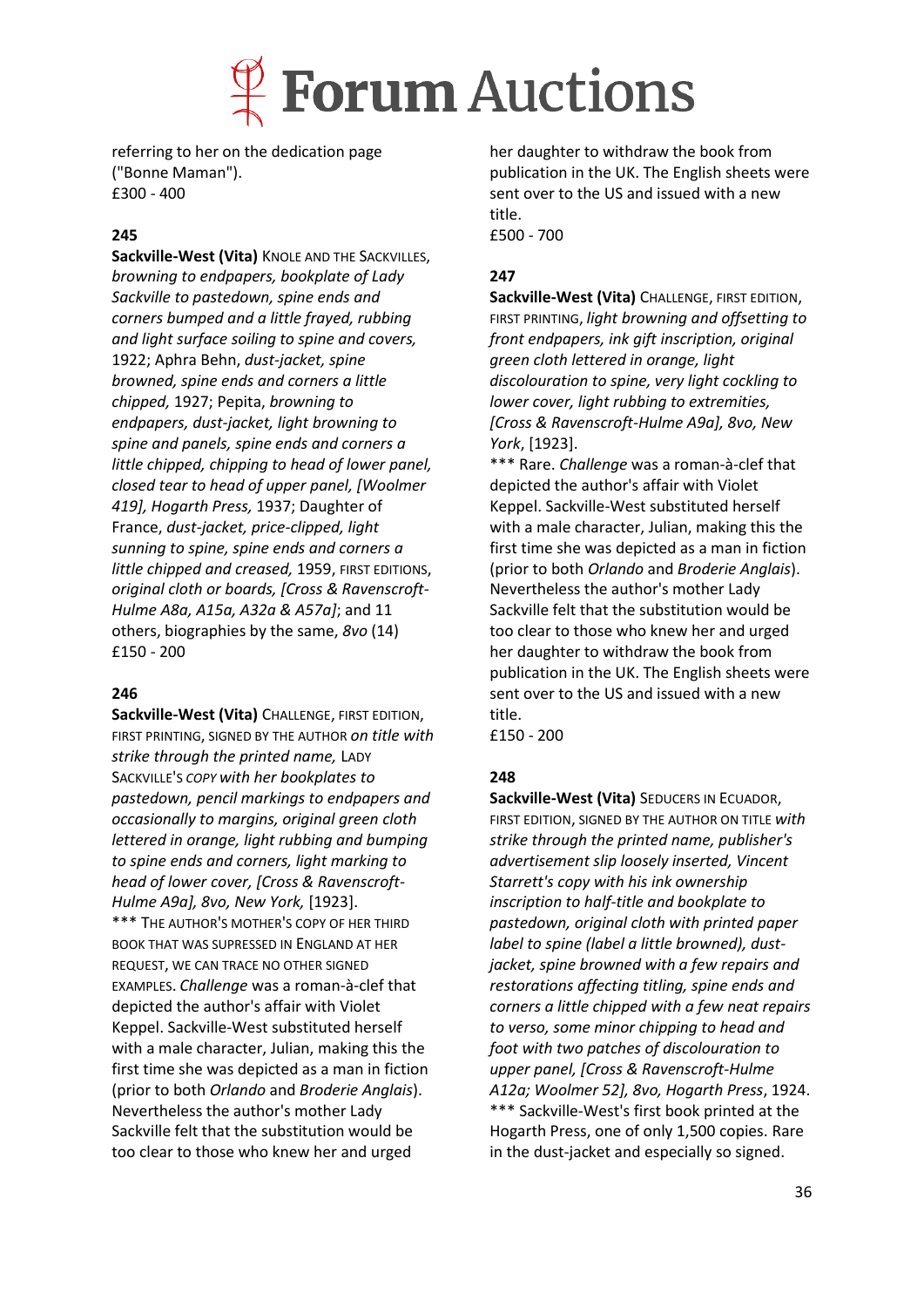

Vincent Starrett (1886-1974), Canadian-American writer, newspaperman and bibliophile. £300 - 400

#### **249**

**Sackville-West (Vita)** Passenger to Tehran, 1926; Twelve Days, 1928, *plates, occasional light spotting, light browning to endpapers, original cloth, spine ends a little bumped, [Cross & Ravenscroft-Hulme A14a & A17a; Woolmer 107 & 176], Hogarth Press;* and 11 others, prose non-fiction works by the same, *v.s.* (13) £150 - 200

#### **250**

**Sackville-West (Vita) THE LAND, FIRST AMERICAN** EDITION, SIGNED BY THE AUTHOR *on front free endpaper, tape staining to endpapers, original cloth, paper labels to spine and upper cover, dust-jacket, price-clipped, light browning to spine, spine ends and corners chipped affecting titling at head of spine, a few short closed tears with creasing to head and foot, light tape-staining to flaps, [Cross & Ravenscroft-Hulme A13c], 8vo, Garden City, NY*, 1927. £150 - 200

#### **251**

**Sackville-West (Vita)** THE ENGLISH CHARACTER. AN ADDRESS TO THE BOYS OF SEVENOAKS SCHOOL... ON THE OCCASION OF THE PRESENTATION OF PRIZES 1 AUGUST 1928, FIRST EDITION, *some occasional light marginal spotting, original printed wrappers, very light sunning to spine, [Cross & Ravenscroft-Hulme A16], small 4to, Oxford,*  1928.

\*\*\* Rare. We can trace no other example at auction, Library Hub lists only the BL and Oxford University copies, another copy is held by Sevenoaks School library. £100 - 150

#### **252**

**Sackville-West (Vita)** KING'S DAUGHTER, FIRST EDITION, INITIALLED PRESENTATION INSCRIPTION FROM

THE AUTHOR TO HILDA MATHESON "TALKS DIRECTOR FROM V.S.W. THURS. 7PM, OCT. 8TH 1929" *to endpaper, original printed boards, toning to spine and covers, spine ends a little bumped, original printed wraparound band (spine defective), [Cross & Ravenscroft-Hulme A19a], 8vo, Hogarth Press,* 1929.

\*\*\* A SUPERB ASSOCIATION COPY, INSCRIBED TO MATHESON WITH WHOM THE AUTHOR HAD BEGUN AN AFFAIR THE PREVIOUS YEAR.

Helen Matheson (1888-1940) first Director of Talks at the BBC, in that role she developed standards for reporting and did much to advance the cause of women's rights with the creation of the *Week in Westminster*  programme to provide political education to newly enfranchised women. She would also invite on a number of prominent British literary and intellectual figures including Sackville-West as well as E. M. Foster, Maynard Keynes, Virginia Woolf and H. G. Wells.

£200 - 300

#### **253**

**Sackville-West (Vita)** KING'S DAUGHTER, *sunning to spine, original publisher's wraparound band, [Woolmer 207], Hogarth Press*, 1929; Invitation to Cast Out Care, NUMBER 127 OF 200 COPIES SIGNED BY THE AUTHOR, *illustrations by Graham Sutherland, covers a little creased at head,* 1931; Selected Poems, *ink ownership inscription to endpaper, dustjacket, spine browned, spine ends and corners a little chipped, a few very short tears with creasing to head and foot,* 1941; The Garden, *dust-jacket, price-clipped, light toning to spine, spine ends and corners a little chipped, short closed tear with creasing to head of upper panel,* 1946, FIRST EDITIONS, *original cloth or boards, [Cross & Ravenscroft-Hulme A19a, A23a, A37a & A44a]*; and 15 others, poetry by the same, *8vo* (19) £150 - 200

## **254**

**Sackville-West (Vita)** ANDREW MARVELL, NUMBER 26 OF 75 COPIES SIGNED BY THE AUTHOR, *original cloth, very light toning to spine, else*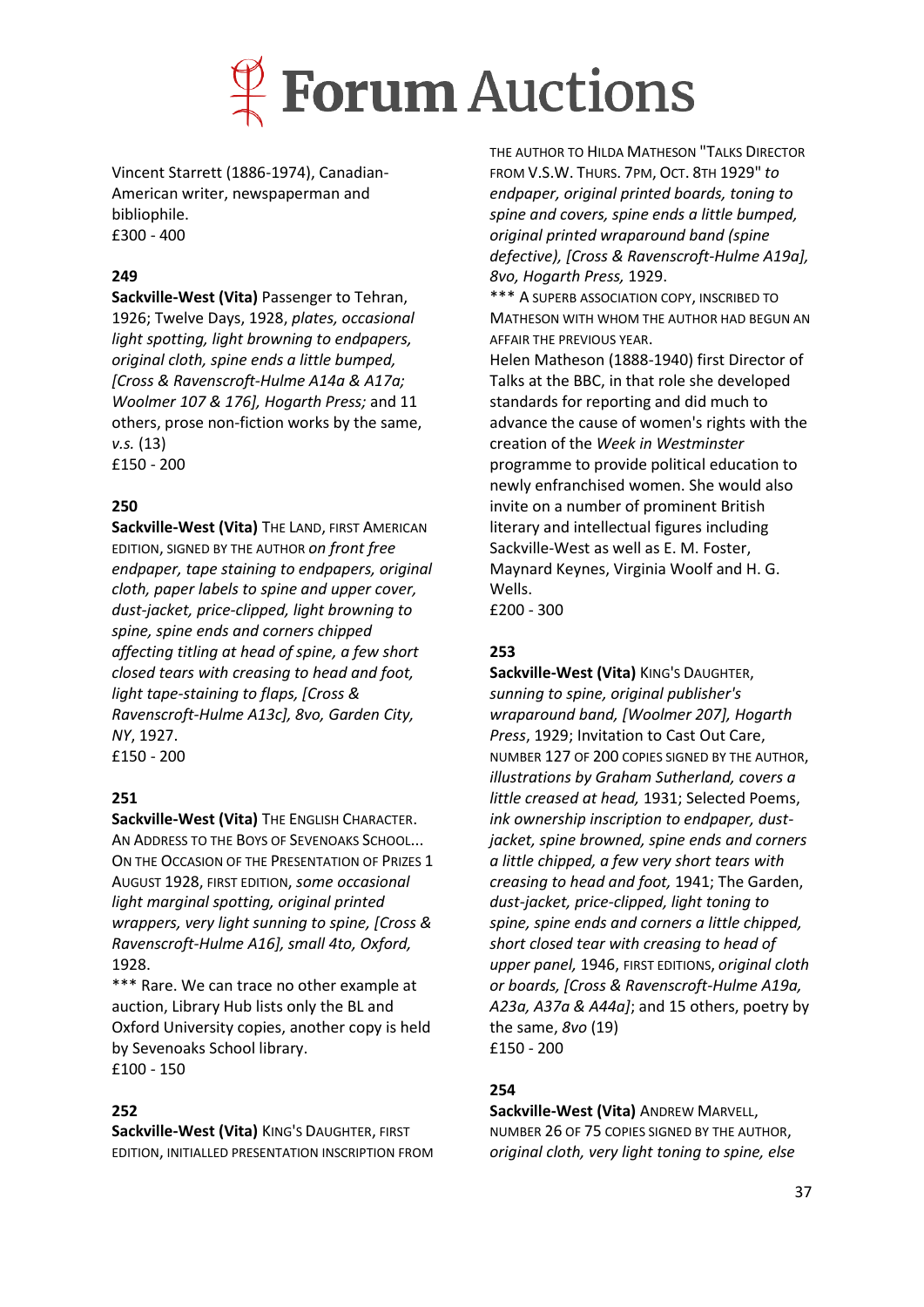

*fine, [Cross & Ravenscroft-Hulme A18b],* 1929; and the first trade edition of the same, *8vo* (2) £150 - 200

#### **255**

**Sackville-West (Vita)** THE EDWARDIANS, NUMBER 47 OF 125 COPIES SIGNED BY THE AUTHOR, *light spotting to endpapers, original vellum-backed cloth, light discolouration to spine, light bumping to spine ends and corners, but very good overall, [Cross & Ravenscroft-Hulme A20b; Woolmer 235a], 8vo, Hogarth Press,*  1930. £300 - 400

#### **256**

**Sackville-West (Vita)** THE EDWARDIANS, FIRST TRADE EDITION, SIGNED PRESENTATION INSCRIPTION FROM LADY SACKVILLE *to endpaper with additional inscription by her "This book has been chosen by the Book Society" to facing page, light spotting to prelims, browning to endpapers, original cloth, slight shelf-lean, spine slightly darkened, dust-jacket, light toning to spine, spine ends and corners a little chipped with repairs to verso, light surface soiling, extremities a little rubbed, [Cross & Ravenscroft-Hulme A20a; Woolmer 235B], 8vo, Hogarth Press,* 1930. £200 - 300

#### **257**

**Sackville-West (Vita)** THE EDWARDIANS, FIRST TRADE EDITION, *light browning to endpapers, original cloth, very light fading to spine tips and corners, else fine, dust-jacket, light toning to spine, spine ends and corners a little chipped, a few nicks or small chips to head and foot of panels with light creasing, but an excellent example overall, [Cross & Ravenscroft-Hulme A20a; Woolmer 235B], 8vo,* 1930. £200 - 300

#### **258**

**Sackville-West (Vita)** ALL PASSION SPENT, FIRST EDITION, SIGNED BY THE AUTHOR *on endpaper, original cloth, very light sunning to spine, dust-jacket, light toning and surface soiling to* 

*spine and lower panel, spine ends and corners a little chipped, closed tear with some chipping and creasing to head of lower panel, split to head of upper joint, a very good, attractive copy, [Cross & Ravenscroft-Hulme A.21a; Woolmer 270], 8vo,* 1931. \*\*\* The author's study of old age, rare signed. £300 - 400

#### **259**

**Sackville-West (Vita)** SISSINGHURST, NUMBER 378 OF 500 COPIES SIGNED BY THE AUTHOR, *light scattered spotting, contemporary ink ownership inscription, original boards, some chipping and browning to spine, spine ends and corners a little bumped, very good otherwise, [Cross & Ravenscroft-Hulme A22a; Woolmer 271], 4to, Hogarth Press,* 1931. £300 - 400

#### **260**

#### **Sackville-West (Vita and Edward,**

*translators***).- Rilke (Rainer Maria)** DUINESER ELEGIEN; ELEGIES FROM THE CASTLE OF DUINO, NUMBER 197 OF 230 COPIES ON HANDMADE MAILLOL-KESSLER PAPER AND SIGNED BY THE TRANSLATORS, *text in English and German, designed by Count Harry Kessler, printed in red and black in Edward Johnston italic cut by E.Prince & G.T.Friend, wood-engraved initials by Eric Gill, occasional scattered spotting, original vellum-backed boards, the odd spot to covers, t.e.g., others uncut, [Cross & Ravenscroft-Hulme A25; Woolmer 268], large 8vo, printed at the Cranach Press for the Hogarth Press,* 1931. £800 - 1,200

#### **261**

**Sackville-West (Vita,** *preface***).- Berendsohn** 

**(Walter A.)** SELMA LAGERLÖF. HER LIFE AND WORK, NUMBER 23 OF 130 COPIES WITH A SIGNED INSCRIPTION BY LAGERLÖF "INSCRIBED FOR THE FELLOW-COUNTRYMEN OF SIR WALTER SCOTT AND CHARLES DICKENS, WHOSE WORKS WERE THE DELIGHT OF MY YOUTH. SELMA LAGERLÖF", *occasional light foxing, ink ownership inscription to endpaper, original half vellum, corners bumped, t.e.g., others uncut, dust-jacket, price-clipped, chips*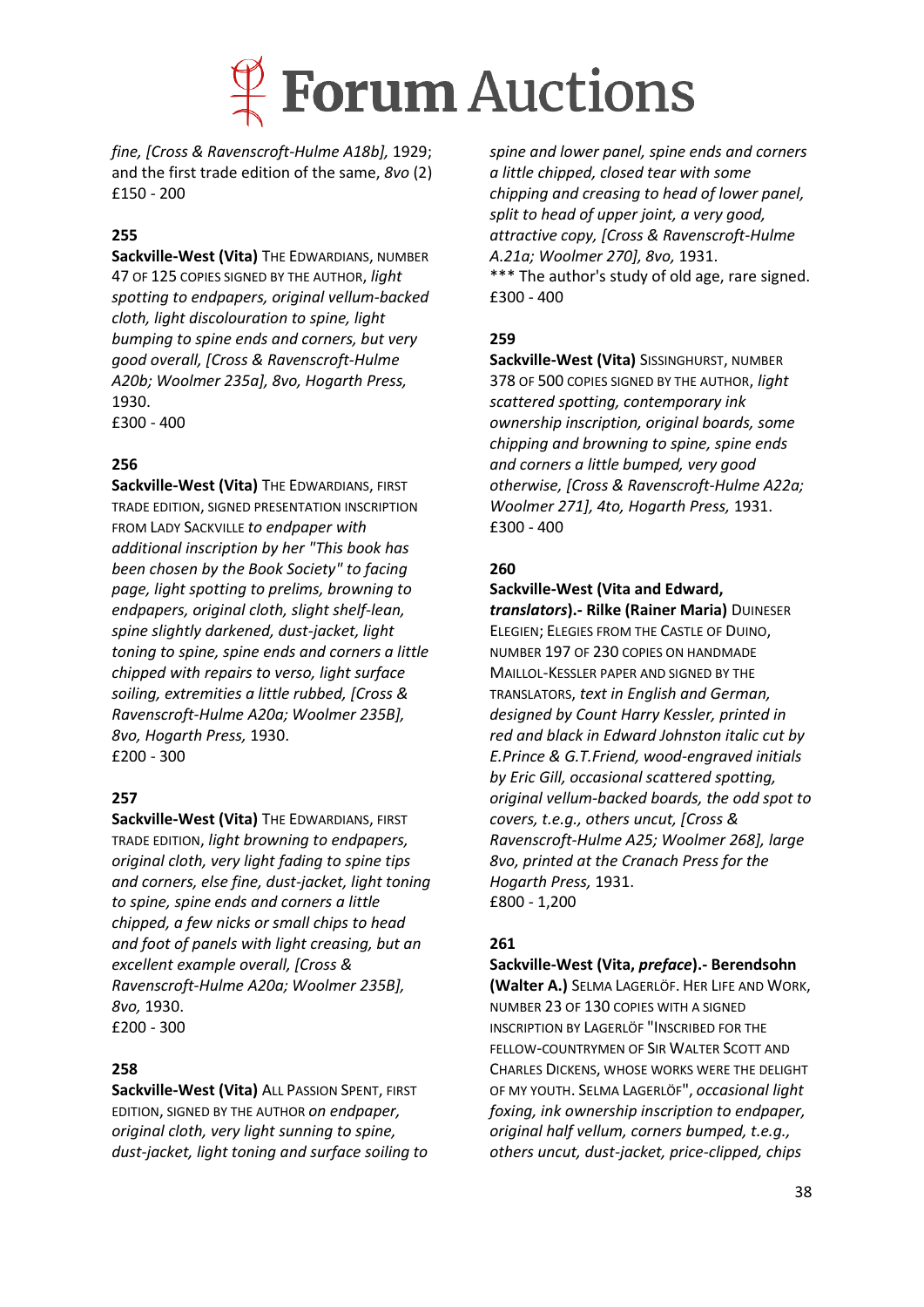

*and tearing to spine ends and corners with tape repairs to verso, repaired tear to upper panel, rubbed, 8vo,* 1931. £150 - 200

#### **262**

**Sackville-West (Vita)** FAMILY HISTORY, FIRST EDITION, *ink ownership inscription to endpaper, original cloth, light fading to spine tips and corners, else fine, dust-jacket by George Plank, spine browned, spine ends and corners chipped with tape repairs to verso, short split to head and foot of upper fore-edge, closed tear to head of upper panel, extremities rubbed, overall a very good example of a rare jacket, [Cross & Ravenscroft-Hulme A28a; Woolmer 307], 8vo, Hogarth Press,* 1932. £150 - 200

#### **263**

**Sackville-West (Vita)** SISSINGHURST, NUMBER 146 OF 500 COPIES SIGNED BY THE AUTHOR, *printed in red and black, original limp cloth lettered in red, glacine dust-jacket (lightly browned and lacking lower portion), [Cross & Ravenscroft-Hulme*

*A22b], 4to, Warlingham, Samson Press*, 1933. £200 - 300

#### **264**

**Sackville-West (Vita)** COLLECTED POEMS. VOLUME ONE [ALL PUBLISHED], NUMBER 74 OF 150 COPIES SIGNED BY THE AUTHOR, *very light browning to endpapers, original parchmentbacked cloth, spine lettered in gilt, light rubbing to upper and lower edges, [Cross & Ravenscroft-Hulme A29b; Woolmer 331A], Hogarth Press,* 1933; and the first trade edition of the same, *8vo* (2) £150 - 200

#### **265**

**Sackville-West (Vita)** THE DARK ISLAND, FIRST EDITION, *map pastedown, original cloth, some minor bumping, else fine, dust-jacket, spine ends and corners a little chipped with neat tape repair to head of spine and upper corner verso, chip to head of upper panel, light surface soiling, an excellent example, [Cross &* 

*Ravenscroft-Hulme A30a; Woolmer 351], 8vo, Hogarth Press*, 1934. £100 - 150

#### **266**

**Sackville-West (Vita)** THE DARK ISLAND, FIRST AMERICAN EDITION, SIGNED PRESENTATION INSCRIPTION FROM THE AUTHOR *to endpaper, light toning to endpapers, original cloth, light fading to upper and lower edges, dust-jacket, light sunning to spine chipping to head and foot, crease with some splitting to spine with neat tape repair to verso, extremities rubbed, [Cross & Ravenscroft-Hulme A30b], 8vo, Garden City, NY,* 1934. £100 - 150

#### **267**

**Sackville-West (Vita)** DEVIL AT WESTEASE, FIRST EDITION*, light toning to endpapers, original cloth, minor bumping to spine ends and corners, dust-jacket, spine sunned, chipping, closed tears and creasing to head and foot, with loss to author's name at foot of upper panel, tape repair to verso, rubbed, Cross & Ravenscroft-Hulme A461], 8vo, Garden City, NY,* 1934.

\*\*\* One of the author's rarest titles, her only detective story. Sackville-West was rather embarrassed by her effort and refused to have it published in the UK. £100 - 150

#### **268**

**Sackville-West (Vita)** SAINT JOAN OF ARC, NUMBER 21 OF 100 COPIES SIGNED BY THE AUTHOR, *frontispiece, plates, folding map, original cream buckram, light browning to spine, covers spotted, t.e.g., others uncut, [Cross & Ravenscroft-Hulme A31b], large 8vo, Cobden-Sanderson*, 1936. £200 - 300

#### **269**

**Sackville-West (Vita)** SOME FLOWERS, *light spotting, spine browned, spine ends and corners a little bumped, light surface soiling,*  1937; Country Notes in Wartime, *foxing to endpapers, jacket with toning to spine,*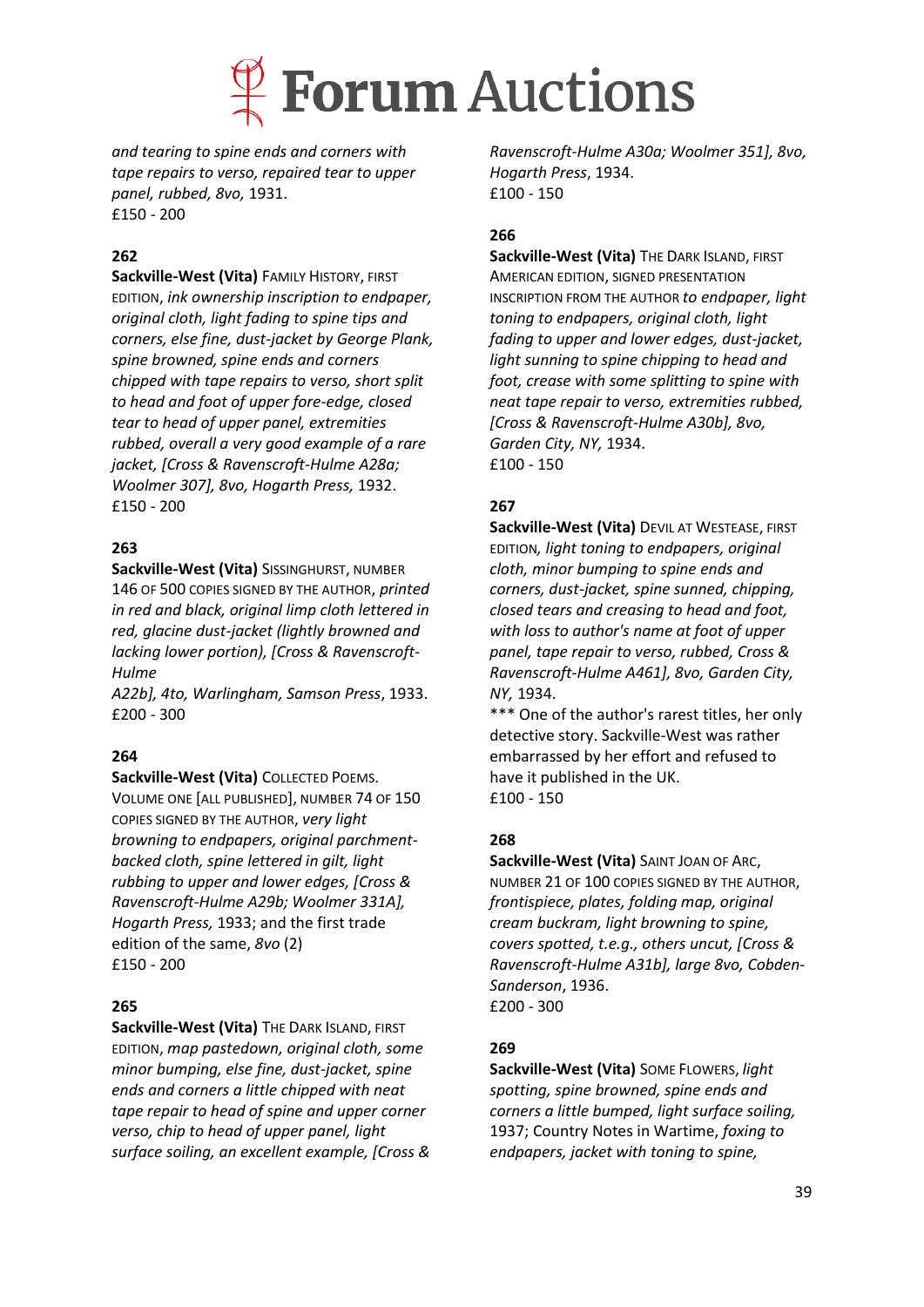# **Forum Auctions**

*extremities rubbed, spine ends and corners a little chipped, short tear with creasing to head of upper panel, [Woolmer 473], Hogarth Press,* 1940; In Your Garden, *tear to endpaper, jacket spine slightly browned, spine ends and corners a little chipped, with a few repairs to verso at head,* 1951; In Your Garden Again, *jacket with light toning to spine, slight chipping and creasing to spine ends and corners,* 1953; More for Your Garden, *ink ownership inscription and light spotting to endpapers, jacket with very light toning to spine, light rubbing to extremities,* 1955; Even More for Your Garden, *jacket price-clipped, light toning to spine,* 1958 § Sackville-West (Vita), Beverley Nicols, Compton Mackenzie and Marion Cran. How Does Your Garden Grow, *illustrations by Nora S. Unwin, jacket spine ends and corners a little creased and chipped,* 1935, FIRST EDITIONS*, plates and illustrations, original cloth, all but the first with dust-jackets, [Cross & Ravenscroft-Hulme A33a, A36a, A48a, A51a, A53a, A56a & B16]*; and c.25 others, Sackville-West on gardens, *8vo & 4to* (c.35) £150 - 200

### **270**

**Sackville-West (Vita)** SOLITUDE, FIRST EDITION, SIGNED PRESENTATION INSCRIPTION FROM THE AUTHOR *to endpaper, light browning to endpapers, original cloth, fading to spine tips and corners, dust-jacket, spine browned, some chipping and creasing to head and foot, marking and damp-staining to panels, [Cross & Ravenscroft-Hulme A34a; Woolmer 438b], 8vo, Hogarth Press*, 1938.

\*\*\* An interesting association copy. Sackville-West's inscription appears below a gift inscription from Jeanne Beale. Jeanne Beale was the daughter of Captain Oswald Beale who rented the Sissinghurst Castle farm from the Sackville-Wests. A letter of provenance from John Beale via Nigel Nicolson is included with the lot.

£150 - 200

#### **271**

**Sackville-West (Vita)** THE MARIE CURIE HOSPITAL, FIRST EDITION, *photographic illustrations, original stapled printed wrappers, some light rusting to staples, otherwise excellent, Cross & Ravenscroft-Hulme A42a],* 1945; and the hospital's annual report for the year ending 31st December, 1945, *8vo* (2) \*\*\* A rare Sackville-West item, written to raise funds for the hospital after much of it was levelled by bombing in 1944. £100 - 150

## **272**

**Sackville-West (Vita)** NURSERY RHYMES, NUMBER 15 OF 25 COPIES SPECIALLY-BOUND AND SIGNED BY THE AUTHOR, *from an edition limited to 550, title printed in purple and black, original half vellum, uncut and unopened, very slight bowing but near-fine generally, dust-jacket, light browning to spine, faint rubbing to extremities, slip-case (lacking 1 side portion, some wear to extremities), [Cross & Ravenscroft-Hulme A45a], 4to, Dropmore Press*, 1947.

\*\*\* A superb example of this attractive edition, rare in the dust-jacket. £300 - 400

## **273**

**Sackville-West (Vita).- Bridgman (John)** AN HISTORICAL AND TOPOGRAPHICAL SKETCH OF KNOLE, IN KENT, FIRST EDITION, *half-title, 9 engraved plates, light foxing, ink ownership inscriptions, original cloth-backed boards, paper label to spine, spine ends and corners a little bumped,*  1817 § Sackville-West (Lionel) Knole House: Its State Rooms, Pictures and Antiquities, SIGNED PRESENTATION INSCRIPTION FROM LADY SACKVILLE *to endpaper, plain and colour plates, lacking plate facing p.72, ink ownership inscription, original cloth, light fading to spine and covers, Sevenoaks, Privately Printed,* 1906 § Osborne (Charles Francis, *editor*) Historic Houses and Their Gardens, *photographic illustrations, original pictorial cloth, gilt, spine ends and corners a little bumped and frayed, Philadelphia,* 1908, [*Cross & Ravenscroft-Hulme U46, U13 & B1]*; and c.20 others on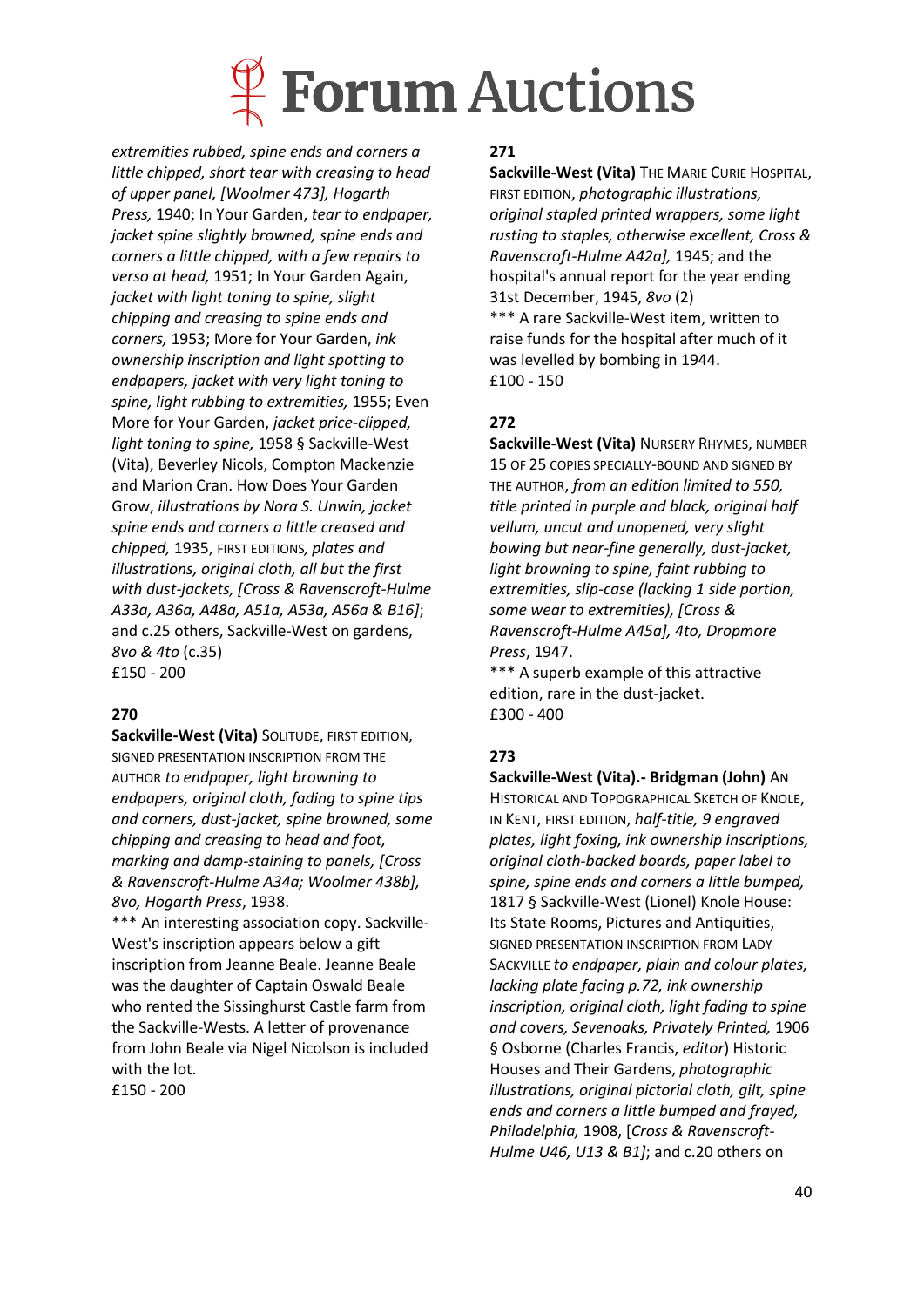## **Forum Auctions**

Knole, Sisinghurst and other stately homes and their gardens, *v.s.* (c.25) £100 - 150

### **274**

**Sackville-West (Vita).- Minchin (Capt. H.** 

**Cotton,** *editor***)** THE LEGION BOOK, ONE OF 600 COPIES SIGNED BY THE EDITOR, *illustrations, light sunning to spine, spine ends and corners a little bumped and frayed, Curwen Press,* 1929 § Sackville-West (Vita), D. H. Lawrence, Compton Mackenzie and others, *contributors*. The New Decameron, LADY SACKVILLE'S COPY *with her bookplate to pastedown, spine slightly darkened, spine ends and corners a little bumped, Oxford,* 1922 § Callender (L., *editor*) The Windmill, *plates and illustrations, slight bowing to covers, light wear to extremities,* 1923 § Massingham (H.J. and Hugh, *editors*) The Great Victorians, *sunning to spine, dust-jacket, spotted, light toning to spine, chipping and creasing to head,* [1931] § Sackville-West (Vita, *introduction*) The Annual, Being a Selection from the Forget-Me-Notes, Keepsakes, and other Annuals of the nineteenth century, *plates, original printed boards, glacine dust-jacket with printed flaps, light browning to spine and panels, chipped at foot with loss,* [1931], FIRST EDITIONS, *original boards, [Cross & Ravenscroft-Hulme D18, U34, B2, B11 & B6]*; and c.25 others with prose contributions by Vita Sackville-West, *v.s.*  (c.30) £150 - 200

### **275**

#### **Sackville-West (Vita).- Nicolson (Nigel)**

PORTRAIT OF A MARRIAGE, SIGNED BY THE AUTHOR *on title, jacket with rubbing and creasing to head and foot,* 1973 § Nicolson (Harold) Diaries and Letters, 3 vol., *New York,* 1966-68 § Jullian (Philippe) and John Phillips. Violet Treyfusis. Life and Letters, *ink ownership inscription of Ursula Codrington (Sackville-West's secretary) to endpaper, A.C.s. from Vita Sackville-West to Codrington in autograph envelope loosely inserted,* 1976 § DeSalvo (Louise) and Mitchell A. Leaska, *editor.* The Letters of Vita Sackville-West to

Virginia Woolf, *New York,* 1985 § Lee-Milne (James) Harold Nicolson a Biography, 2 vol., 1980-81, FIRST OR FIRST AMERICAN EDITIONS, *original boards, dust-jackets*; and c.35 others, Vita Sackville-West, Harold Nicolson and their circle, *v.s.* (c.40) £150 - 200

## **276**

**Sackville-West (Vita), Clive Bell, Siegfried Sassoon and others,** *contributors.* THE NEW FORGET-ME-NOT. A CALENDAR, NUMBER 110 OF 350 COPIES SIGNED BY REX WHISTLER*, plain and colour decorations by Rex Whistler, bookplate to pastedown, original half vellum, spine sunned, dust-jacket, spine browned, spine ends and corners chipped, rubbed, [Cross & Ravenscroft-Hulme B5],* 1929 § Sackville-West (Vita), W. B. Yeats, A. E., Rudyard Kipling, Freya Stark and others, *contributors.* Another Petworth Bunch of Violet's Choice Gathered for Christmas, 1937, *mounted photographic illustration, light spotting, original limp vellum with paper label to upper cover, light toning to covers, [not in Cross & Ravenscroft-Hulme],*  [1937]; and 8 others with poetic contributions by Sackville-West, *v.s.* (10) £150 - 200

## **277**

**Saint-Exupéry (Antoine de)** NIGHT FLIGHT, FIRST ENGLISH EDITION, *very occasional spotting, mainly to half-title and endpapers, original cloth, spine a little sunned, ends bumped, dust-jacket, panels and spine toned, tear lower panel top edge and chipping to extremities, tape repairs to verso, 8vo,* 1932. £300 - 400

### **278**

**Sansom (C.J.)** WINTER IN MADRID, FIRST EDITION, SIGNED BY THE AUTHOR, *original boards, dustjacket,* 2006 § Herron (Mick) London Rules, 2018; Joe Country, 2019, BOTH FIRST EDITIONS, SIGNED BY THE AUTHOR, *the latter with photograph of the author at the book signing at Forum Books (!!) in Corbridge, original boards, dust-jackets, 8vo* (3) £100 - 150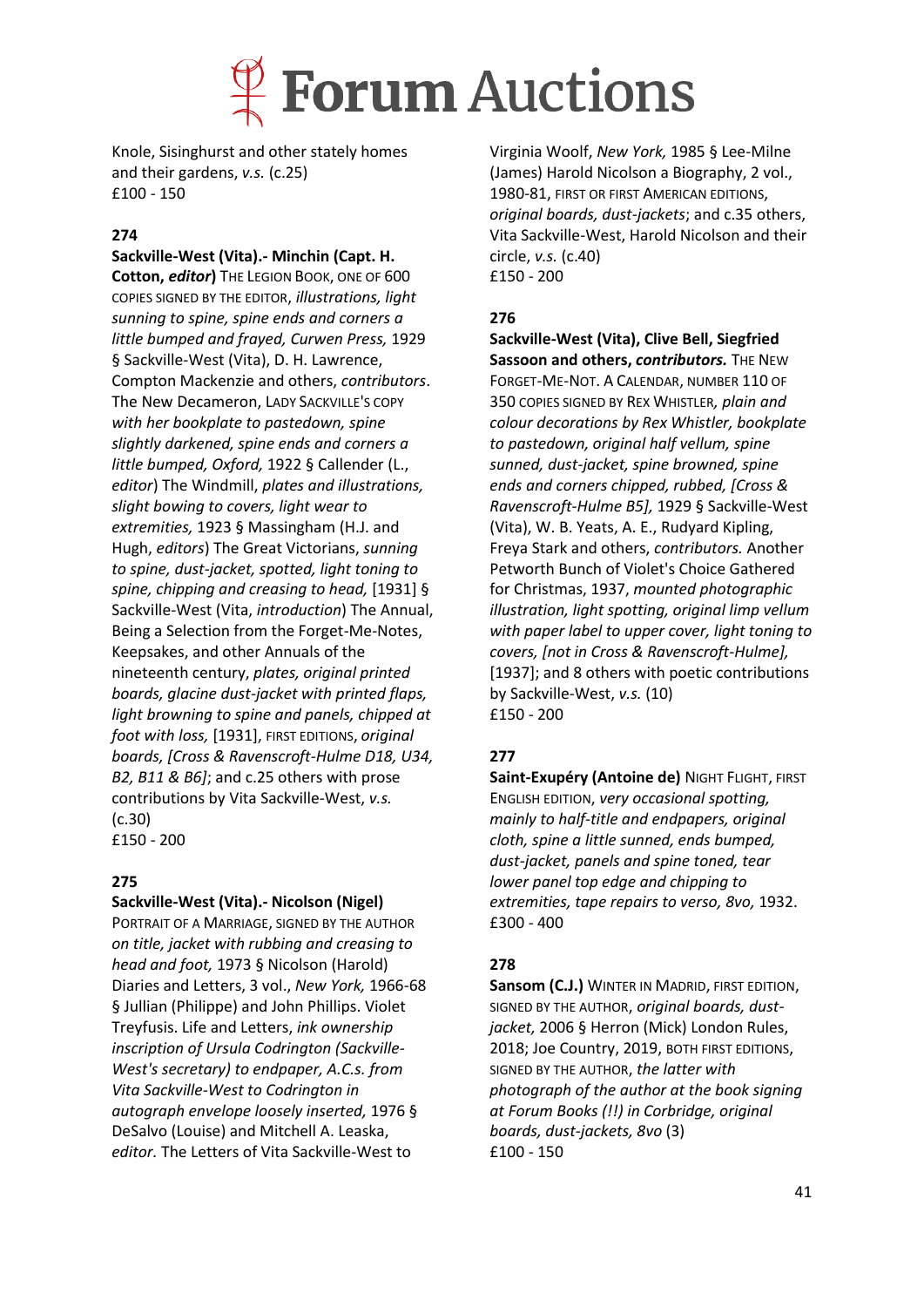

#### **279**

#### **Sassoon (Siegfried), Walter de la Mare,**

**Thomas Hardy, T. S. Eliot etc.,** [ARIEL POEMS], 36 vol. only (of 38), *lacking vols 15 & 18, vol. 1 signed by Humbert Wolfe, vol. 11 signed by Walter de la Mare, vol. 14 signed by Siegfried Sassoon, frontispieces, occasional spotting, discreet blind-stamp to final leaves, vol. 22 with previous owners ink inscription, many with bookplate, original illustrated paper wrappers, vols 1 & 22 with covers detached, a little rubbed, housed in modern cloth dropback box, a little rubbed,* [1927-31]; and 4 others, 3 duplicates and 2 from the second series, *8vo* (41) £150 - 200

#### **280**

**Sassoon (Siegfried)** MEMOIRS OF AN INFANTRY OFFICER,*slight shelf-lean,* 1930; Sherston's Progress, 1936, LIMITED EDITIONS SIGNED BY THE AUTHOR, *browning to endpapers, original cloth, some toning to spines, fading to cover margins, t.e.g., others uncut, 8vo* (2) £200 - 300

#### **281**

**Sillitoe (Alan)** SATURDAY NIGHT NIGHT AND SUNDAY MORNING, FIRST EDITION, SIGNED AND INSCRIBED BY AUTHOR, *original cloth, slight bumping to corners and spine extremities, dust-jacket, 3 short tears, small loss to lower flap, faint spotting to lower cover, slight creasing to edges, 8vo,* 1958. £300 - 400

#### **282**

**Sillitoe (Alan)** THE LONELINESS OF THE LONG-DISTANCE RUNNER, FIRST EDITION, SIGNED BY AUTHOR, *ex-library with label and label remnants to front endpapers, discreet blindstamp to title and ink-stamp to verso, original cloth, slight staining to spine foot and lower board, slight bumping to spine extremities, dust-jacket, slight creasing to extremities, 8vo,* 1959.

£100 - 150

#### **283**

**Simon (André L.)** THE SALIENT, THE SOMME: AND ARRAS: 1915-1917, SIGNED PRESENTATION INSCRIPTION FROM THE AUTHOR *to front cover*, *original printed wrappers, light damp-stain at spine foot, edges slightly creased,* [1917]; The Art of Good Living, *frontispiece, original cloth, dust-jacket, spine toned, chipped at head and small chips to corners and folds,* 1929; Somewhere in Flanders, *small stain to title, browning to lower fore-edge corner, original printed wrappers, torn at spine foot, slightly soiled and rubbed,* 1916, *v.s*. (3) \*\*\* For most of the 20th Century André Simon was a leading literary figure in the English wine trade, writing over 100 books on the subject. He volunteered for service during WWI and did the full four years with the French Artillery; initially assigned as the regimental postman, he went on to act in a liaison role with the British in Flanders. He continued writing and among other works, The Salient, is a detailed account of his own time on the Western Front. The presentation inscription on the front cover is to Colonel Donald Florence MacCarthy-Morragh of The Royal Munster Fusiliers. £200 - 300

#### **284**

**Soyinka (Wole)** THE MAN DIED, FIRST AMERICAN EDITION, SIGNED BY THE AUTHOR *on title, ink ownership inscription and bookplate to endpapers, original cloth-backed boards, light sunning to spine, dust-jacket, spine a little sunned, spine tips and corners a little rubbed and creased but an excellent example generally, 8vo, New York*, 1972. \*\*\* Rare signed, the first volume of Soyinka's memoirs, once a banned book in Nigeria. £400 - 600

#### **285**

**Spark (Muriel)** THE GIRLS OF SLENDER MEANS. *jacket with light toning to spine, minor chipping to spine ends and corners,* 1963; The Driver's Seat, SIGNED PRESENTATION INSCRIPTION FROM THE AUTHOR *to endpaper, toning to jacket, 2 closed tears to head chipping to head of*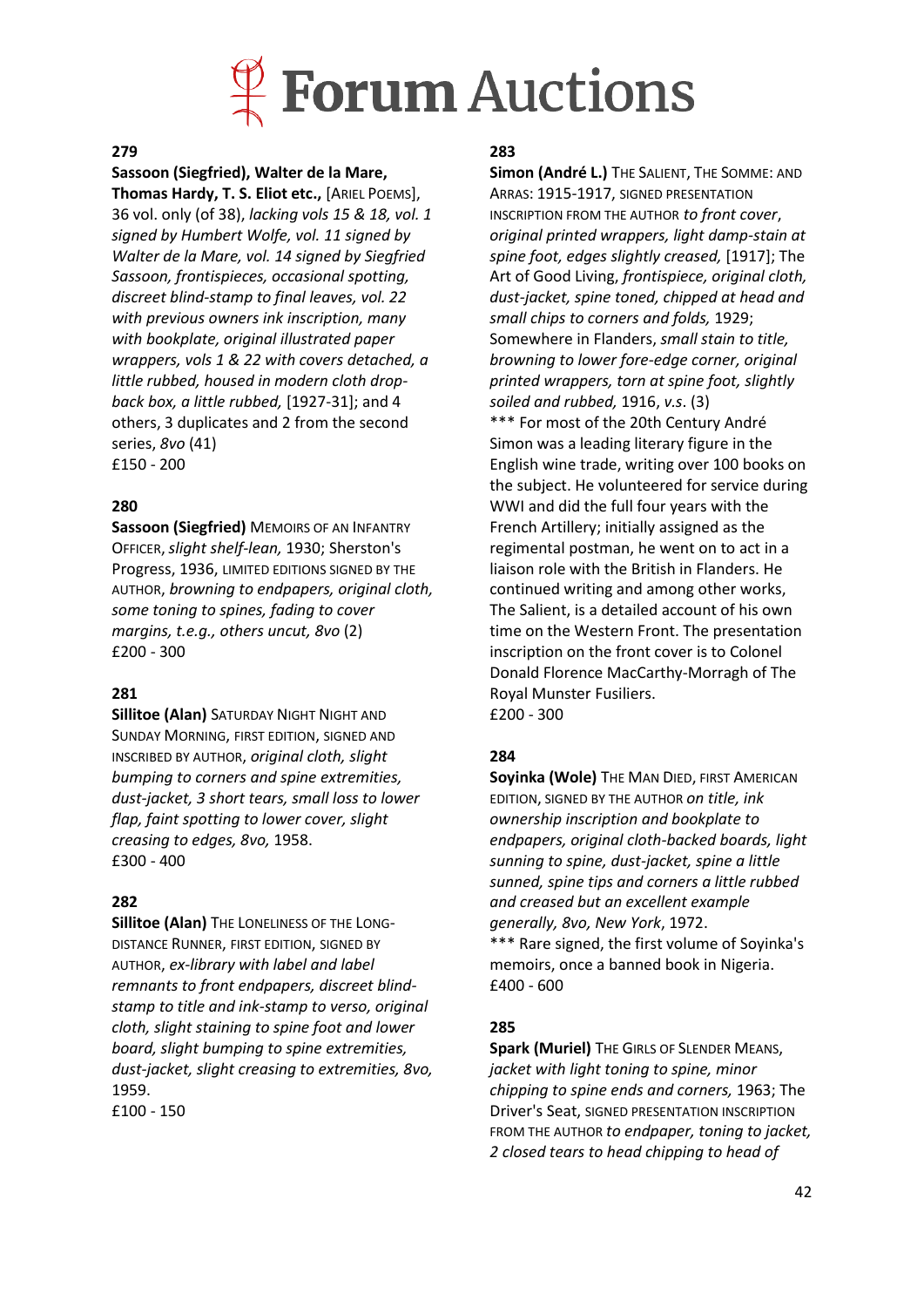

*spine,* 1970; The Abbess of Crewe, *toning to jacket, rubbing to head and foot,* 1974, FIRST EDITIONS, *original boards, dust-jackets*; and 3 others by the same, *8vo* (6) £100 - 150

#### **286**

**Stein (Gertrude)** GEOGRAPHY AND PLAYS, *original cloth-backed boards, dust-jacket, spine browned, split to upper joint, chip to foot of spine affecting imprint, creasing and chipping to head and foot, Boston*, 1922; Composition as Explanation, *original boards, rebacked with some loss to upper cover,* 1926; Lucy Church Amiably, *bumping to spine ends, light rubbing to head and foot, otherwise excellent, preserved in slip-case, Paris,* 1930; and 19 others by the same, *v.s.* (22) £150 - 200

#### **287**

**Steinbeck (John)** OF MICE AND MEN, FIRST ENGLISH EDITION, *frontispiece, original cloth, fractional bumping to spine extremities, dustjacket, lightly sunned spine, small tear to flap, old tape repair to verso, short tear to top edge, small loss to spine head, with scarce wraparound, torn at spine with some small loss, tape repairs to verso, lightly sunned spine, overall a very good copy, 8vo,* 1937. \*\*\* Very scarce with the original wraparound advertisement. £750 - 1,000

#### **288**

**Stoker (Bram)** DRACULA'S GUEST AND OTHER WEIRD STORIES, FIRST EDITION, *first 9 pages creased upper fore-edge corner (including title), very occasional spotting, endpapers browned, original cloth, very light surface soiling to spine, dust-jacket in facsimile, 8vo,* 1914. £500 - 700

#### **289**

#### **[Sturges (Robert Simon)] "Private No. 940".**

"ON THE REMAINDER OF OUR FRONT ---", FIRST EDITION, *endpapers browned, original cloth, extremities scuffed, dust-jacket, spine toned,*  *tears at spine head, foot and upper section, 8vo,* 1917.

\*\*\* A rare early memoir from Robert Simon Sturges, where he recounts his time in WWI on the Western Front between 1915-1916. He says in his introduction that there are no heroic deeds or battles just the every-day experiences of an infantry soldier in France. £100 - 150

#### **290**

**Thatcher (Margaret)** THE DOWNING STREET YEARS, FIRST EDITION, SIGNED BY THE AUTHOR *on blank leaf before title, original boards, dustjacket*, 1993. £80 - 120

#### **291**

**Thomas (R.S.)** AN ACRE OF LAND, FIRST EDITION, SIGNED BY AUTHOR, *original paper wrappers, faint spotting to spine and upper cover, 8vo, Newtown,* 1952.

\*\*\* The second published work by Thomas. £300 - 500

#### **292**

**Thomas (Dylan)** UNDER MILK WOOD, FIRST EDITION, *ink ownership inscription to endpaper, original cloth, light rubbing to spine tips and corners, else fine, dust-jacket, very light sunning to spine, spine a little chipped and head, spine ends and corners rubbed, an excellent example overall, 8vo,* 1954. £150 - 200

#### **293**

**Thompson (Edward)** THESE MEN THY FRIENDS, FIRST EDITION, SIGNED PRESENTATION INSCRIPTION FROM THE AUTHOR *to front endpaper, light spotting to initial pages, original cloth, dustjacket, spine toned, slight wear to spine head, 8vo,* 1927.

\*\*\* Thompson's novel is set on the Eastern Front, during the last eighteen months of the Mesopotamian campaign of WWI which was fought between the Allies - a mixture of Australian, British and British Empire (mainly Indian) troops - and the Central Powers, mainly from the Ottoman Empire.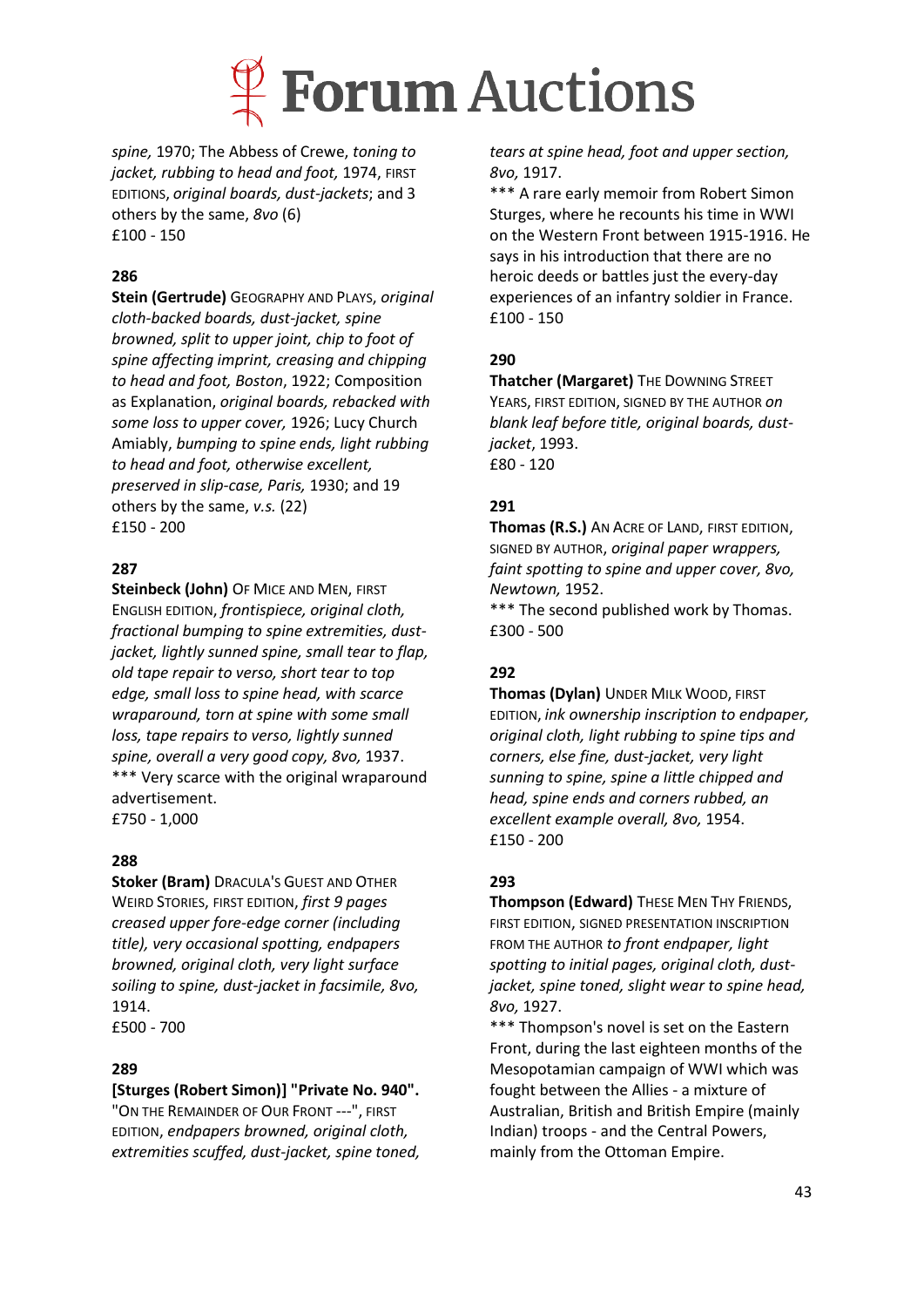

Fictionalised, it bears some basis in his own experiences. £100 - 150

#### **294**

**Tolkien (J.R.R.)** THE LORD OF THE RINGS, 3 vol., *comprising* The Fellowship of the Ring, FIRST IMPRESSION,1954; The Two Towers, *second impression*, 1955; The Return of the King, *second impression*, 1955, FIRST EDITIONS, *folding maps, ink ownership inscriptions and light browning to endpapers, original cloth, light rubbing and toning to spines, faint marking to covers, but an excellent set generally, 8vo.* £800 - 1,200

#### **295**

**Tolkien (J.R.R.)** THE LORD OF THE RINGS, 3 vol., comprising: The Fellowship of the Ring, The Two Towers and The Return of the King, *second impressions,half-titles, folding map at end of each vol., first vol. with ink ownership signature to front free endpaper, original cloth, spines a little faded, slight shelf-lean, 8vo,* 1954-55. £150 - 200

#### **296**

**Tolkien (J.R.R.)** THE RETURN OF THE KING, FIRST EDITION, *folding map, small library stamp to title and front endpaper, original cloth, slightly soiled, spine toned and a little worn,* 1955; The Fellowship of the Ring, *fifth impression, upper hinge weak, original cloth, slightly soiled, spine head and extremities rubbed,* 1956; The Hobbit, *third impression, colour frontispiece, ink ownership inscription to front endpaper*, 1942; The Lord of the Rings, 3 vol., *3 folding maps, bookplates to front pastedowns, original cloth, dust-jackets,* 1971, *8vo* (6)

\*\*\* Return of the King with signature mark '4' and text block sagging. £400 - 600

#### **297**

**Tolkien (J.R.R.)** BILBO EN HOBBITS ÄVENTYR, FIRST TOVE JANSSON-ILLUSTRATED EDITION, *illustrations by Tove Jansson, several full-page, previous* 

*owner's ink signature to front free endpaper, original cloth-backed illustrated boards, lightly faded at edges, as usual, slight bumping to spine extremities, 8vo, Stockholm, Rabén & Sjögren,* 1962. £750 - 1,000

### **298**

**Trevor (William)** THE BOARDING-HOUSE, *jacket spine browned, chipping to foot, light creasing to head,* 1965; Elizabeth Alone, *jacket with light toning, light creasing to head,* 1973; Miss Gomez and the Brethren, *jacket with light toning to spine,* 1971, FIRST EDITIONS, *original boards, dust-jackets*; and 7 others by the same, *8vo* (10) £100 - 150

### **299**

**[Turner (John Victor)] "David Hume".** BULLETS BITE DEEP, FIRST EDITION, *original cloth, dustjacket slightly chipped at spine ends and to lower edge of upper panel, short tear to lower panel, generally a very good example of a rare jacket, 8vo,* 1932.

\*\*\* An excellent copy of a scarce book, the author's first novel, and the introduction of his most famous detective Mick Cardby regarded as the first true English take on the American 'hard-boiled' school. The plot concerns the curious presence of various American attributes on a corpse discovered in rural Warwickshire (the author had attended Warwick School). The dustjacket, designed by Pat Keely, is particularly striking and most uncommon. £600 - 800

#### **300**

**Tutuola (Amos)** THE PALM WINE DRINKARD, FIRST EDITION*, faint browning to endpapers, original cloth, light fading to spine tips and corners, dust-jacket designed by Barnett Freedman, light browning to spine, spine ends and corners a little chipped, light creasing to head, extremities a little rubbed, an excellent example overall, 8vo,* 1952.

\*\*\* Tutuola's first book and the first African novel published in English outside of Africa.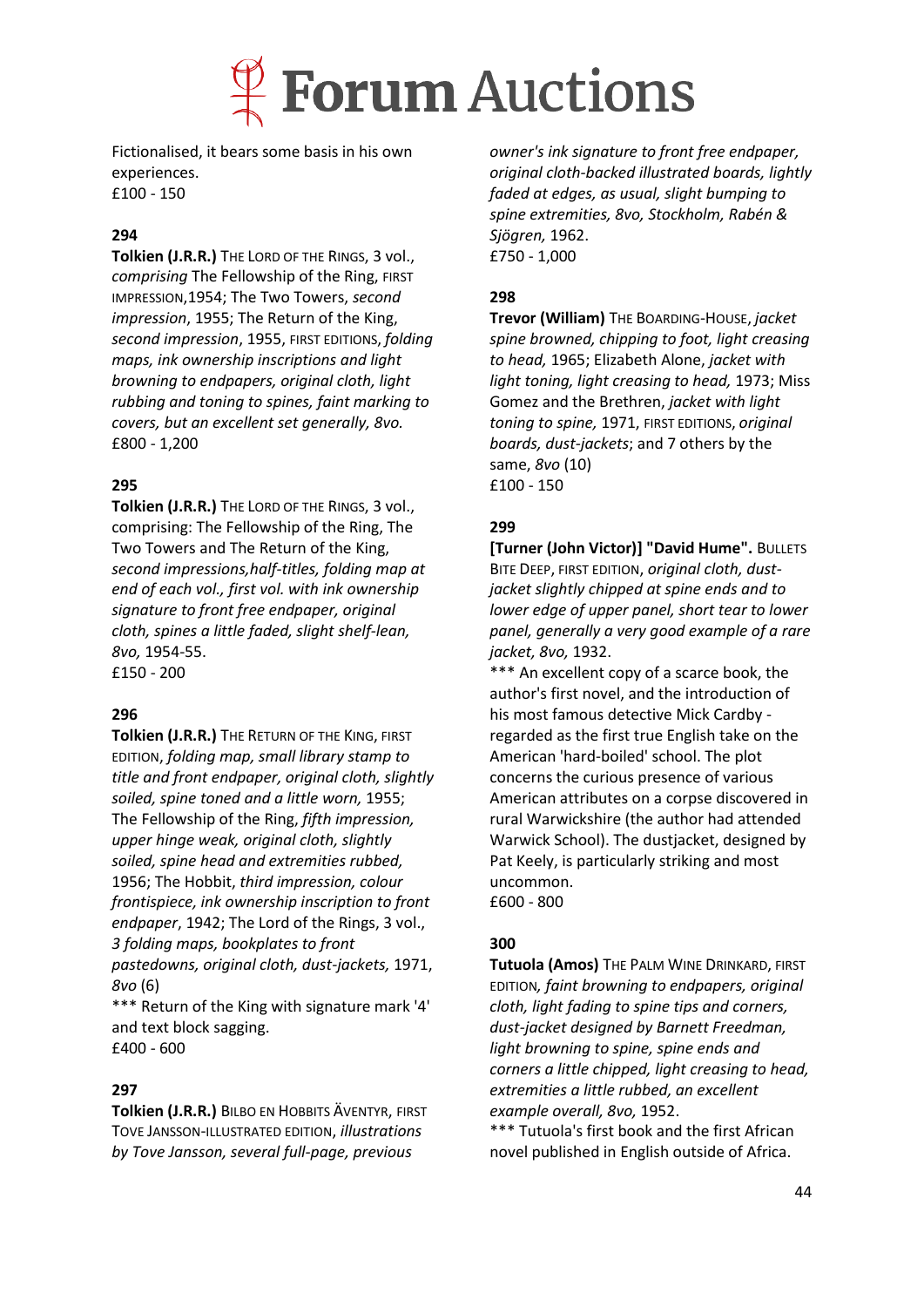

The Palm Wine Drinkard was reviewed enthusiastically by Dylan Thomas and was translated into French by Raymond Queneau. £400 - 600

### **301**

**Updike (John)** RABBIT, RUN, FIRST EDITION, AUTHOR'S CUT SIGNATURE LOOSELY INSERTED, *original cloth-backed boards, faint mark to upper cover, dust-jacket, minor chipping to spine extremities, else a very good copy, 8vo, New York,* 1960. £300 - 400

#### **302**

**Verne (Jules)** VINGT MILLE LIEUES SOUS LES MERS; L'Ile Mysterieuse, *both with wood-engraved illustrations, first with hinges weak, second with some light water-staining at beginning and end, both in superb original pictorial cloth, gilt, g.e., Paris, Collection Hetzel, n.d.*; and 8 others by the same, some in pictorial cloth, others in original morocco-backed cloth, all in the Voyages Extraordinaires series, *large 8vo* (10) £400 - 600

#### **303**

#### **[von Golßenau (Arnold Friedrich Vieth)]**

**"Ludwig Renn".** WAR, *endpapers lightly foxed*, 1929; After War, 1931, FIRST ENGLISH EDITIONS, *original cloth, dust-jackets, slightly toned with some surface soiling, the second with upper panel and flap detached and spine ends chipped, 8vo,* (2)

\*\*\* "Ludwig Renn" was the name of the protagonist in War, for which the author eschewed his own noble title and name in response to his increasing communist sympathies and involvement. Largely reflecting on autobiographical themes, the novel depicts the life of an ordinary soldier in the First World War, covering the battles of Marne, the Somme and Champagne 1917-18. The sequel, After War, helped build Renn's reputation as the most important German communist writer of the inter-war period. £300 - 400

#### **304**

**Warhol (Andy)** EXPOSURE, FIRST ENGLISH EDITION, SIGNED PRESENTATION INSCRIPTION FROM THE AUTHOR/ ARTIST WITH DOODLE BELOW *to half-title,*  ADDITIONALLY SIGNED *on upper panel of jacket, illustrations, ink gift inscription to head of title, original cloth, dust-jacket, price-clipped, chip to head of upper joint, toning and rubbing to head, 4to*, 1979. £500 - 700

#### **305**

**Waugh (Evelyn)** Helena, *endpapers lightly browned, jacket chipped and frayed to extremities,* 1950; Unconditional Surrender, *jacket in bright and excellent condition*, 1961, Remote People, *2 folding maps, plates, one working loose,* 1931; Black Mischief, 1932, FIRST EDITIONS, *original cloth, first two with dust-jackets, cloth rubbed and bumped*; and 6 others by Waugh, 8vo (10) £150 - 200

#### **306**

**Waugh (Evelyn)** THE ORDEAL OF GILBERT PINFOLD, FIRST EDITION, *top-edge stained blue,* 1957; Helena, 1950 § Waugh (Alec) My Brother Evelyn and Other Profiles, 1967, *endpapers browned, original cloth, dust-jackets, small tears to spine ends but overall very clean and crisp copies*; and 20 others by or relating to Waugh, *8vo* (23) £150 - 200

#### **307**

**Wells (H.G.)** WHEN THE SLEEPER WAKES, FIRST EDITION, *staining to bottom fore-edge and; very slightly affecting few margins*, 1899; The First Men in the Moon, *plates*, 1904, *cloth, lightly rubbed*; and 12 others by Wells, *8vo*  (14) £150 - 200

#### **308**

**Wells (H.G.)** TONO-BUNGAY, FIRST EDITION, SIGNED AND INSCRIBED BY AUTHOR, *faint spotting to first and last few leaves, advertisements at end, original cloth, gilt, fractional bumping to spine ends otherwise and excellent copy, 8vo,*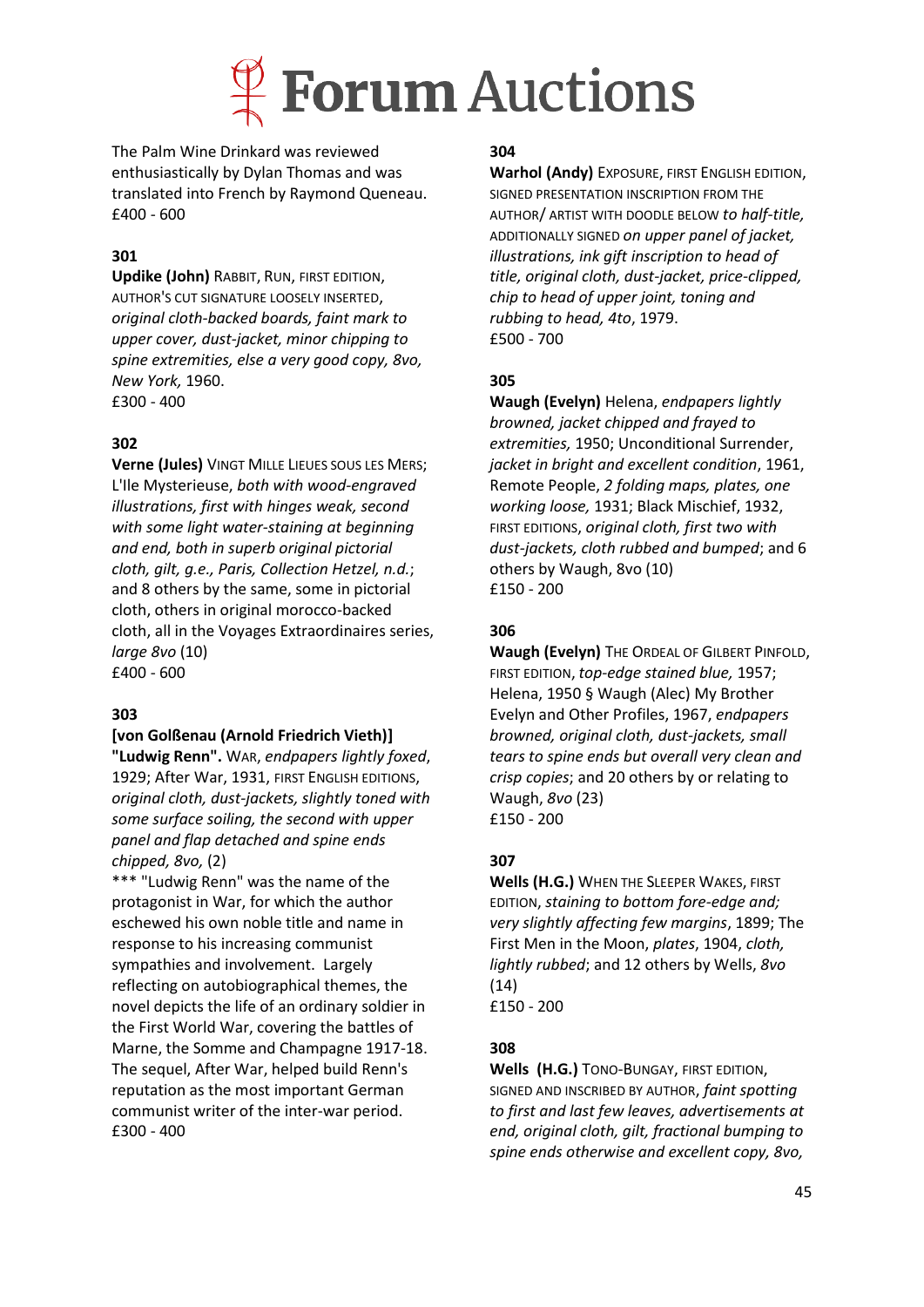

1909. £200 - 300

#### **309**

West (Arthur Graeme) THE DIARY OF A DEAD OFFICER, *ink ownership inscription to front pastedown, browning to endpapers, original boards, gilt, dust-jacket, small stain upper cover, spine and folds toned, small amounts of chipping at extremities, 8vo,* 1918. \*\*\* Scarce in dust-jacket. Published shortly after the war, the Diary charts the growing disillusionment of a British officer, who enlisted in the army in 1915 out of a sense of duty and patriotism. The diary is seen as one of the first realistic accounts of life and conditions in the trenches. It also contains poems that are regarded as among the first realistic poems of the war such as 'The Night Patrol' and 'God! How I Hate You, You Young Cheerful Men!'. West was killed by a sniper in April 1917.

£150 - 200

#### **310**

**Wharton (James B)** SQUAD, FIRST EDITION, *original cloth, dust-jacket, small tear upper edge lower panel, some light surface soiling, 8vo,* 1929.

\*\*\* War-chronicle of an American eight man squad at the front during the First World War and their adventures. Based loosely on the author's experiences with the 111th Infantry Regiment, 28th Division, the novel is highly regarded for the detail it provides on American infantry in the war. £100 - 150

#### **311**

**White (Patrick)** VOSS, *endpapers lightly browned*, 1957, The Vivisector, *ink ownership name removed from pastedown and covered with sticker,* 1970, *original cloth, dust-jackets, lightly bumped and rubbed to extremities, spine ends frayed, but still overall attractive copies*; and another first edition of Voss, *8vo*  (3)

£100 - 150

#### **312**

**Whitsed (Juliet de Key)** COME TO THE COOK-HOUSE DOOR!, SIGNED BY THE AUTHOR *front endpaper, ink ownership inscription front endpaper, original cloth, dust-jacket, spine sunned, head a little rubbed*, 1932 § Dent (Olive) A V.A.D in France, *illustrations by R.M. Savage and others, contemporary ink ownership inscription to contents, very occasional spotting, original pictorial cloth, spine slightly ribbed,* 1917, FIRST EDITIONS, *8vo* (2)

\*\*\* These two autobiographical accounts bear testimony to the service given by many women who served during the First World War as 'V.A.D.s' - the Voluntary Aid Detachment, nursing at auxiliary hospitals, transporting the sick and wounded, running canteens etc. Whitsed was based in Salonika (present-day Thessaloniki, Greece) from 1917. Dent, a school teacher, was a nurse on the Western Front from 1915; her memoir was used by the BBC research teams for the WWI hospital drama, The Crimson Field (2014). £200 - 300

#### **313**

**Wilson (Robert)** THE BIG KILLING, SIGNED BY THE AUTHOR *on title*, *very light marginal browning, jacket with small surface abrasion at spine head lower panel*, 1996 § Mawer (Simon) The Glass Room, SIGNED BY THE AUTHOR *to title*, 2009 § Powell (Margaret) Below Stairs, 1968, FIRST EDITIONS, *original cloth, dust-jackets, the last with some very light wear to corners and extremities;* and 27 others literature, mainly first editions, *8vo* (30) £150 - 200

#### **314**

**Witting (Clifford)** MURDER IN THE BLUE, 1937; Catt out of the Bag, 1939; Measure for Murder, *dust-jacket, loss to upper corner, small loss to spine extremities, slight creasing and chipping to edges,* 1941 § Parkman (Sydney) Ship Ashore, 1936; FIRST EDITIONS, ALL SIGNED OR SIGNED AND INSCRIBED BY AUTHOR, *original cloth, slight bumping to corners and spine extremities, faint spotting to the first,*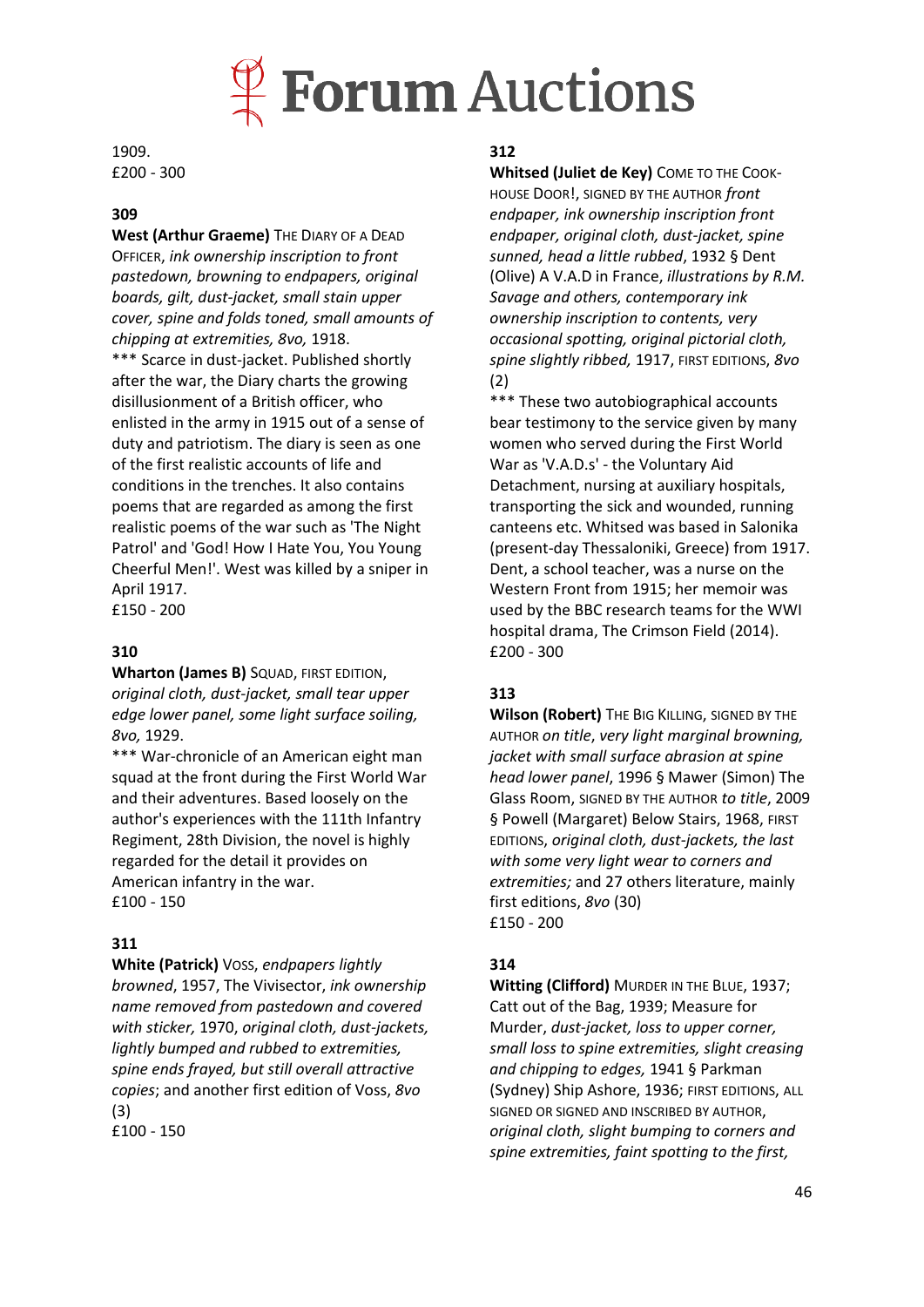

*dust-jackets, slight creasing to extremities, 8vo* (4).

\*\*\* The first is inscribed, 'To Brew - with profound dislike & deep hatred. Clifford Witting 5/9/1940.' £200 - 300

## **315**

**Wodehouse (P.G.)** VERY GOOD, JEEVES!, *small marginal tear upper fore-edge at p.67, very occasional marginal spotting, including to title, endpapers browned, spine lightly sunned,* 1930; Spring Fever, *spotting to halftitle and endpapers*, 1948; The Mating Season, *spine sunned,* 1949, FIRST EDITIONS, *original cloth*; and 3 others by the same, first editions, *8vo* (6) £200 - 300

### **316**

**Wolfe (Tom)** THE BONFIRE OF THE VANITIES, FIRST ENGLISH EDITION, SIGNED PRESENTATION INSCRIPTION FROM THE AUTHOR *to endpaper, light marginal toning, original boards, dust-jacket, priceclipped, creasing to head and foot, 8vo,* 1988. £80 - 120

### **317**

**Woolf (Virginia)** FLUSH. A BIOGRAPHY, FIRST EDITION, *frontispiece and plates, original cloth, spine browned, covers spotted, dust-jacket, very light toning to spine, light scattered spotting, short closed tear to head of lower joint, light creasing to head, a sharp and excellent copy, [Kirkpatrick A19a; Woolmer 334], 8vo,* 1933. £150 - 200

### **318**

**Woolf (Virginia)** THE YEARS, FIRST EDITION, *original cloth, gilt, staining to spine, dustjacket designed by Vanessa Bell, large tear to upper joint, small loss to corners and spine extremities, lightly browned spine, scattered spotting, a little rubbed, [Kirkpatrick A22], 8vo, Hogarth Press,* 1937. £200 - 300

#### **319**

**Wyndham (John)** THE MIDWICH CUCKOOS, FIRST EDITION, *some very light browning to endpapers, original boards, dust-jacket, very light toning to spine, short closed tear to head of upper panel, a few very short nicks to head and foot, but an excellent example overall, 8vo,* 1957. £200 - 300

### **320**

**Yeats (William Butler)** ON THE BOILER, *second printing (as usual), ink ownership inscription, original printed wrappers, creasing to extremities, Dublin, Cuala Press*, [1939] § Yeats (W. B., *editor*) Irish Folk and Fairy Tales, FIRST ILLUSTRATED EDITION, *plates by James Torrance, scattered spotting, original light pink cloth lettered in gilt, spine ends and corners a little bumped else fine,* [1893]; and 2 others, Yeats, *4to & 8vo* (4) £120 - 180

### **321**

**Yeats (William Butler) Richard Le Gallienne, Ernest Rhys, Arthur Symons and others,**  *contributors***.** THE SECOND BOOK OF THE RHYMERS'

CLUB, FIRST EDITION, *light marginal toning, unopened, light sunning to spine,* 1894; The Wild Swans at Coole, FIRST TRADE EDITION,*very short marginal tear to half-title, ink ownership inscriptions to endpaper, spine a little darkened,* 1919,v*original cloth, [Wade 294 & 124]*; and 3 others, Yeats, *8vo* (5) £150 - 200

### **322**

**Yeats (William Butler)** RESPONSIBILITIES: POEMS AND A PLAY, *printer's woodcut device to title, occasional very light spotting, [Wade 110],*  1914; Essays by W B Yeats 1931 to 1936, *title vignette, adhesive tape remains to endpapers, unopened, [Wade 194],* 1937; § Yeats (John Butler) Early Memories: Some Chapters of Autobiography, *printer's woodcut device to title,* 1923, *original cloth-backed boards, some toning and soiling, Dublin, The Cuala Press*, *8vo* (3) £150 - 200